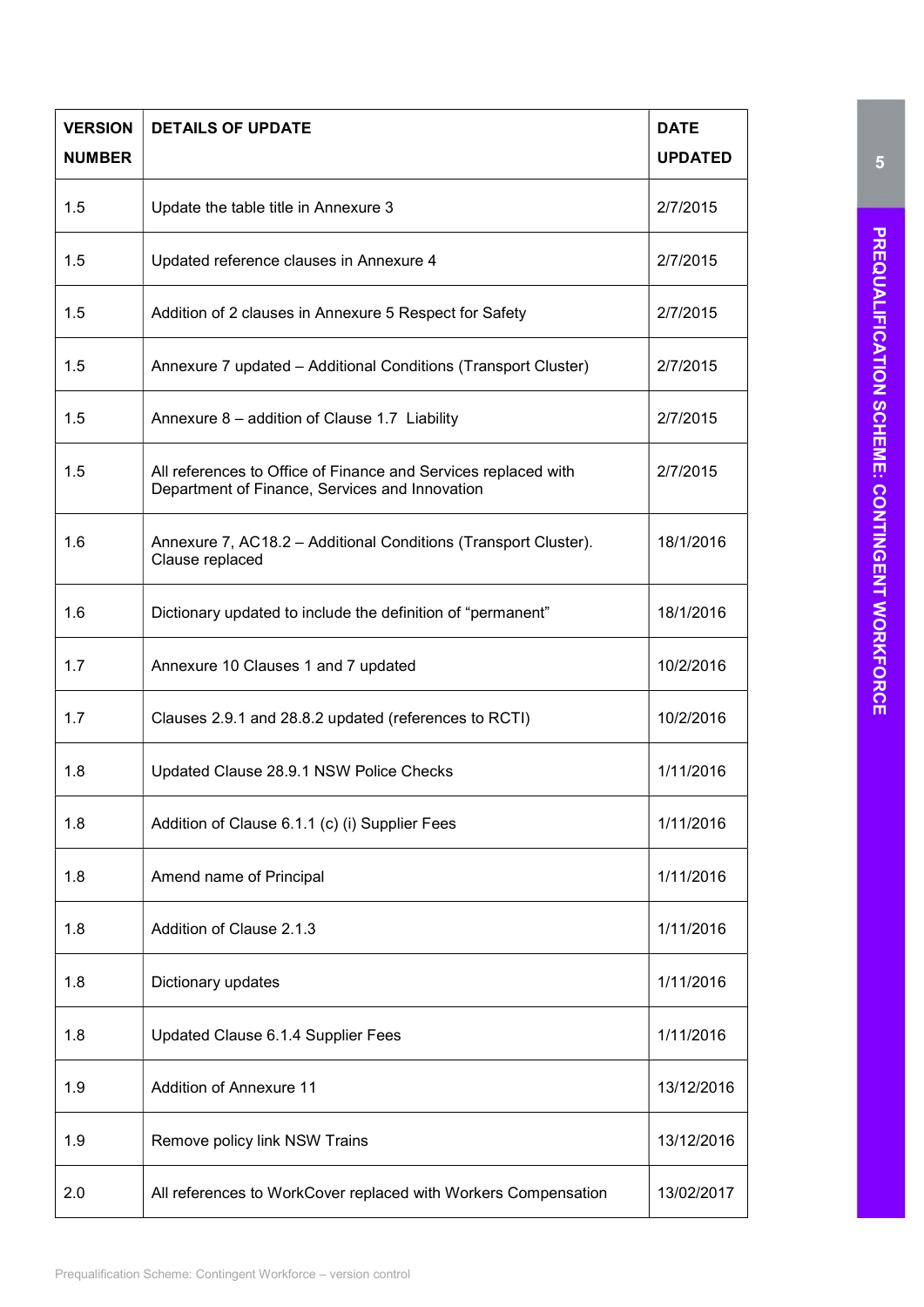| <b>VERSION</b> | <b>DETAILS OF UPDATE</b>                                                                       | <b>DATE</b>    |
|----------------|------------------------------------------------------------------------------------------------|----------------|
| <b>NUMBER</b>  |                                                                                                | <b>UPDATED</b> |
| 2.0            | Addition of Clause 6.1.1 (d) (vi) Workers Compensation rate for<br>Category D - ACT Industrial | 13/02/2017     |
| 2.0            | Rename Category M - State Emergency Services                                                   | 21/03/2017     |
| 2.0            | Reword Clause 6.1.1 to include extra Workers Compensation rates for<br>the ACT                 | 21/03/2017     |
| 2.1            | Remove two duplicate dot points under Clause 1.2.1 in Schedule Four                            | 23/11/2017     |
| 2.1            | Addition of Clause 31.4.1                                                                      | 23/11/2017     |
| 2.1            | Addition of word "Trusts" under clause 1.3.1 in Schedule Four                                  | 23/11/2017     |
| 2.2            | Reword Clause 6.1.1 (d) to provide flexibility in Workers Compensation<br>rates                | 26/03/2018     |
| 3.0            | Update Clause 6.1.1(c) to include acquisition                                                  | 09/07/2018     |
| 3.0            | Addition of the definition of acquisition                                                      | 09/07/2018     |
| 3.0            | Annexure 5 - update references to transition to include acquisition                            | 09/07/2018     |
| 3.1            | Annexure 7 - Clause AC 18.2. Amend clause to be GST exclusive                                  | 30/07/2019     |
| 3.1            | Addition of Clause 6.1.9 regarding employment checks                                           | 30/07/2019     |
| 3.1            | Dictionary updated to include the definition of "employment check"                             | 30/07/2019     |
| 3.1            | References to Department of Finance, Services and Innovation<br>replaced with Treasury         | 30/07/2019     |
| 3.1            | Update clause 14.3.2 - Employment Checks                                                       | 30/07/2019     |
| 3.1            | Remove clause 28.9 - Police Checks                                                             | 30/07/2019     |
| 3.1            | Clause 28.1 reworded                                                                           | 30/07/2019     |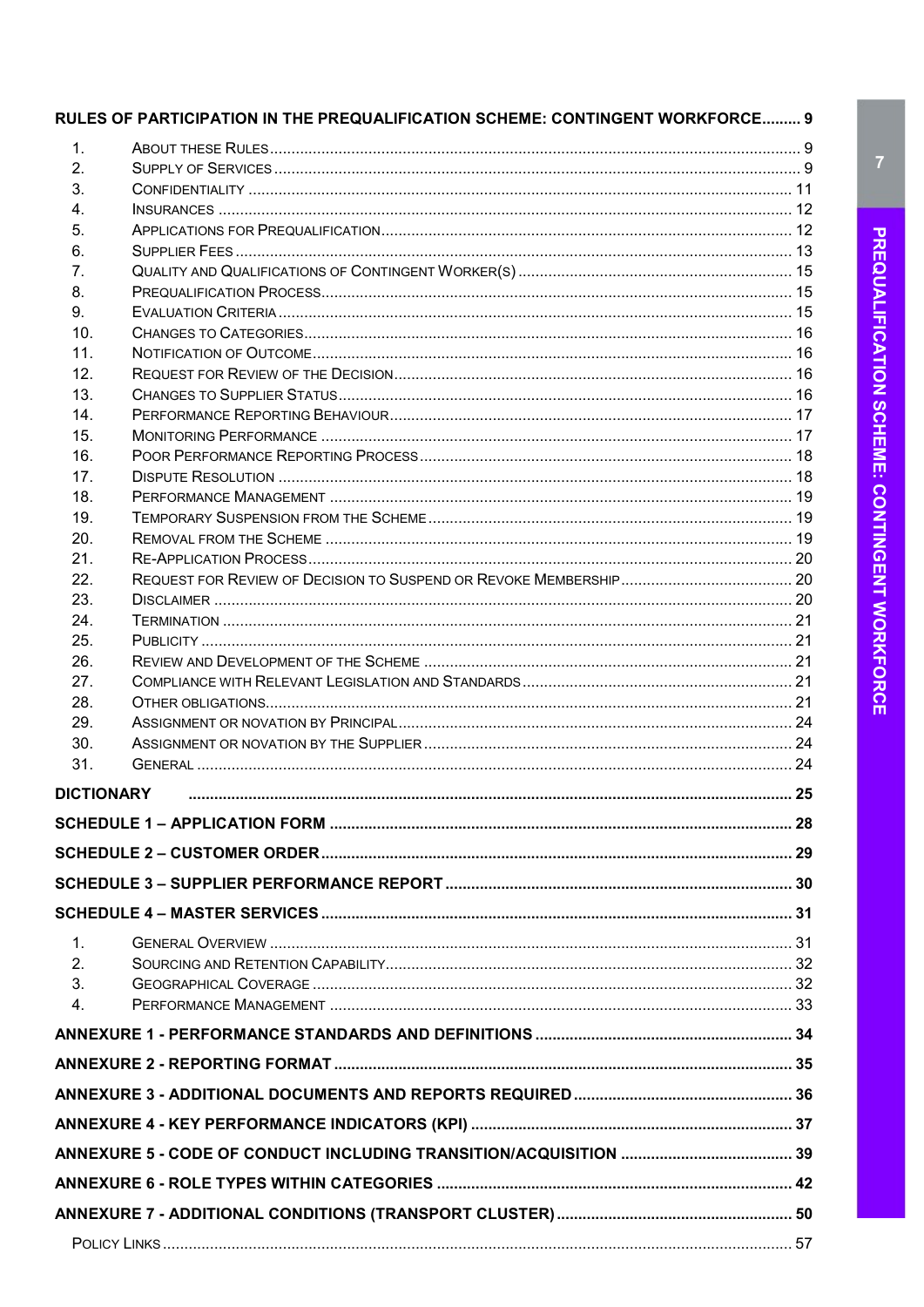$\overline{\mathbf{8}}$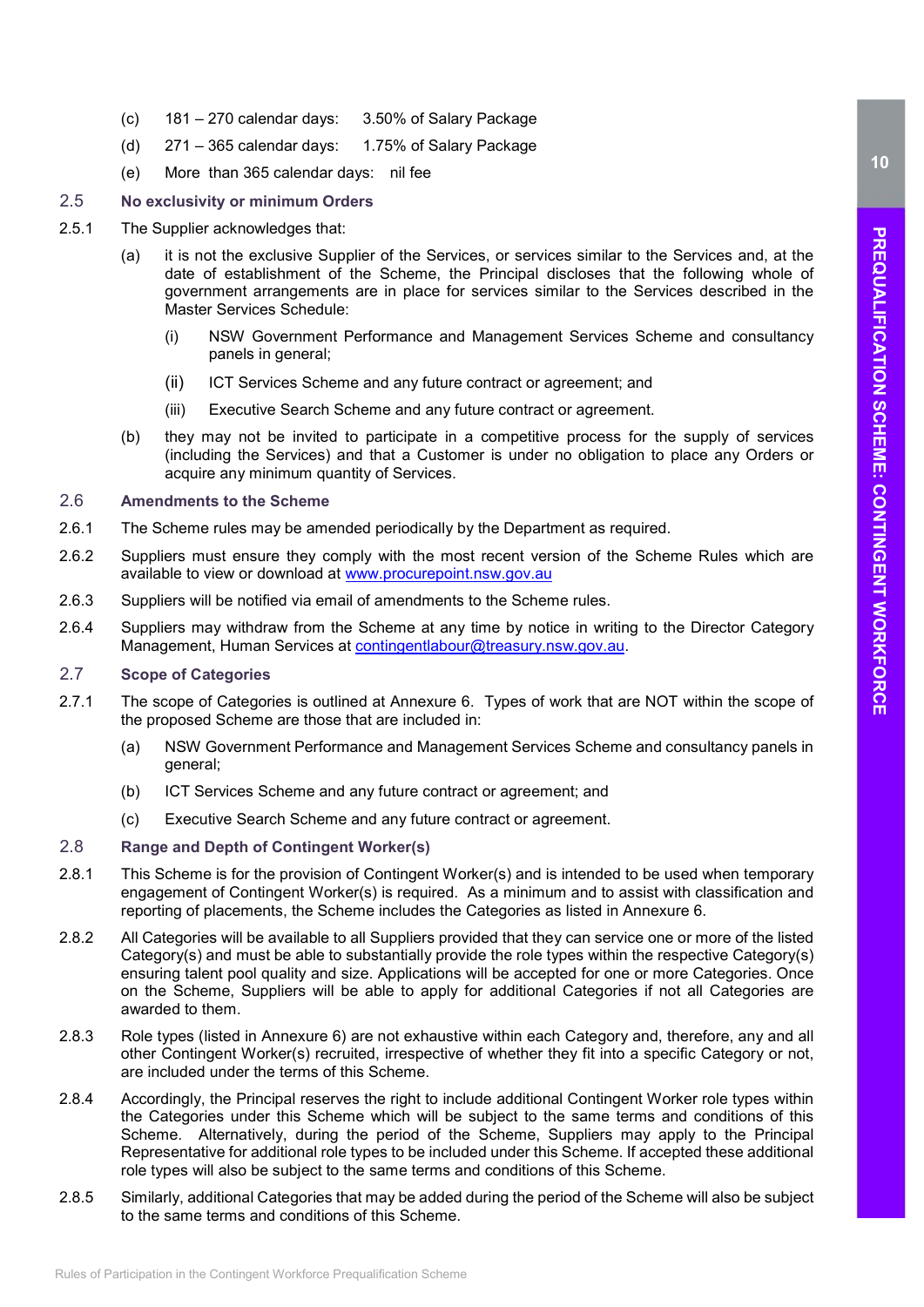2.8.6 The re-engagement of Public Sector Employees will be dealt with as per Master Services clause 1.2.4 and Annexure 9.

#### 2.9 Vendor Management System

 2.9.1 The Principal may implement a Vendor Management System (VMS) in relation to the engagement of Contingent Workers by Eligible Customers. It is anticipated that the VMS selected will be accessed via the internet by both Eligible Customer and the Supplier. All Suppliers on this Scheme agree to work with the VMS at no additional cost to the Customer. All Suppliers agree to accept recipient created tax invoices (RCTI)

#### 2.10 Managed Service Provider

- 2.10.1 The Principal proposes to implement a panel of Managed Service Providers (MSP) arrangement. All Suppliers agree to work with the MSP where requested by the Principal Representative or an Eligible Customer at no additional cost to the Customer.
- 2.10.2 If the Supplier is successfully engaged as a MSP by a Customer, the Supplier must agree to transition any and all Contingent Worker(s) from that Customer prior to commencing as the MSP for that Customer. Transition will occur as per Annexure 5.

#### 2.11 Payroll Services Provider

 2.11.1 The Principal proposes to implement a Payroll Provider (PP) arrangement. All Suppliers agree to work with the PP where requested by the Principal Representative or an Eligible Customer at no additional cost to the Customer.

#### 2.12 Record and Contingent Worker Database Management

- 2.12.1 Suppliers are required to submit monthly reports in the format as outlined in Annexure 2. Monthly reports must be received by the Prequalification Scheme: Contingent Workforce contract officer by the tenth  $(10<sup>th</sup>)$  calendar day of every month.
- 2.12.2 Suppliers should maintain a comprehensive record and Contingent Worker database for all registered Contingent Worker(s), current placements as well as placement history and Customer details. Record management processes must comply with privacy legislation. Access to this data may be required by the NSW Government during the Scheme and should be granted by Supplier, subject to any legislative data and privacy requirements being met.

### 2.13 Financial Capacity and Stability

 2.13.1 Suppliers seeking admission to the Scheme must be financially viable and demonstrate a record of financial viability over a 3 year period immediately prior to their Application for entry to the Scheme and/or meet any necessary financial security provisions requested by the Principal Representative. The Supplier must be able to provide uninterrupted payment of Contingent Workers' entitlements engaged for the purposes of this Scheme. The Principal reserves the right to audit Supplier's financial records prior to acceptance to the Scheme and for verification purposes during the course of the Scheme.

#### 2.14 Supplier Forums

- 2.14.1 The Department will regularly engage with the Suppliers through Supplier forums to provide updates on the four pillars. The presentation slides will be made available on the Procure Point website.
- 2.14.2 An Industry Briefing was held on 30 January 2013 to provide information about the Contingent Workforce Prequalification Scheme. The presentation slides are available on the Procure Point website.

#### 3. Confidentiality

### 3.1 Disclosure of Confidential Information

 3.1.1 The Supplier must not disclose or make public any information or material acquired or produced in connection with any Customer Order made with a Customer for supply of the Services without the prior approval of the Customer and except for the purpose of exercising its rights or performing its obligations under that Contract.

### 3.2 Disclosure to Customers

 3.2.1 Despite clause 3.1, the Supplier acknowledges and agrees that the Principal and its Representatives may make available to any Customer information and materials concerning or relating to the Supplier or its performance of any Customer Order.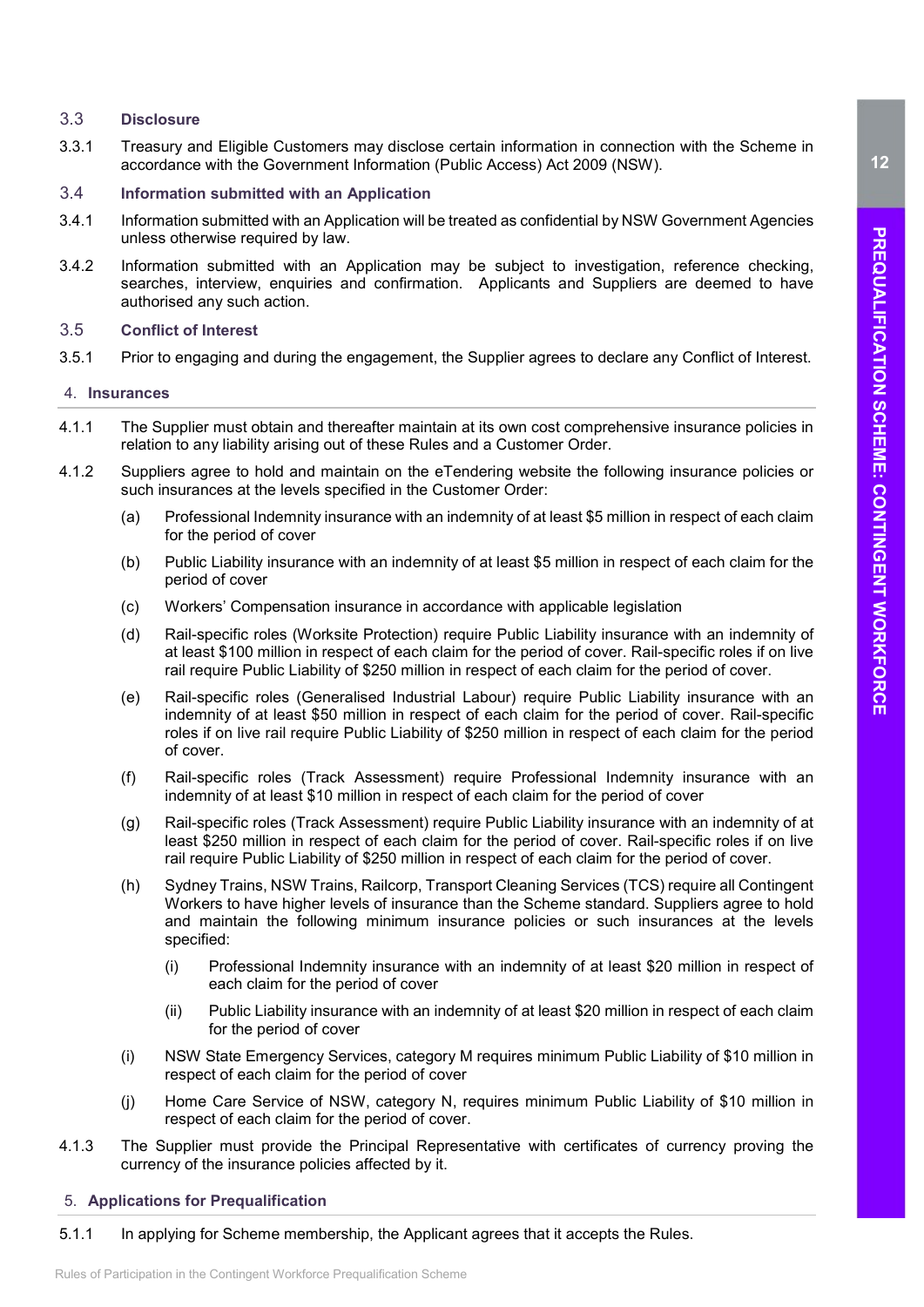- 5.1.2 Applications must be complete and in the form prescribed in Schedule 1.
- 5.1.3 Applications must be delivered in accordance with the delivery instructions set out in the Application form prescribed in Schedule 1.
- 5.1.4 Only those Applications which fully satisfy all requirements set out in these Rules and the form prescribed in Schedule 1 will be considered by the Department.
- 5.1.5 Applicants agree that, if granted admission to the Scheme, the terms and conditions of any engagement will be those of the Customer Order at Schedule 2 and agree that it is not necessary to sign the Standard Form of Agreement for each or any engagement.

#### 6. Supplier Fees

- 6.1.1 Suppliers agree to the following fees:
	- (a) For the first 12 months the Contingent Worker is contracted A maximum of 7.05% of Contingent Worker Normal Time Pay Rate (Normal Time Base Rate plus superannuation) and:
		- (i) Floor Price is fixed at \$3.00 per hour for all Normal Time Pay Rates less than \$42.56 per hour;
		- (ii) Ceiling Price is fixed at \$15.00 per hour for all Normal Time Pay Rates greater than \$212.76 per hour; and
		- (iii) Floor Price and Ceiling Price are only effective for the first 12 months the Contingent Worker is contracted; for any and all assignments longer than 12 months, clause 6.1.1(b) will apply:
	- (b) For assignments that are longer than 12 months (either via extension or original assignment, regardless of which prior contract/arrangement the Contingent Worker was placed under) – maximum 5.14% of Contingent Worker Normal Time Pay Rate (Normal Time Base Rate plus superannuation);
		- (i) No Floor Price will apply after the first 12 months: Supplier Fee will revert to 5.14% of Normal Time Pay Rates;
	- (c) For a Referred Contractor or transitioned/acquired Contingent Worker maximum of 5.14% of Contingent Worker Normal Time Pay Rate applies. No Floor Price will apply.
		- (i) A Contingent Worker who is recruited without the involvement of Contractor Central, where implemented, will be considered a Referred Contractor and a maximum of 5.14% of Contingent Worker Normal Time Pay Rate will apply.
	- (d) Workers Compensation rates in NSW are a maximum of 1.00% and in the ACT are a maximum of 1.50% for all Categories other than:
		- (i) Category D Industrial: Workers Compensation rate maximum of 8.00%
		- (ii) Category J Transport: Workers Compensation rate to be determined by Transport
		- (iii) Category L Other: Workers Compensation rate maximum of 4.00%
		- (iv) Category M NSW State Emergency Services: Workers Compensation rate maximum of 8.00%
		- (v) Category N Home Care Services: Workers Compensation rate maximum of 4.00%
		- (vi) Category D ACT Industrial: Workers Compensation rate maximum of 12.00%
	- (e) Fluctuations in statutory prescribed costs (payroll tax and superannuation) will be passed on at cost to the Customer.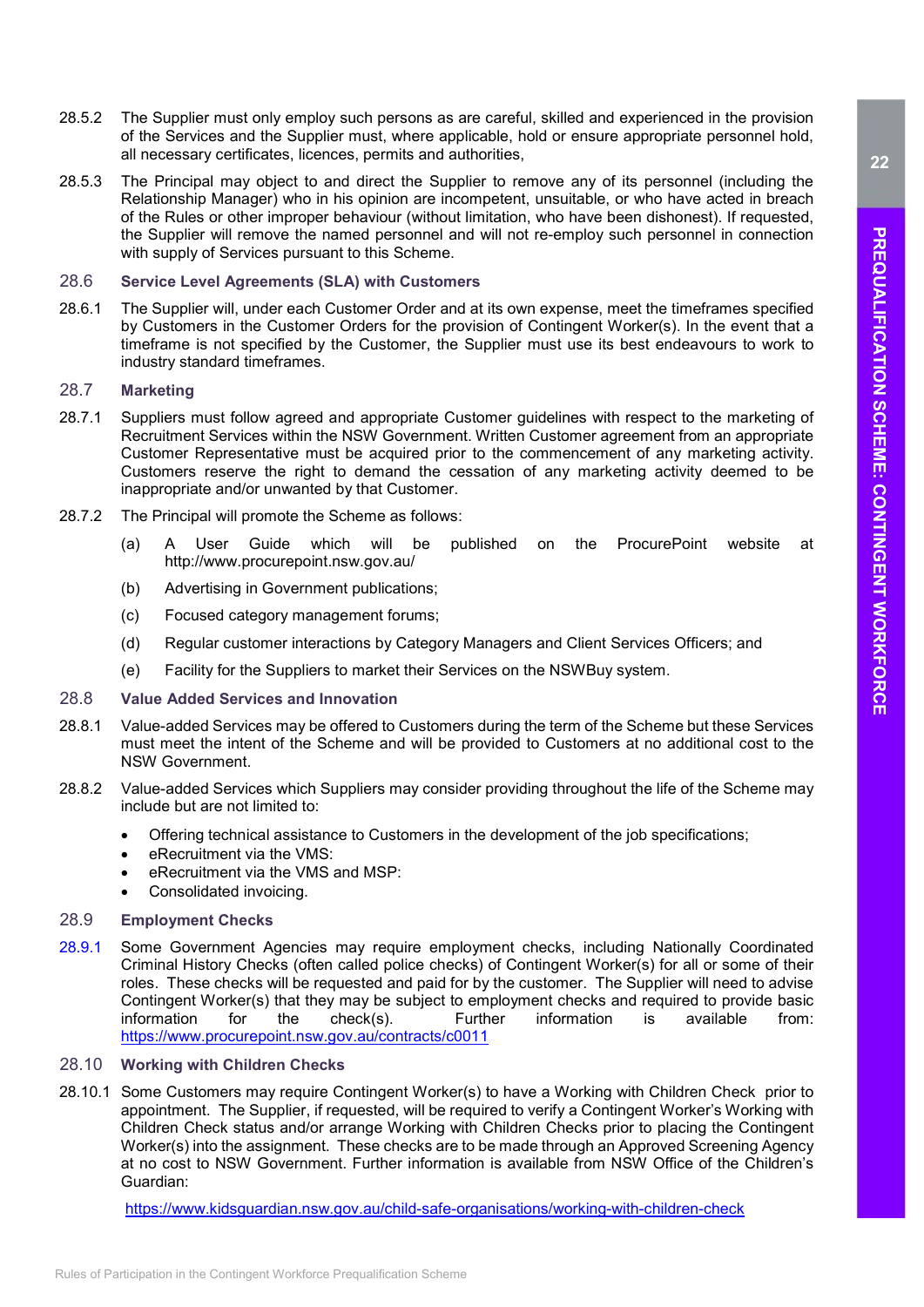28.10.2 The Supplier must confirm the Contingent Worker's Working with Children Checks status to the Customer.

### 28.11 Professional Associations

- 28.11.1 The Principal prefers that Suppliers are current corporate members of an industry body/association such as the Recruitment and Consulting Services Association (RCSA) or the Information Technology Contract and Recruitment Association (ITCRA). The Principal expects that Suppliers will abide and agree to be bound by the guidelines set out by relevant industry associations.
- 28.11.2 Suppliers should note that where conflict exists between this Scheme and provisions under any professional association code of conduct (e.g. the RCSA Code for Professional Practice and/or the ITCRA's Code for Professional Practice) the provisions of this Scheme take precedence.

#### 28.12 Rail Transport drug & alcohol policy

- 28.12.1 The drug and alcohol policy of a rail transport operator must include:
	- (a) the objectives of the rail transport operator in relation to the management of alcohol and other drugs, and related issues, in connection with the safety of each of the operator's railway operations, and
	- (b) without limiting paragraph (a), the following objectives:
		- (i) the establishment of measures to achieve a workplace culture that supports fitness for work;
		- (ii) the reduction of risks to safety, absenteeism and other effects in the workplace of the consumption or use of alcohol and other drugs; and
		- (iii) the manner in which the objectives are to be achieved.
- 28.12.2 The Rail Safety (Drug and Alcohol Testing) Regulation 2008 can be found at: http://www.legislation.nsw.gov.au/maintop/view/inforce/subordleg+609+2008+cd+0+N

#### 28.13 Additional Online Systems

 28.13.1 The Principal may choose to implement additional online systems and/or portals during the term of the proposed Scheme. Any such new systems are not expected to entail any significant new costs to Suppliers and all Suppliers will be expected to use them.

#### 28.14 Small and Medium Enterprises

- 28.14.1 The Supplier must comply with applicable NSW Government policies and guidelines including the NSW Government Procurement: Small and Medium Enterprises Policy Framework (available at http://www.www.procurepoint.nsw.gov.au)
- 28.14.2 Under the Scheme the Supplier must prepare a Small and Medium Enterprises Participation Plan (http://www.procurepoint.nsw.gov.au/policy/goods-and-services/small-and-medium-enterprisespolicy-framework) (SMEPP) for contracts valued at \$10 million and above.

### 28.15 Savings Targets

- 28.15.1 The NSW Government is overhauling its system for purchasing goods and services. The objective of the reform program is to ensure that the NSW Government has a world class procurement system which delivers value for money, is aligned with business needs, leads to service delivery improvement and supports a competitive and innovative NSW economy.
- 28.15.2 In November 2012, the NSW Procurement Board issued the NSW Government's Strategic Directions Statement to outline its reform program over the next 12 to 18 months. The three overarching procurement reform objectives in the Strategic Directions Statement are value for money, delivering quality government services and alignment with business needs.
- 28.15.3 The Procurement Strategic Directions Statement recognises that an effective procurement system will deliver value for money for Government. Procurement activity needs to look at the total value derived by Government over the life of a contract/strategy.
- 28.15.4 The NSW Government committed to identifying sustainable procurement savings of over \$1 billion over a four year period. In addition to the above, respondents are encouraged to demonstrate how they will support Government in achieving this commitment through price reductions, increased discounts, improved efficiencies and other measures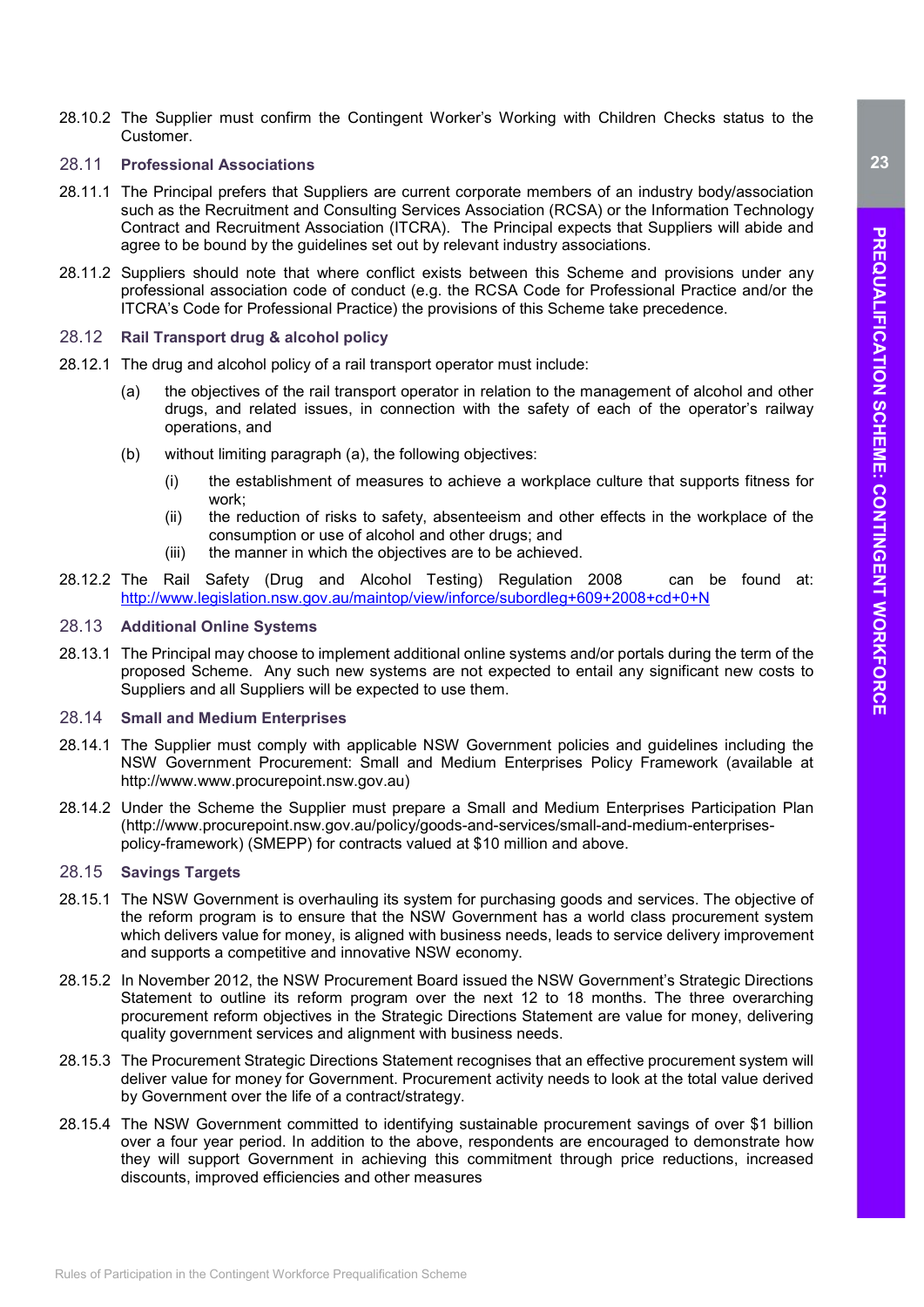#### 28.16 Removal of Management Fee from State Contracts

- 28.16.1 The NSW Government's Strategic Directions Statement, Strategic Direction 2, is Simplification and Red Tape Reduction. A key way to deliver value for both suppliers and agencies is to simplify procurement practice and process and remove unnecessary red tape.
- 28.16.2 One of the measures already implemented to reduce red tape and simplify the process for industry is that Management fee under whole of government contracts (commonly 2.5%) has been abolished relieving onerous reporting, remittance, and auditing procedures which came at a cost to the Suppliers over and above the 2.5%.

#### 28.17 Right to Represent

 28.17.1 In the case of a Contingent Worker being represented by more than one Supplier for a particular role, the Contingent Worker's choice of Supplier representation will be deferred to.

#### 28.18 Disability Plan

 28.18.1 The NSW Government has a strong commitment to improving employment opportunities for people with a disability. To that end, the government requires Suppliers to demonstrate how they encourage expressions of interest or applications from people with a disability.

#### 29. Assignment or novation by Principal

- 29.1.1 The Principal may assign any of its rights under this Scheme, or may assign or novate its rights and obligations under this Scheme without the consent of the Supplier to any Department, government Agency or any other body created by or under legislation of the State of New South Wales for the purpose of administering the functions or discharging the role of the Principal.
- 29.1.2 The Supplier must execute all documents necessary to give effect to any novation or assignment permitted under this clause 29.

#### 30. Assignment or novation by the Supplier

 30.1.1 The Supplier must not assign its rights under this Scheme or purport to novate its rights and obligations under this Scheme without the prior written consent of the Principal Representative.

### 31. General

- 31.1 Remedies cumulative
- 31.1.1 The rights and remedies provided in these Rules or a Customer Order are in addition to other rights
- 31.2 Construction
- 31.2.1 No rule of construction applies to the disadvantage of a party because that party was responsible for the preparation of, or seeks to rely on, these Rules or any part of it.

#### 31.3 Governing law and jurisdiction

- 31.3.1 These Rules are governed by the law in force in New South Wales. Each party submits to the nonexclusive jurisdiction of the courts of New South Wales.
- 31.4 No supplier / no employment / no partnership
- 31.4.1 The Supplier agrees that the Supplier and the Contingent Worker will not be taken to be, nor will it represent that it is, the employee, partner, officer and/or agent of the Agency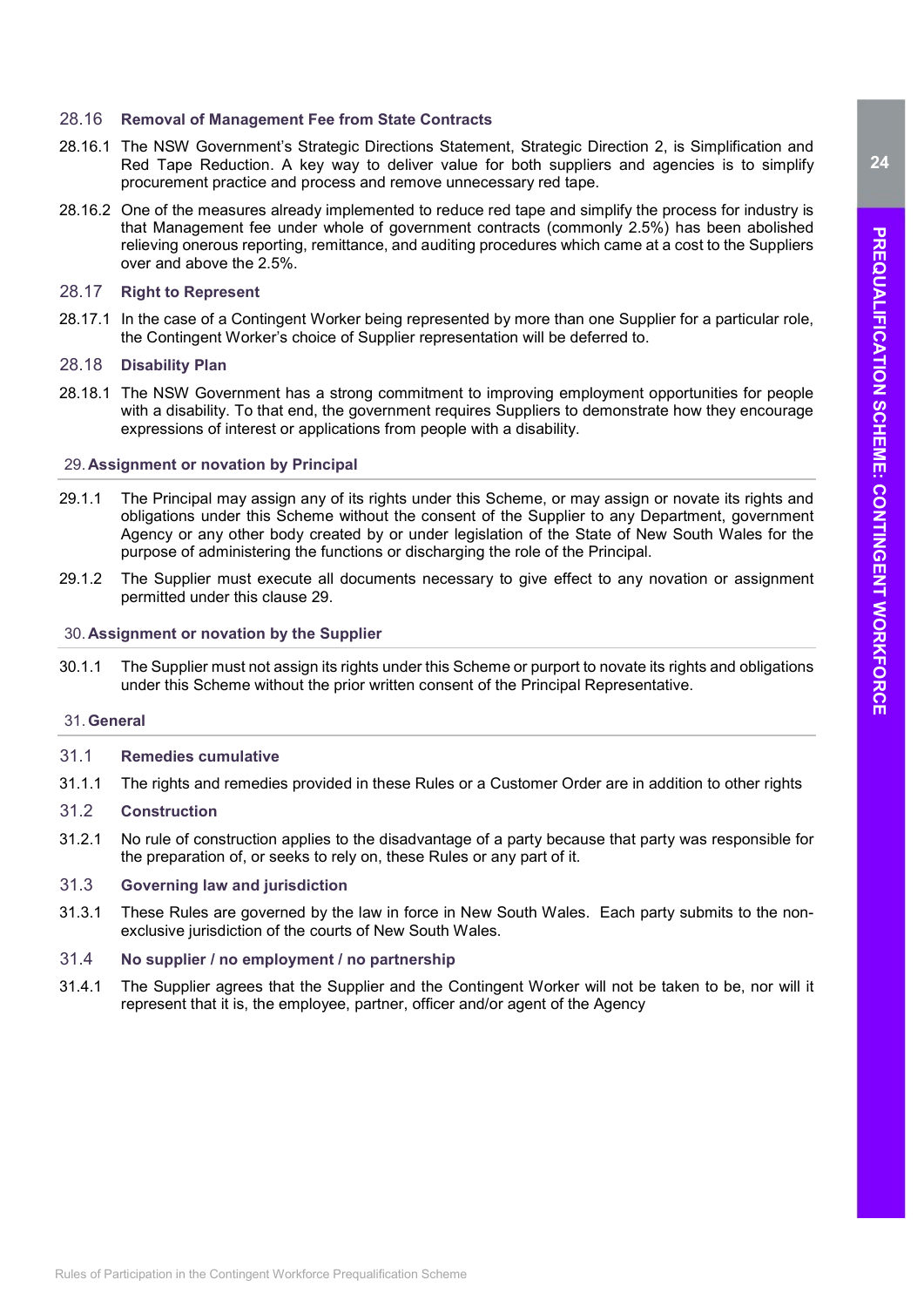# DICTIONARY

### Definitions and interpretation

Acquisition means that one supplier purchases the business of another supplier including the employment relationship of the contingent workers.

Agency includes NSW Government Departments, statutory authorities, statutory corporations and government business enterprises.

Applicant means a person who has submitted an Application for admission to the Scheme.

Application means the form (Supplied by the Principal Representative) that is used to apply to join a Scheme, including all attachments and supporting materials provided with that form.

Award is a ruling handed down by a state industrial relations commission which grants all wage earners in one industry or occupation the same minimum conditions of employment and wages

**Base Rate** means the hourly rate paid to the Contingent Worker before the addition of superannuation.

Categories means the categories of Services available from Suppliers on the Contingent Workforce Scheme listed in the Master Services Schedule as amended from time to time.

Ceiling Price means the maximum Supplier Fee that can be charged

Confidential Information means all confidential, non-public or proprietary information regardless of how the information is stored or delivered, exchanged between the parties before, on or after the date of a Customer Order relating to the business, technology or other affairs of the Discloser.

Consultants as per the Premier's Department Circular 2000-47, are defined as "A person or organisation engaged under contract on a temporary basis to provide recommendations or high level specialist or professional advice to assist decision-making by management. Generally it is the advisory nature of the work that differentiates a consultant from other contractors". The definition does not apply to casual or temporary staff employed or engaged by a NSW government organisation, and is distinct from the definition of 'contractor'. Consultants are also professionals used to deliver a specific project as defined in a statement of work.

Contingent Worker refers to a person employed by a Supplier and who works on a temporary basis for a Customer

Customer means a government Agency or an authorised public body including Eligible Customer who has placed a Customer Order for Services.

Customer Order means a valid order issued by a Customer for the Services described in Schedule 2.

Department means NSW Procurement, the Treasury, unless otherwise specified.

Eligible Customer is an organisation that is a registered buyer of NSW Government contracts and may be public bodies that are not government agencies. A list of Eligible Buyers can be found at http://www.procurepoint.nsw.gov.au/documents/eligible-buyer-list.pdf

Employment checks means checks on a contingent worker's identity, integrity and credentials prior to and during the term of a customer order.

Floor Price means the minimum Supplier Fee that may be charged

GST means the tax imposed by the GST Act and the related imposition Acts of the Commonwealth.

A person is Insolvent if: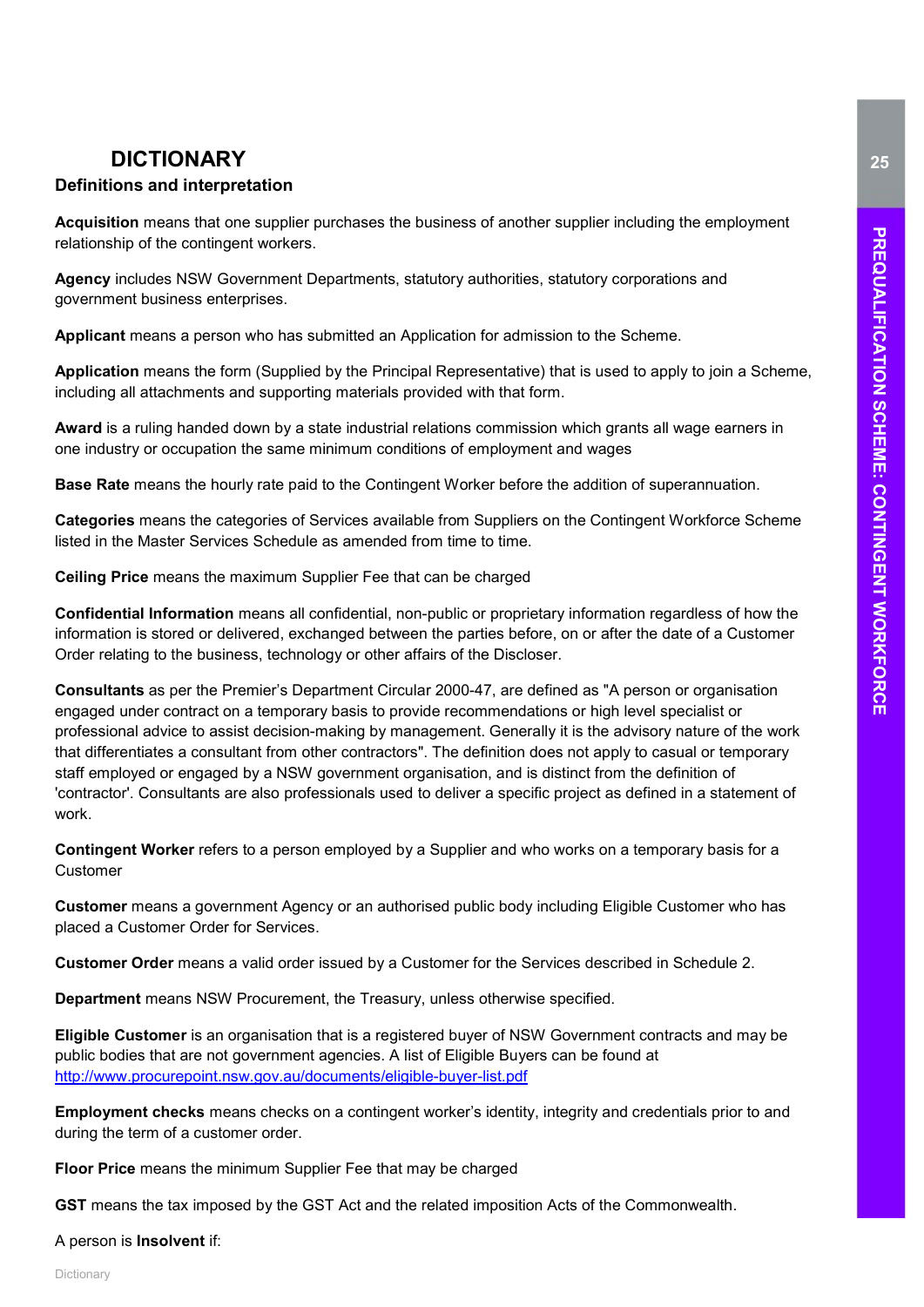- (a) it is (or states that it is) an insolvent under administration or insolvent (each as defined in the Corporations Act); or
- (b) it has had a controller appointed, or is in liquidation, in provisional liquidation, under administration or wound up or has had a receiver appointed to any part of its property;
- (c) it is otherwise unable to pay its debts when they fall due.

Master Services means the Services listed in Schedule 4.

Material Adverse Event means where the Applicant or Supplier is subject to insolvency or an ICAC inquiry or legal proceedings

Merit, Recruitment and Selection Process is the current approach under the Government Sector Employment Act 2013 (GSE Act) to recruitment in the NSW Public Service. Under the NSW Public Service Commission (PSC) requirement, the full functionality of the iworkfor.nsw.gov.au (jobs.nsw) system must be used for the creation, approval, advertising and filling of all NSW Public Service roles. A job reference number is issued for the roles advertised on iworkfor.nsw.gov.au (jobs.nsw). This definition also applies to the NSW Health equivalent recruitment system.

Normal Time means the time usually worked during the normal span of working hours prescribed. For the purpose of calculation of Supplier Fees, it includes Penalty Rates

Ordering Process means the process agreed by the Principal Representative and the Supplier in relation to the placement of Orders.

Overtime Hours means hours worked outside the span of normal hours and each day stands alone for the purpose of calculating overtime payment.

Pay Rate means the Base Rate plus superannuation.

Penalty Rate means payment to the Contingent Worker for the working of shifts and is generally expressed as a percentage of Base Rate and will be treated as Normal Time Base Rate for the purpose of calculating Supplier Fee.

Performance Report means a report submitted in the prescribed form (Schedule 3 of the Rules).

Permanent refers to a person not employed by a Supplier and who is not paid by a Supplier. The term "permanent" is implied when a person is called a casual, temporary or cadet.

Principal means the Secretary, Treasury for and on behalf of the Crown in right of the State of New South Wales and includes duly authorised delegates including officers of NSW Procurement.

Principal Representative means the Director, Contingent Workforce, NSW Procurement who is duly authorised to take action on behalf of the Principal

Recruit or Recruitment is used in the context of sourcing Contingent Workers for this Prequalification Scheme.

Recruitment Organisation is a Supplier that provides the services of recruiting Contingent Workers, matched to a profile for open positions, on behalf of a Customer, for engagement by the Customer. The Recruitment Organisation is the employer of the Contingent Worker. A Consultant is not a Recruitment Organisation.

Referred Contractor means a Contingent Worker introduced to the Supplier for payroll purposes or as a result of an acquisition.

Relationship Manager means the single point of contact for the Department within the Supplier organisation

Removal Period means the time 12 month period from the date a Supplier was notified that it has been removed from the Scheme.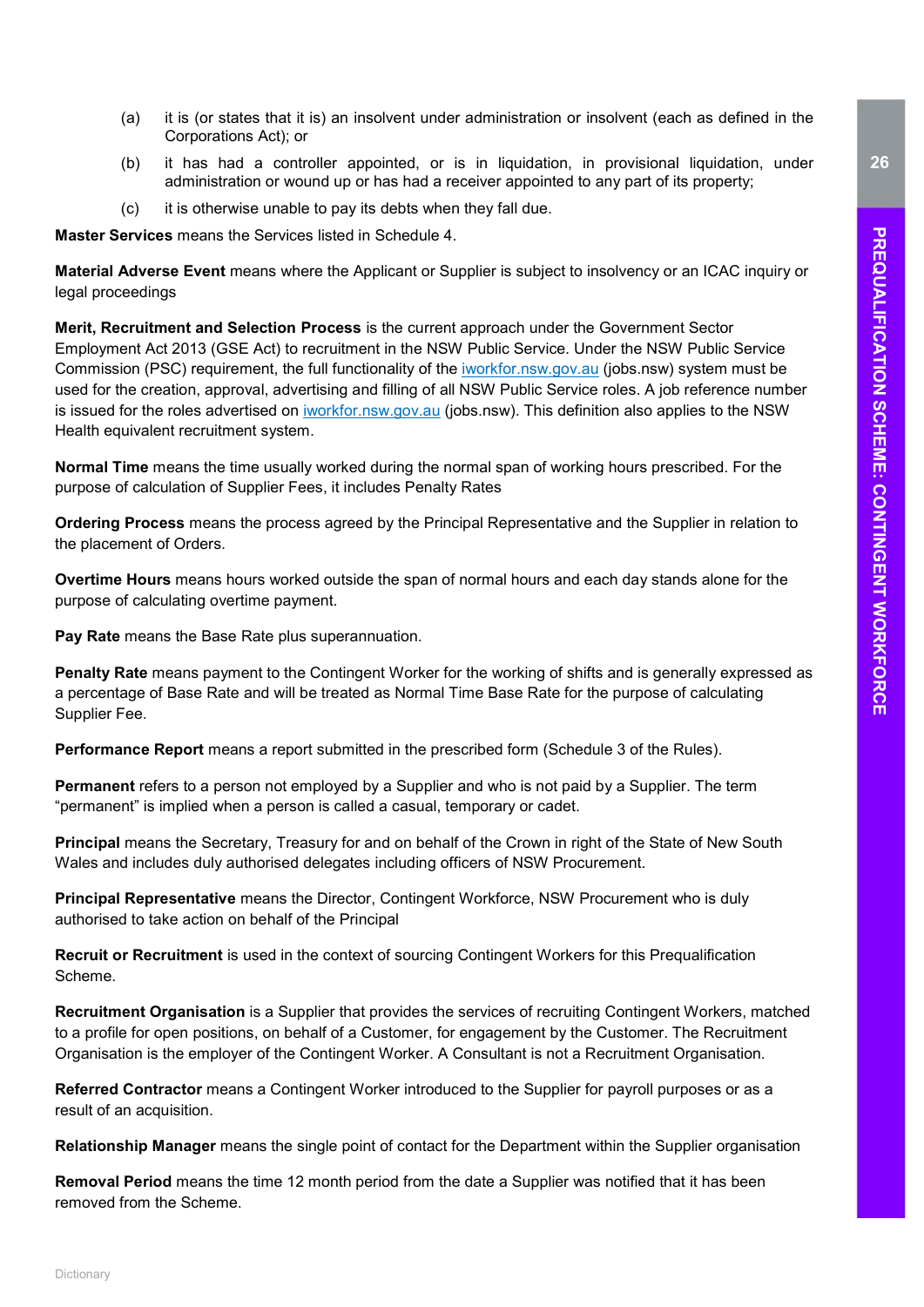Representative of a party includes an employee, agent, officer, director, auditor, advisor, partner, consultant, joint venture, contractor or sub-contractor of that party.

Review Committee means the committee established to review decisions made by the Department, the subject of an appeal by an Applicant or Supplier. The committee is composed of independent NSW Public Service officer(s).

Salary Package means the starting salary of a permanent role inclusive of base rate and superannuation.

Scheme means the Prequalification Scheme: Contingent Workforce administered by the Department, intended for use in more than one procurement of services from potential Suppliers that have been accepted by the Principal Representative for inclusion on that Scheme.

Scheme Termination Notice means a notice published on the NSW Government eTendering website issued by NWS Procurement advising of the intent to terminate the Scheme.

Services means the services that the Supplier may supply under a Customer Order under the Scheme, as requested by the Customer and is described in detail in a Customer Order.

Supplier means an Applicant that has been granted admission to the Contingent Workforce Prequalification Scheme. A Supplier of Contingent Workers is defined as a recruitment organisation that supplies additional people to perform the same types of tasks as permanent employees but for a limited period, working either on a part-time or full-time basis.

Supplier Fees means the relevant percentage amount calculated on the Contingent Worker Normal Time Pay Rate, which is payable to the Supplier

Taxes means taxes, levies, imposts, charges and duties (including stamp and transaction duties, but excluding GST) imposed by any authority together with any related interest, penalties, fines and expenses in connection with them except if imposed on, or calculated having regard to, our net income.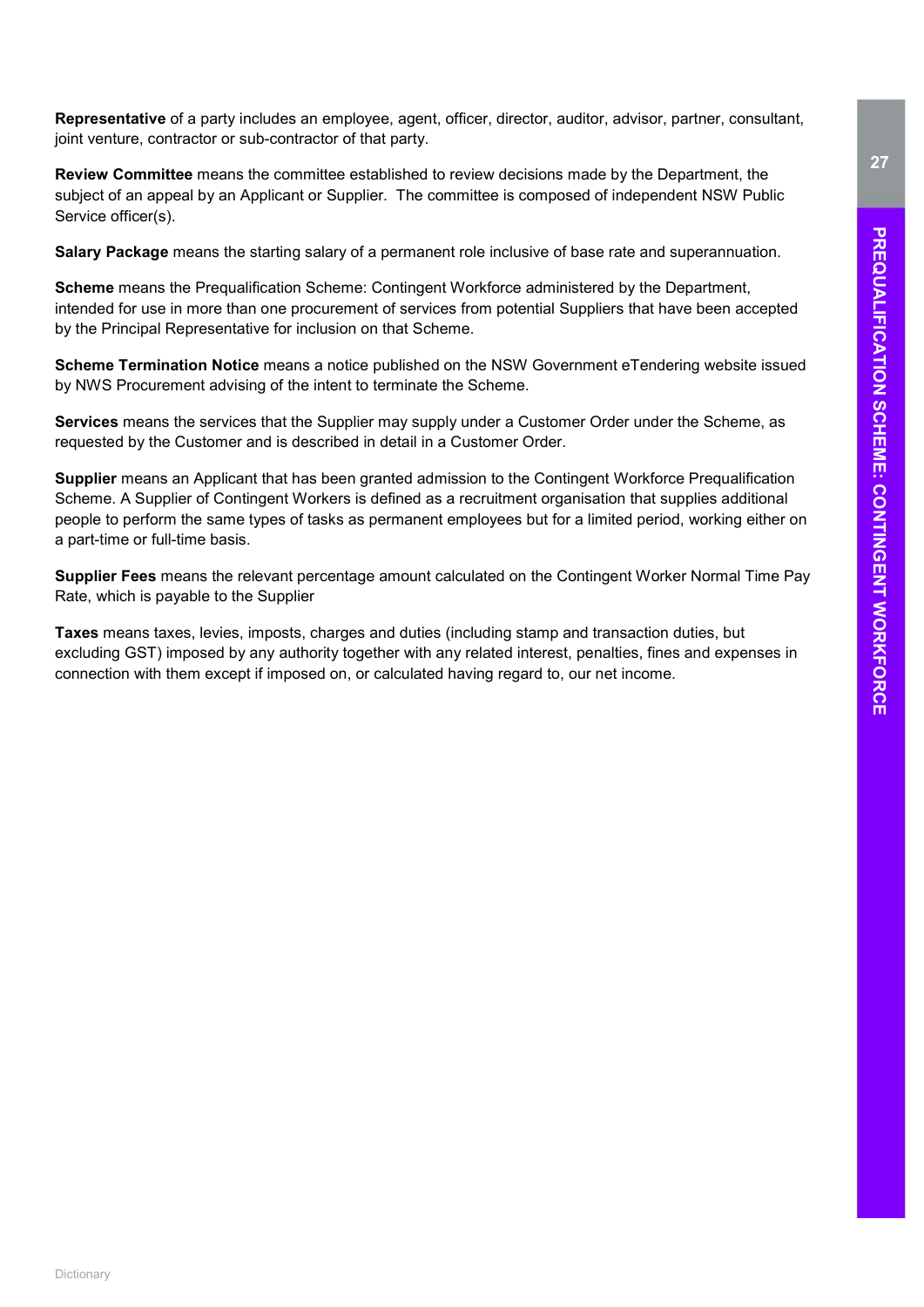# SCHEDULE 1 – APPLICATION FORM

Note that all Applications must be submitted online via the "Supplier Application Form" link on the NSW Procurement website at https://tenders.nsw.gov.au

A summary of the Application Form can be viewed via the above link and Applications can be submitted by clicking "Submit Application".

Applications may be submitted for:

• Prequalification for engagements of any value.

Enquiries are to be directed to contingentlabour@treasury.nsw.gov.au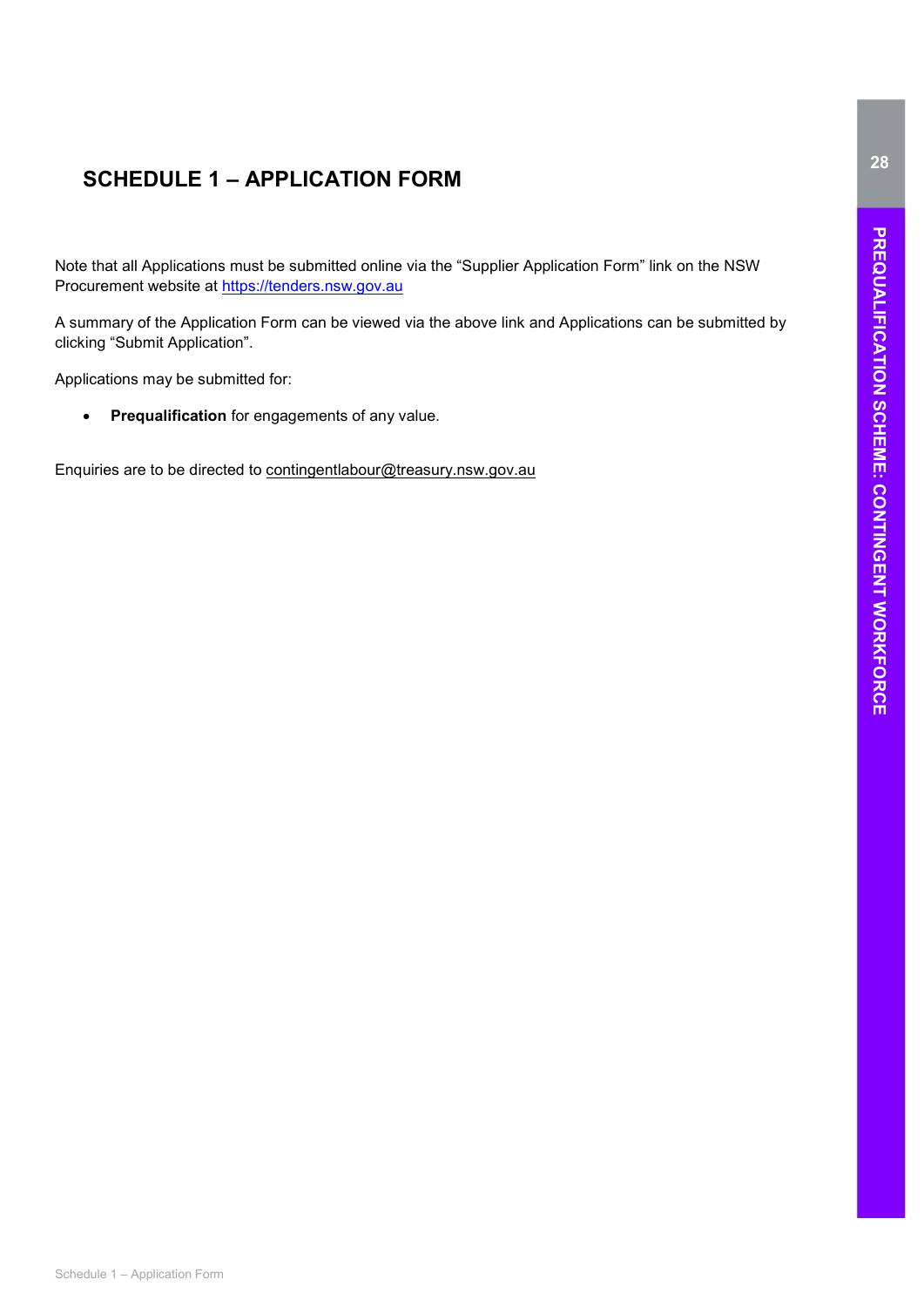# SCHEDULE 2 – CUSTOMER ORDER

Official Customer Order Placed Under the Contingent Workforce Prequalification Scheme

- 1 Go to https://www.procurepoint.nsw.gov.au/before-you-supply/prequalificationschemes/contingent-workforce
- 2 Search and click "Customer Order Form"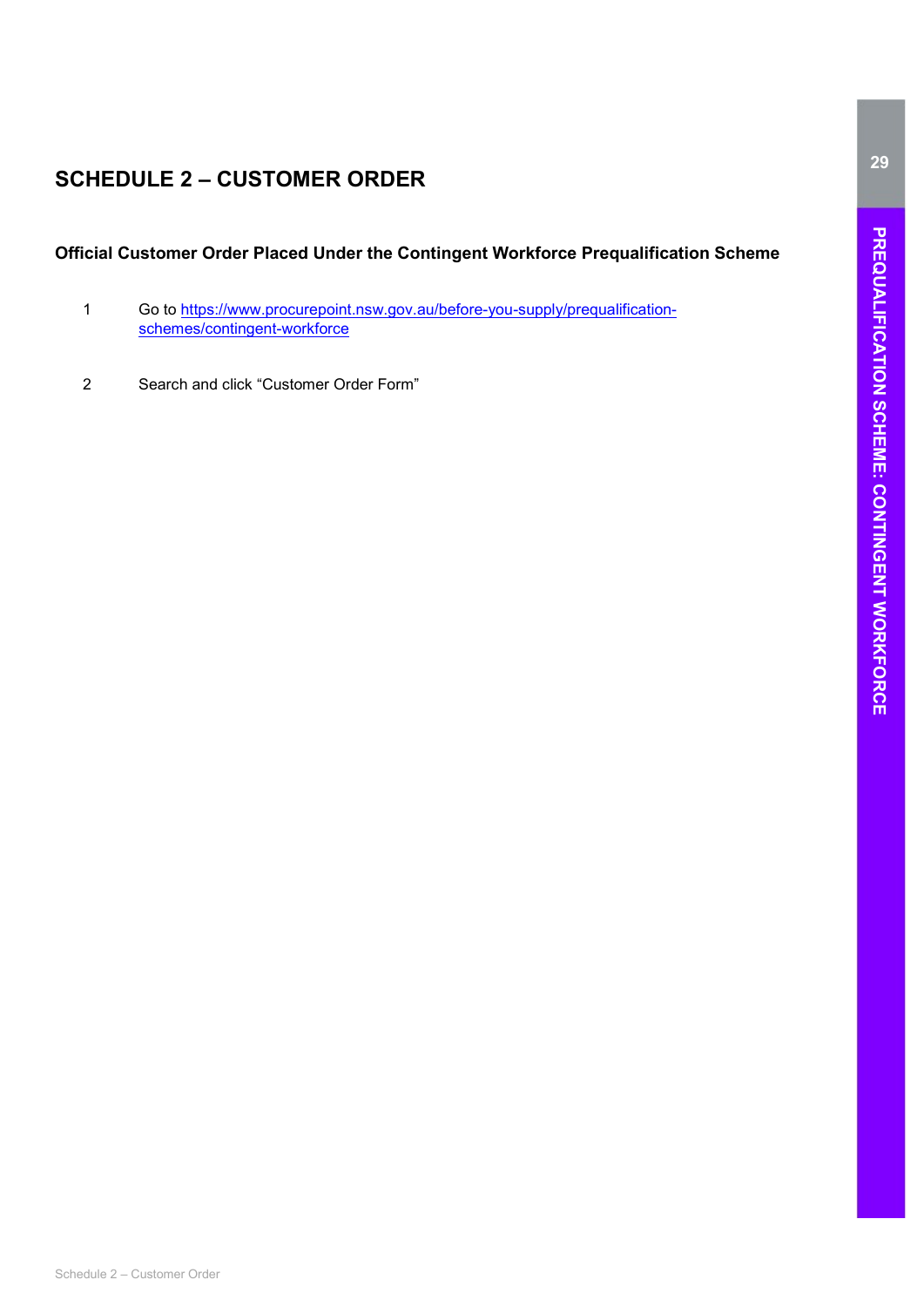# SCHEDULE 3 – SUPPLIER PERFORMANCE REPORT

### Supplier Performance Report

### PREQUALIFICATION SCHEME: CONTINGENT WORKFORCE

Under the Scheme Rules, all engaging Agencies are required to submit a Supplier Performance Report for each engagement where the performance of, and the Services provided by, the Supplier are considered by the Customer to be unsatisfactory.

The reports are due at the completion date of the engagement or whenever a critical aspect of performance is unsatisfactory. For further guidance on the requirement, agencies can refer to the Guidelines for Agencies.

Agencies can also submit a Supplier Performance Report for each engagement where the performance of, and the performance of, and the Services provided by, the Supplier are considered by the Customer to be satisfactory.

Agencies can provide the performance information by submitting this report to the Department via email to contingentlabour@treasury.nsw.gov.au

- 1 Go to http://www.procurepoint.nsw.gov.au/before-you-buy/prequalification-schemes-0/contingent**workforce**
- 2 Search and click "Supplier Performance Report"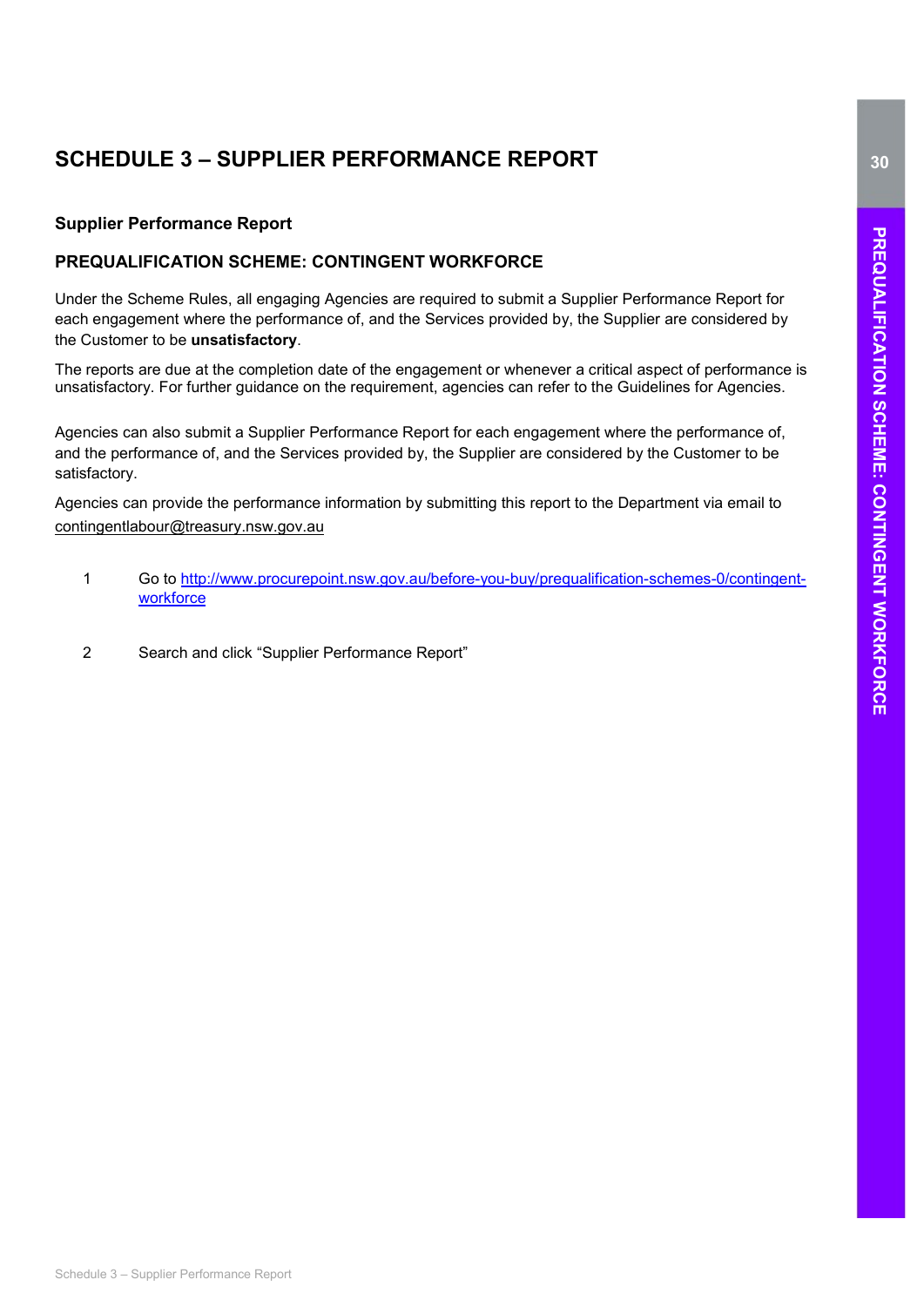# SCHEDULE 4 – MASTER SERVICES

#### 1. General Overview

#### 1.1 Prequalification Scheme: Contingent Workforce

- 1.1.1 The Scheme is intended to:
	- replace Contract 100;
	- allow Government to engage suppliers with less red tape ;
	- make it easier for Suppliers to do business the NSW Government, in particular small to medium enterprises and regional businesses;
	- "open up" the contractual arrangements to more Suppliers;
	- better leverage the available talent pool that industry can offer;
	- preserve the Government's position of leverage within the market place; and
	- be respectful of associated risk
- 1.1.2 This Scheme will be managed by NSW Procurement and will leverage NSW Government buying power whilst opening up opportunities to small and medium enterprises, regional and boutique Suppliers. The Secretary, Treasury, will be the Principal of the Scheme. NSW Procurement, on behalf of the Principal, will manage this Scheme.

### 1.2 Services Required

- 1.2.1 Suppliers appointed to this Scheme will provide the following Services:
	- Source Contingent Worker(s) whose qualifications match Customer job requirements, as required
	- Where relevant use online and offline media in order to advertise Recruitment opportunities and ensure any such advertising complies with Section 2 of the Advertiser Code of Ethics of the Australian Association of National Advertisers and does not cause disrepute to the NSW Government
	- Evaluate potential Contingent Worker(s) and cull resumes as required based on the Customer's criteria
	- Provide a shortlist report
	- Conduct interviews and reference checks of Contingent Worker(s)
	- Establish and maintain a register or database Contingent Workers, and where such register or database includes any data provided by or relating to the NSW Government Agency, ensure such database is managed in accordance with relevant privacy legislation and data protection regulations
	- Where appropriate advertise positions and Recruit
	- Reach agreement with the Customer on assigning any successful Contingent Worker(s), especially in terms of hours to be worked and at what hourly rate, for inclusion in the Customer Order
	- Employ successful Contingent Worker(s) in accordance with the relevant New South Wales and Australian laws
	- Assign successful Contingent Workers to Customers, following receipt of relevant Customer Orders;
	- Payrolling Services; and
	- Supply detailed sales data and reporting on a monthly basis to the Customer or as otherwise directed by the Principal Representative.
- 1.2.2 If requested, the Suppliers must provide the following Services:
	- Bulk ordering / bulk Recruitment Services for Contingent Worker(s) under this Scheme ; and
	- Payroll Services only with no requirements for sourcing of Contingent Worker(s), for example when a Customer identifies a Contingent Worker for a particular role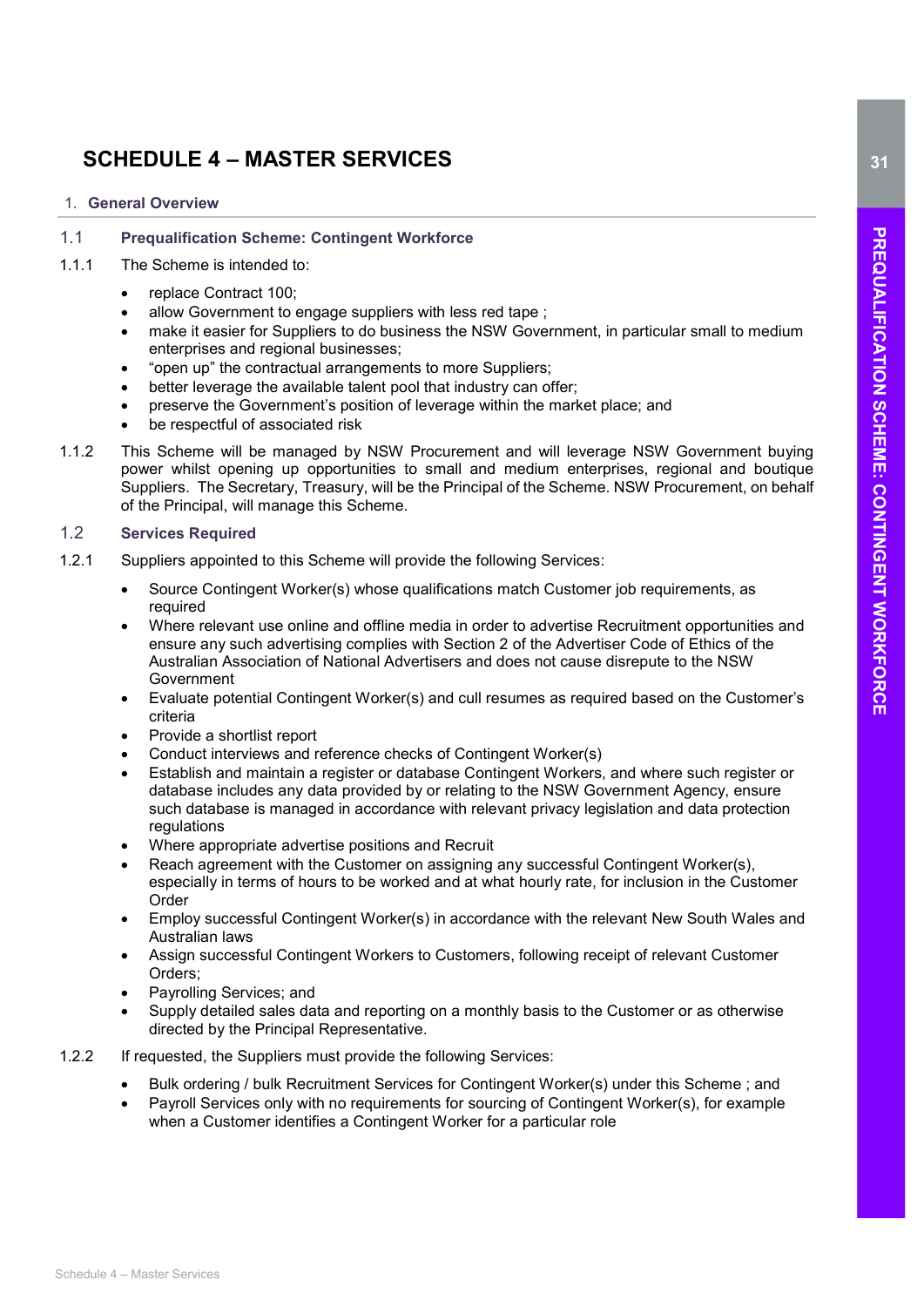- 1.2.3 Customers will engage Contingent Worker(s) on an individual assignment basis with the scope of work for each assignment determined by the Customer and specified in the Customer Order. The scope of Categories is outlined in Annexure 6. Suppliers must use the role types as provided by the Department in Annexure 6 and no variations by the Supplier to this list is allowed.
- 1.2.4 Suppliers will notify the hiring manager if the Contingent Worker has received a severance or redundancy payment in the public sector during the preceding 12 months. See Annexure 9.

### 1.3 Excluded

- 1.3.1 It should be noted that the Master Services of the Scheme and the Rules mean that Independent Contractors, Trusts and Sole Traders will not qualify to be part of this Scheme.
- 1.3.2 Consortiums, including third party arrangements unless as outlined in clause 6.1.7, will not qualify to be part of this Scheme. Sub-contract organisations are encouraged to apply for prequalification in their own right.
- 1.3.3 Consultants are not considered to be part of the contingent labour workforce.

#### 2. Sourcing and Retention Capability

#### 2.1 Retention within Government

 2.1.1 Suppliers should ensure continuity of service from the Contingent Worker(s) during the Scheme and should endeavour to ensure placed Contingent Worker(s) remain available for the duration of the Customer Order.

#### 2.2 Benefits of Working for NSW Government

- 2.2.1 Suppliers should actively promote the NSW Government as an "employer of choice" and market the benefits of working with the NSW Government to potential Contingent Worker(s) (to source for NSW Government) and to current Contingent Worker(s) (to retain within the NSW Government). Some of the key benefits Suppliers can use in promotion are:
	- flexible working conditions;
	- variety of roles and opportunities across the NSW Government;
	- opportunity to gain competence in working in a government environment;
	- experience working in a broad, diverse and large organisation
	- longer placement periods on average; and
	- opportunities to contribute to the development of the State.

#### 3. Geographical Coverage

- 3.1.1 Contingent Worker(s) are likely to be required in the following locations:
	- Australian Capital Territory
		- Northern Territory
		- Queensland
	- South Australia
	- Tasmania
	- Victoria
	- Western Australia
	- Central West
	- Far West
	- Hunter
	- Illawarra
	- Mid North Coast
	- **Murray**
	- Murrumbidgee
	- North Western
	- **Northern**
	- Richmond Tweed
	- South Eastern
	- Sydney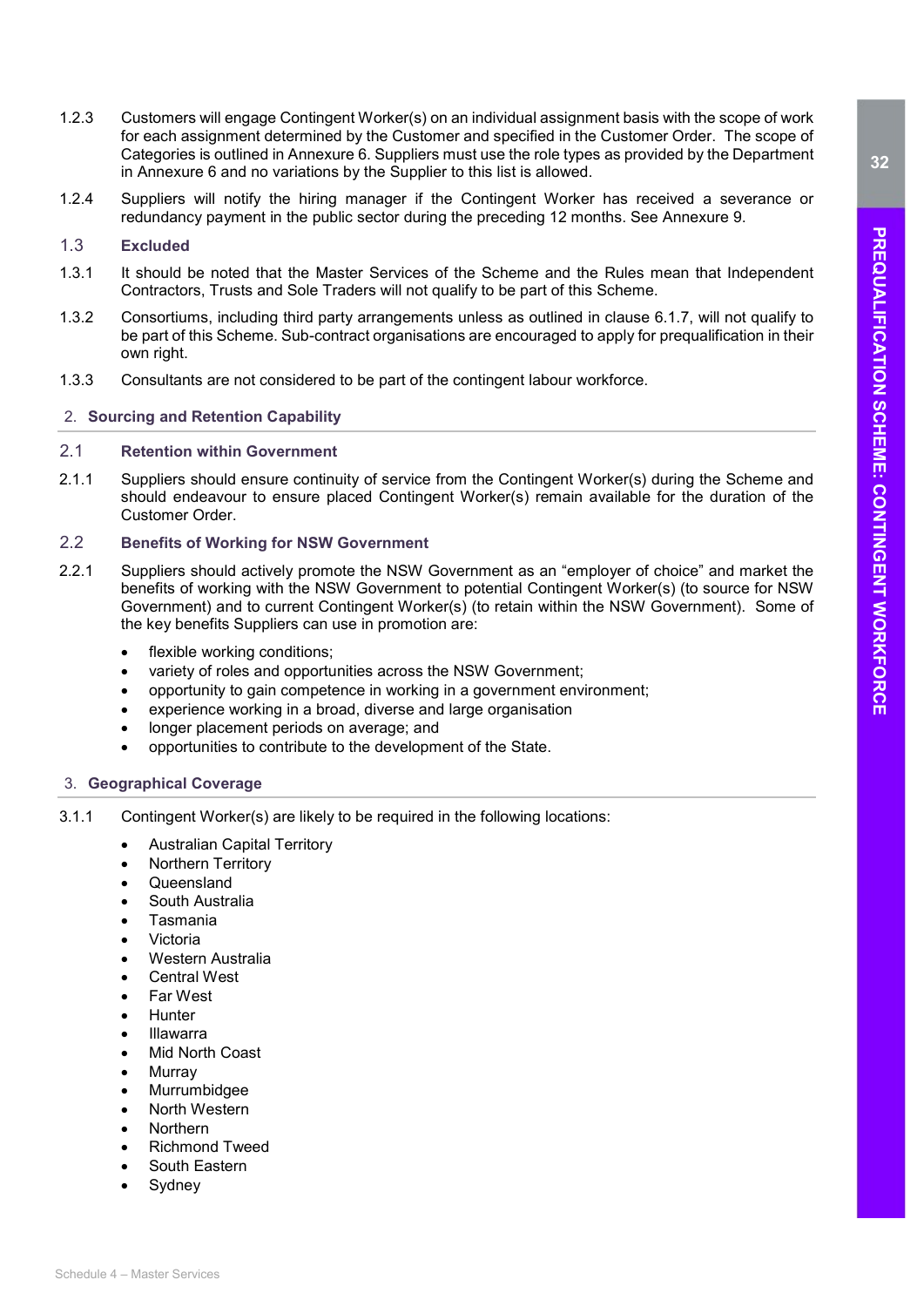- 3.1.2 Suppliers will nominate to service at least one of the following areas:
	- The whole of New South Wales; or
	- A single region; or
	- Any combination of regions.

#### 4. Performance Management

#### 4.1 Contract Management and Monitoring

- 4.1.1 The Supplier will comply with the Principal Representative's performance monitoring program and during the course of the Scheme the Supplier's performance will be monitored and assessed in line with the Key Performance Indicators outlined in Annexure 4.
- 4.1.2 Annexure 4 outlines the performance standards and definitions against which Suppliers will be monitored and assessed. The KPIs may be modified by the Principal Representative during the term of the Scheme to meet business requirements and the Supplier will be required to comply with the KPIs at no additional cost to the NSW Government.

#### 4.2 Customer Order

 4.2.1 The Customer Order shall be developed by the Customer and specify, as a minimum, the information contained in Schedule 2 of the Scheme. No assignment of a Contingent Worker(s) to a Customer is to occur without receipt of a Customer Order from the Customer. No invoice will be paid unless it includes the Customer Order number. The Customer Order number may be the same number as the Purchase Order.

### 4.3 Purchase Order

 4.3.1 No assignment of a Contingent Worker(s) to a Customer is to occur without receipt of a Purchase Order from the Customer. No invoice will be paid unless it includes the Purchase Order number. The Purchase Order number may be the same number as the Customer Order number.

#### 4.4 Invoice Quality

 4.4.1 Suppliers must maintain a high level of accuracy of invoices which are correctly rendered and issued with minimal corrections / amendments. Suppliers must ensure that invoices are submitted in the format and within the timeframes requested by Customers. Incorrectly rendered invoices may be rejected and returned for adjustment/amendment at no cost to the NSW Government.

#### 4.5 Electronic Data Exchange

 4.5.1 Where Customers elect to conduct business electronically, the Supplier agrees to use that platform for data exchange as directed by the Customer and at no additional cost to the Customer.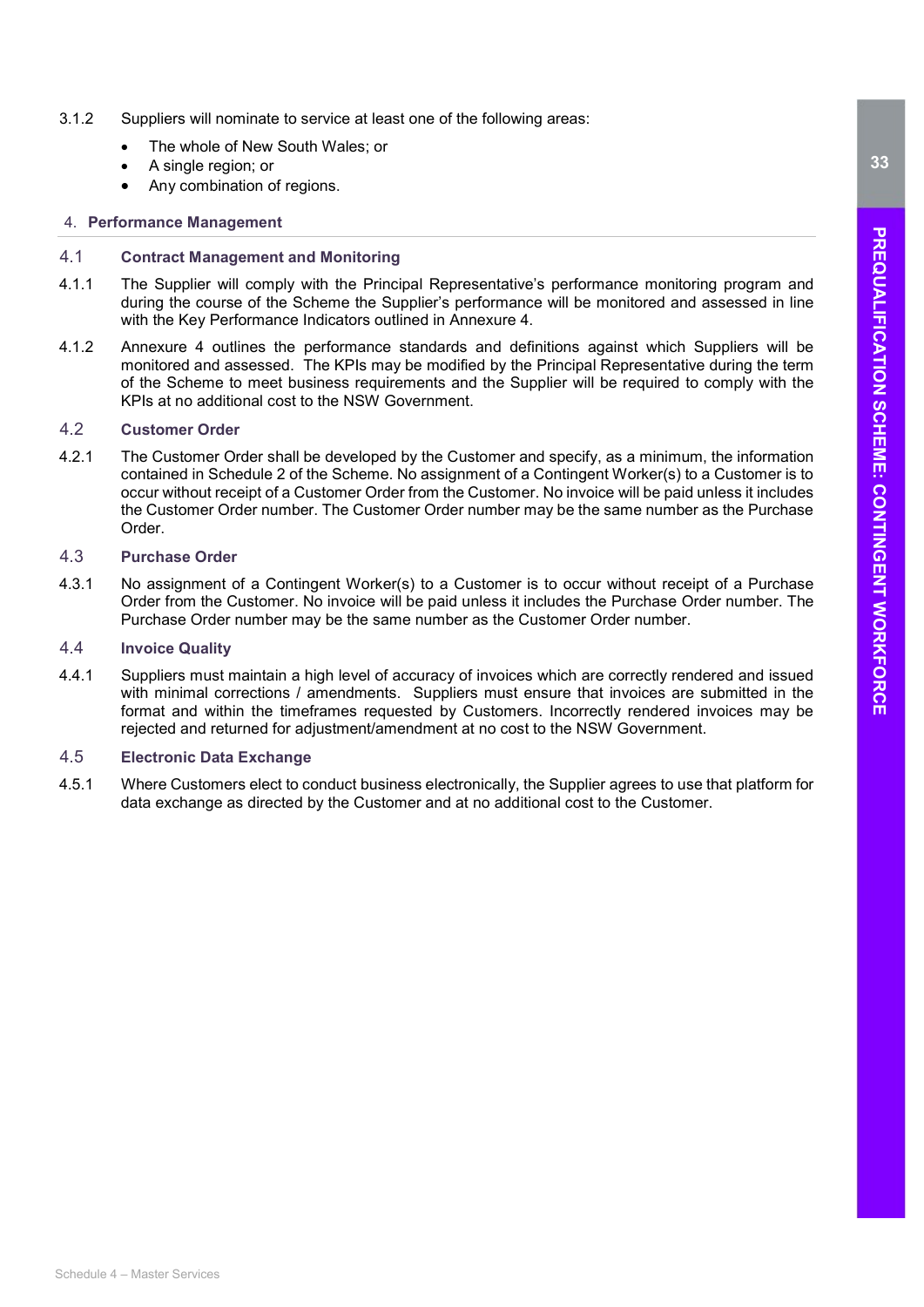# Annexure 1 - Performance Standards and Definitions

The Performance Standards are summarised in the following table:

| <b>No</b>      | <b>Supplier obligation</b>                            | <b>Performance Standard</b>                                                                                                                                                                                                                                        |
|----------------|-------------------------------------------------------|--------------------------------------------------------------------------------------------------------------------------------------------------------------------------------------------------------------------------------------------------------------------|
| 1              | Management/operational meetings                       | The Supplier must attend scheduled meetings unless<br>otherwise determined by the Principal Representative.                                                                                                                                                        |
|                |                                                       | All of the Supplier representatives who attend the<br>meeting must, to the reasonable satisfaction of the<br>Principal Representative, be suitably qualified and<br>informed of the matters to be considered and have the<br>authority to make relevant decisions. |
| $\overline{2}$ | Reports                                               | All reports must be provided on time in accordance with<br>the Scheme's requirements and to a standard<br>satisfactory to the Principal Representative.                                                                                                            |
| 3              | Records, processes and procedures                     | All records, processes and procedures must be<br>maintained in an accurate and accountable manner, as<br>reasonably determined by the Principal Representative                                                                                                     |
| 4              | Invoicing                                             | All invoices must be submitted in accordance with the<br>invoicing requirements in the Scheme.                                                                                                                                                                     |
| 5              | Key Supplier Representatives -<br>performance of role | All Key Supplier Representatives must perform their<br>designated role to the specified satisfaction of the<br>Principal Representative.                                                                                                                           |
| $6\phantom{1}$ | Key Supplier Representatives -<br>replacements        | All proposed replacements for Key Supplier<br>Representatives are to be:                                                                                                                                                                                           |
|                |                                                       | notified to the Principal Representative as soon as<br>(a)<br>possible; and                                                                                                                                                                                        |
|                |                                                       | suitably qualified and experienced as reasonably<br>(b)<br>determined by the Principal Representative                                                                                                                                                              |
| $\overline{7}$ | Compliance                                            | The Supplier must comply with the terms of the Scheme<br>and the Principal's policies and procedures.                                                                                                                                                              |
| 8              | <b>Services</b>                                       | The Supplier must ensure that the Services are provided<br>on time and in accordance with the requirements set out<br>in the Scheme.                                                                                                                               |

Unless otherwise stated, the Supplier must provide reports on its performance in accordance with Annexure 2.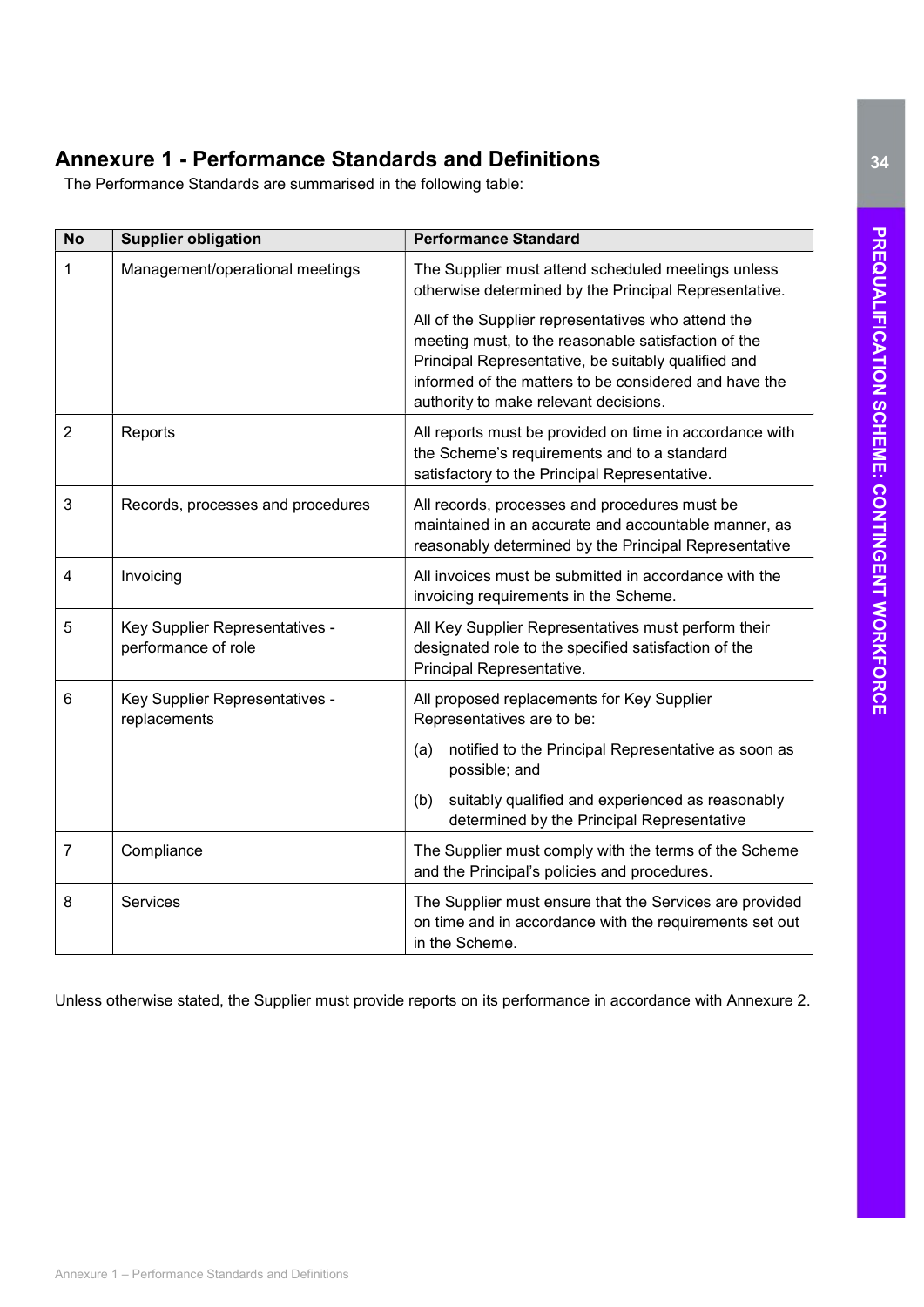# Annexure 2 - Reporting Format

Required by 10th calendar day of each month for the previous month's activity

- 1 Go to http://www.procurepoint.nsw.gov.au/before-you-buy/prequalification-schemes-0/contingentworkforce
- 2 Search and click "Supplier Reporting Template"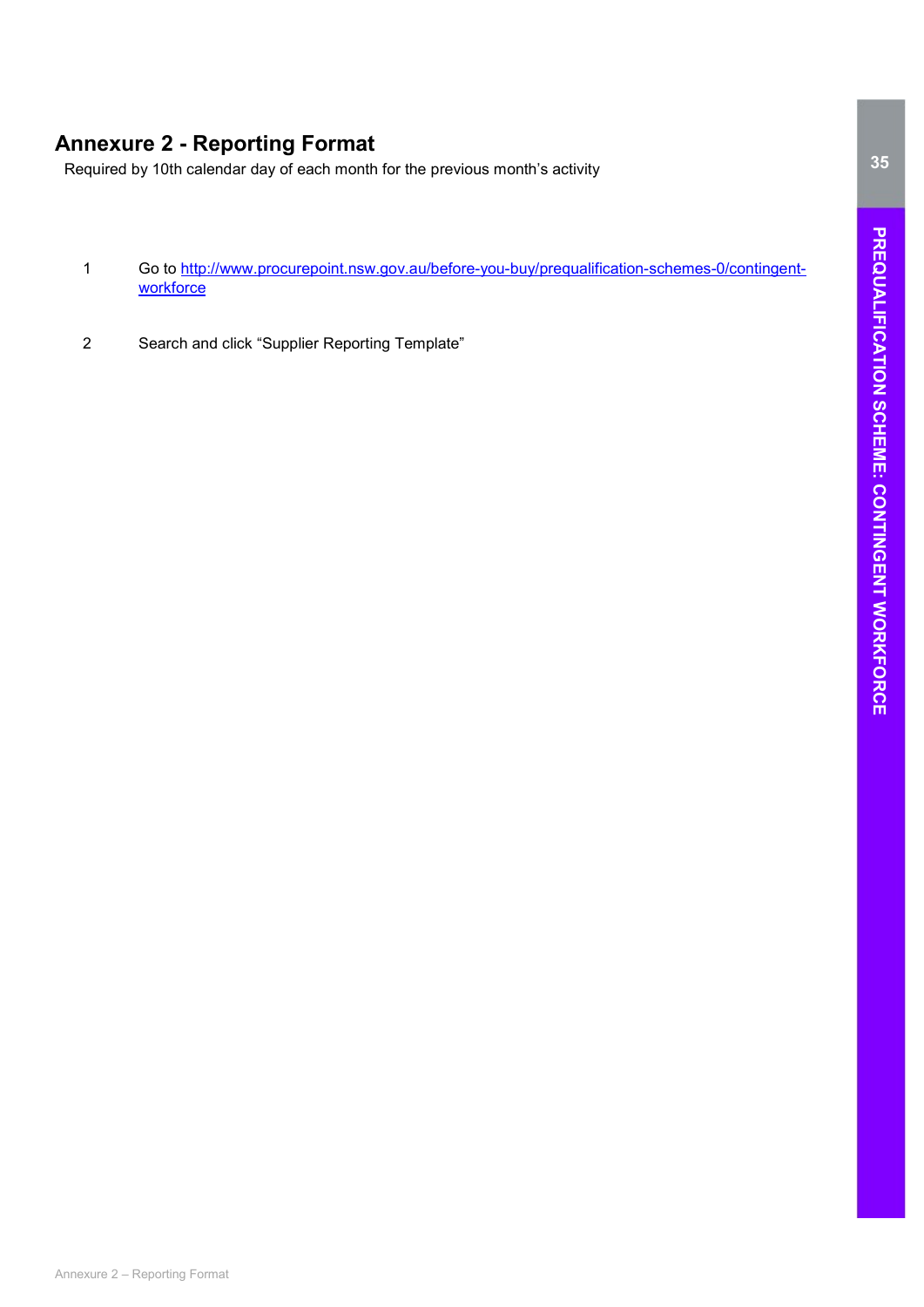# Annexure 3 - Additional Documents and Reports Required

The following table lists documents and reports which may be required by Customers and/or the Principal Representative under this Scheme.

| <b>Report / Document</b>  | <b>Indicative Content</b>                                                      | <b>Due Date</b>  |
|---------------------------|--------------------------------------------------------------------------------|------------------|
| <b>Type</b>               |                                                                                |                  |
| <b>Timesheets</b>         | The time sheet must include provision for daily entries under                  | At the end of    |
| Note: If the Customer     | the following headings:                                                        | each week        |
| elects to use the         | Assignment<br>$\bullet$                                                        |                  |
| Government nominated      | Supplier's Contingent Worker(s) name<br>$\bullet$                              |                  |
| VMS once implemented,     | Actual standard hours worked (start and finish times)                          |                  |
| time sheeting will occur  | Days absent from the assignment and reason<br>$\bullet$                        |                  |
| through the VMS           | Supervisor's comments and signature.<br>$\bullet$                              |                  |
| <b>Assignment Report</b>  | An assignment report listing the following information:                        | Quarterly or as  |
| Note: If the Customer     | Customer<br>$\bullet$                                                          | requested by the |
| elects to use the         | Job Reference/Unique Code<br>$\bullet$                                         | Customer         |
| Government nominated      | Contingent Worker(s) Category<br>$\bullet$                                     |                  |
| VMS once implemented      | Location of Assignment<br>$\bullet$                                            |                  |
| the need for reporting to | Hourly Pay Rate<br>$\bullet$                                                   |                  |
| be generated will be      | Hourly Charge Rate<br>$\bullet$                                                |                  |
| minimised.                | Total hours charged<br>$\bullet$                                               |                  |
|                           | Total amount charged<br>$\bullet$                                              |                  |
| <b>Quarterly Report</b>   | A summary for the reporting period, including the following<br>information:    | Quarterly or as  |
| Note: If the Customer     |                                                                                | requested by the |
| elects to use the         | the Services provided;                                                         | Customer         |
| Government nominated      | the amounts invoiced under the Scheme and the level of                         |                  |
| VMS once implemented      | invoicing accuracy;<br>any problems encountered / assignments unable to be     |                  |
| the need for reporting to | filled and the actions taken to resolve those problems and                     |                  |
| be generated will be      | prevent re-occurrence;                                                         |                  |
| minimised.                | updates and issues relating to the future delivery of the<br>Services;         |                  |
|                           | tasks or jobs not completed in accordance with the                             |                  |
|                           | Contract;                                                                      |                  |
|                           | timelines not met; and                                                         |                  |
|                           | a summary of the Supplier's compliance with the                                |                  |
|                           | Scheme, detailing all instances where a breach has                             |                  |
|                           | occurred, and actions taken to remedy the breach and<br>prevent re-occurrence; |                  |
|                           | A summary of marketing and sales activities, new                               |                  |
|                           | Customers and other information over the reporting                             |                  |
|                           | period.                                                                        |                  |
| <b>Other Reports</b>      | Such content as is required to be reported by the Supplier on                  | Within a week of |
|                           | the reasonable request of the Principal Representative in                      | request by the   |
|                           | respect of the Services or the Scheme.                                         | Principal        |
|                           |                                                                                | Representative.  |
| <b>Presentations</b>      | Such presentations to key stakeholders / customers as are                      | As agreed by the |
|                           | agreed by the Supplier and the Principal Representative.                       | Supplier and the |
|                           |                                                                                | Principal        |
|                           |                                                                                | Representative.  |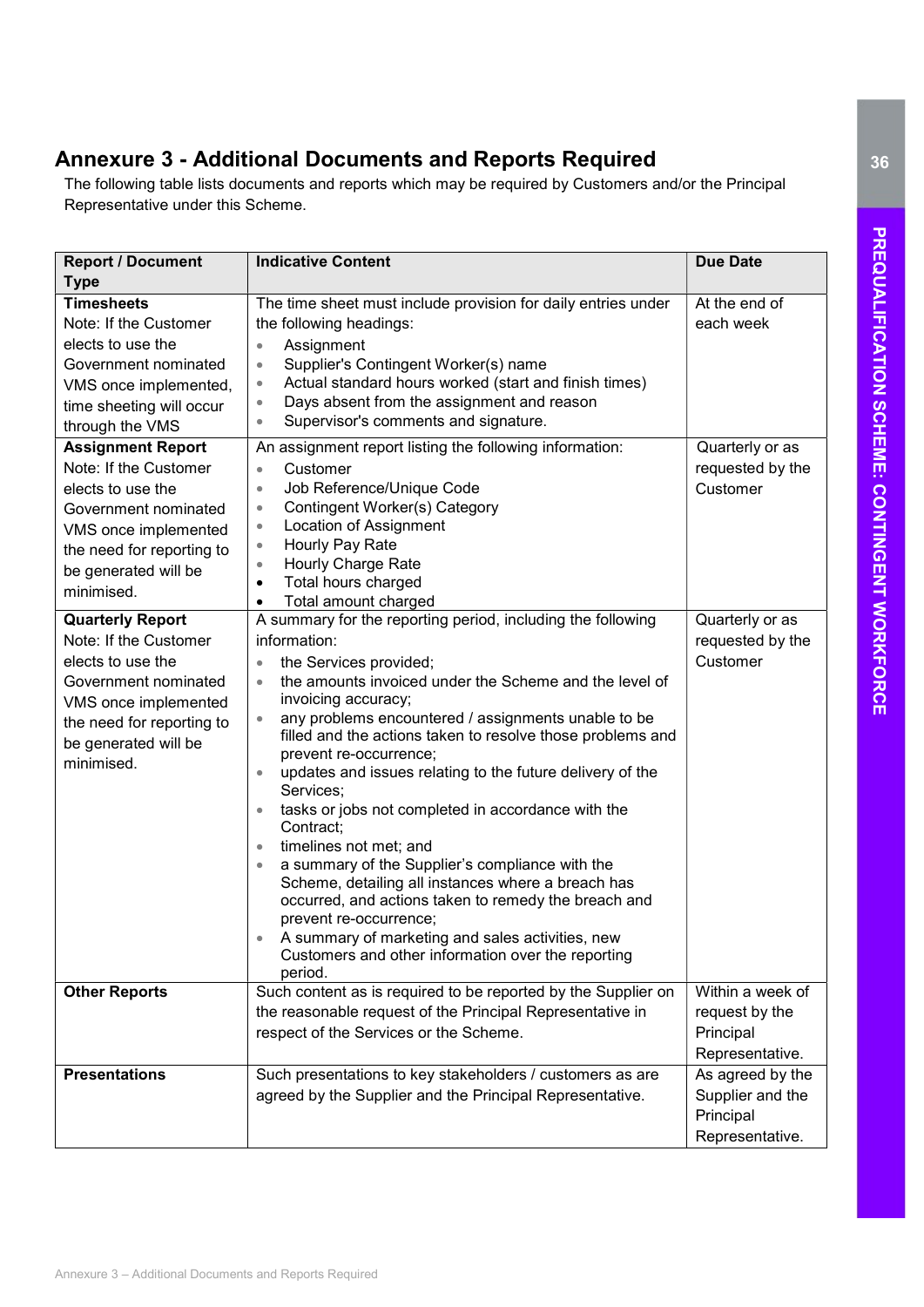# Annexure 4 - Key Performance Indicators (KPI)

Note that failure to meet the following KPIs could result in removal from the Scheme as detailed in Clause 18, 19 and 20 of the Rules.

| KPI#1 - Monthly         | <b>Online Ordering</b>                                                                                              |
|-------------------------|---------------------------------------------------------------------------------------------------------------------|
| Reason                  | Assist the Department to achieve all orders online following the implementation of                                  |
|                         | the vendor management system (VMS) by each Agency. This will assist the NSW                                         |
|                         | Government in achieving its targets and assist the Supplier in reducing internal                                    |
|                         | costs.                                                                                                              |
| <b>Reporting Method</b> | Not required prior to the implementation of VMS                                                                     |
|                         | To be reported via the VMS once implemented                                                                         |
| <b>Benchmark</b>        | 90% of all orders online within the first 6 month implementation per Agency                                         |
| Variable                | Benchmark to increase as target is reached in order to achieve target of 100%                                       |
| KPI #2 - Monthly        | <b>Response Times</b>                                                                                               |
| Reason                  | To ensure that all Contingent Worker(s) positions are suitably filled within the                                    |
|                         | agreed response time from the time the Customer Order is issued.                                                    |
| <b>Reporting Method</b> | . Not required prior to the implementation of VMS unless requested by                                               |
|                         | Customer                                                                                                            |
|                         | . To be reported via the VMS once implemented                                                                       |
| <b>Benchmark</b>        | $98\% = 100\%$                                                                                                      |
| Variable                | For each day delay or part thereof for each Contingent Worker Assignment, there<br>will be a 5% deduction from 100% |
| KPI #3 - Monthly        | <b>Job Receipt</b>                                                                                                  |
| Reason                  | To ensure receipt of acknowledgement for all jobs issued to the Supplier                                            |
| <b>Reporting Method</b> | . Not required prior to the implementation of VMS unless requested by                                               |
|                         | Customer                                                                                                            |
|                         | . To be reported via the VMS once implemented                                                                       |
| <b>Benchmark</b>        | $95\% = 100\%$                                                                                                      |
| Variable                | Each job not acknowledged will result in a 5% deduction from 100%.                                                  |
| KPI #4 - Monthly        | <b>References</b>                                                                                                   |
| Reason                  | To ensure that all Contingent Worker(s) are reference checked prior to referral                                     |
| <b>Reporting Method</b> | . Not required prior to the implementation of VMS unless requested by<br>Customer                                   |
|                         | . To be reported via the VMS once implemented                                                                       |
| <b>Benchmark</b>        | All suitable candidate reference checked = 100%                                                                     |
| Variable                | One error $= 90\%$                                                                                                  |
|                         | Two errors = $80\%$                                                                                                 |
|                         | Should the score reach 70% default will be 0%                                                                       |
| KPI #5 - Monthly        | Invoicing                                                                                                           |
| Reason                  | To ensure all invoices are accurate at time of issue                                                                |
| <b>Benchmark</b>        | $98\% = 100\%$                                                                                                      |
| Variable                | One error or one day late - 95%                                                                                     |
|                         | Two errors or two days late - 90%                                                                                   |
|                         | Any combination of the above - 85%                                                                                  |
|                         | Should the score achieved reach 70% or less, the default score will be 0%                                           |
| KPI #6 - Annually       | <b>Customer Satisfaction</b>                                                                                        |
| Reason                  | Ensuring that satisfaction to Customer Orders remains equal to or above                                             |
|                         | acceptable levels.                                                                                                  |
| <b>Reporting Method</b> | NSW Procurement to conduct annual hiring manager satisfaction survey                                                |
|                         | Performance Reports                                                                                                 |
| <b>Benchmark</b>        | 75% Satisfaction                                                                                                    |
|                         | Any poor* Performance Reports as per Schedule 3 of the Rules                                                        |
| Variable                | Any 5 poor reports may result in removal from the Scheme                                                            |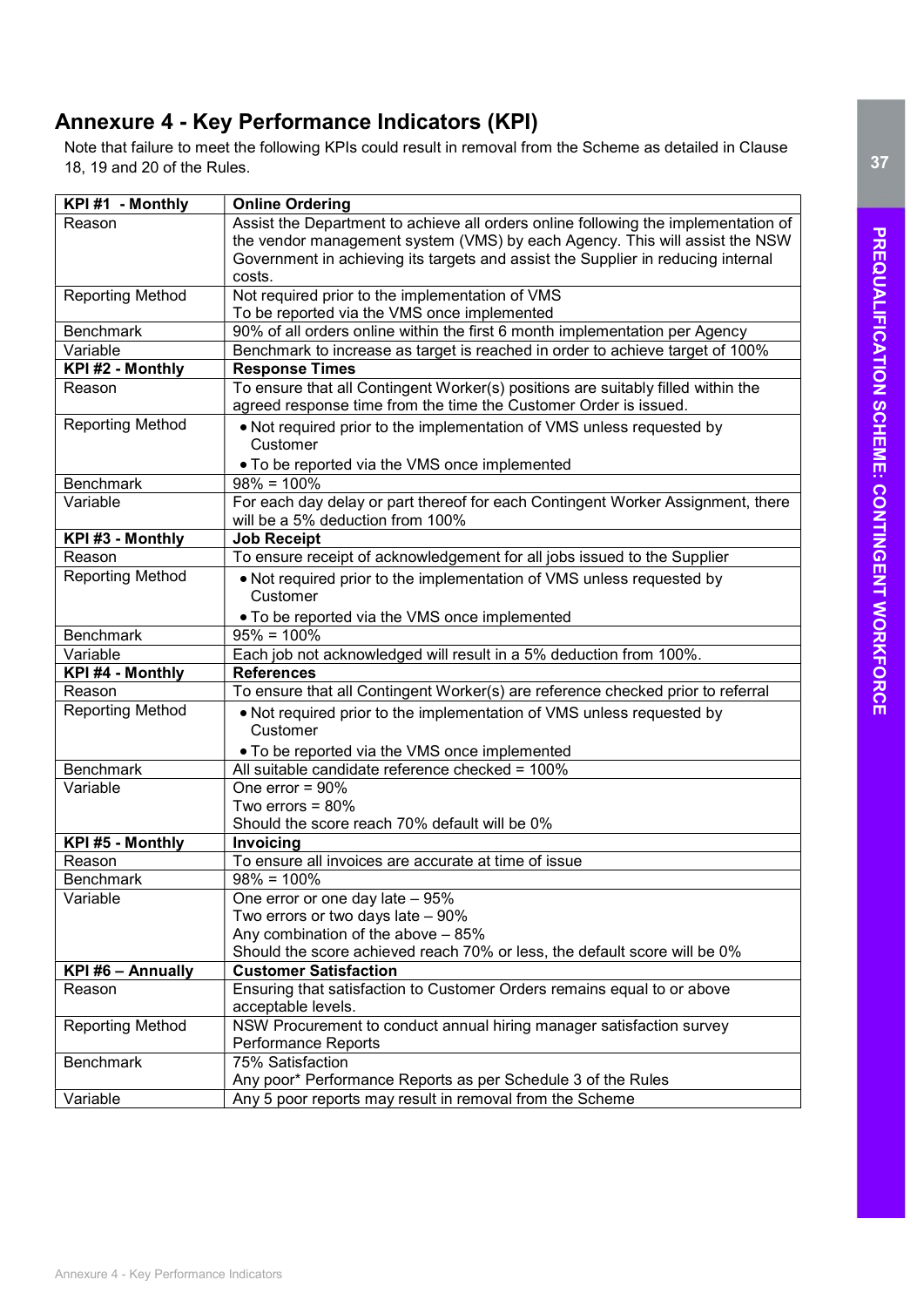| KPI#7 – Monthly         | Reporting                                                                                                                                                                                                                                                                                                                                                                                                              |
|-------------------------|------------------------------------------------------------------------------------------------------------------------------------------------------------------------------------------------------------------------------------------------------------------------------------------------------------------------------------------------------------------------------------------------------------------------|
| Reason                  | To assist the Department gain visibility and transparency of the contingent                                                                                                                                                                                                                                                                                                                                            |
|                         | workforce across the sector                                                                                                                                                                                                                                                                                                                                                                                            |
| <b>Reporting Method</b> | • Monthly report must be submitted to contingentlabour@treasury.nsw.gov.au<br>by the 10th calendar day of each month. Should the $10th$ of the month<br>fall on a non-business day the report is due on the previous business<br>day<br>• Monthly report must be submitted on the reporting template provided.<br>Template can be downloaded from the eTender website<br>• Nil reports must be submitted if applicable |
|                         | • Agency reports will not be required once the VMS is implemented                                                                                                                                                                                                                                                                                                                                                      |
| <b>Benchmark</b>        | 100% receipt of reports on time                                                                                                                                                                                                                                                                                                                                                                                        |
| Variable                | One day late = $90\%$                                                                                                                                                                                                                                                                                                                                                                                                  |
|                         | Two days late = $80\%$                                                                                                                                                                                                                                                                                                                                                                                                 |
|                         | Three days late = $70\%$                                                                                                                                                                                                                                                                                                                                                                                               |
|                         | A consistent score of less than 100% may result in removal from the Scheme                                                                                                                                                                                                                                                                                                                                             |

\* Poor is defined as any Performance Reports received in a six month period where;

- An Agency has not recommended the Supplier for any future work; or
- Supplier has scored four or more Unsatisfactory or Marginal Ratings.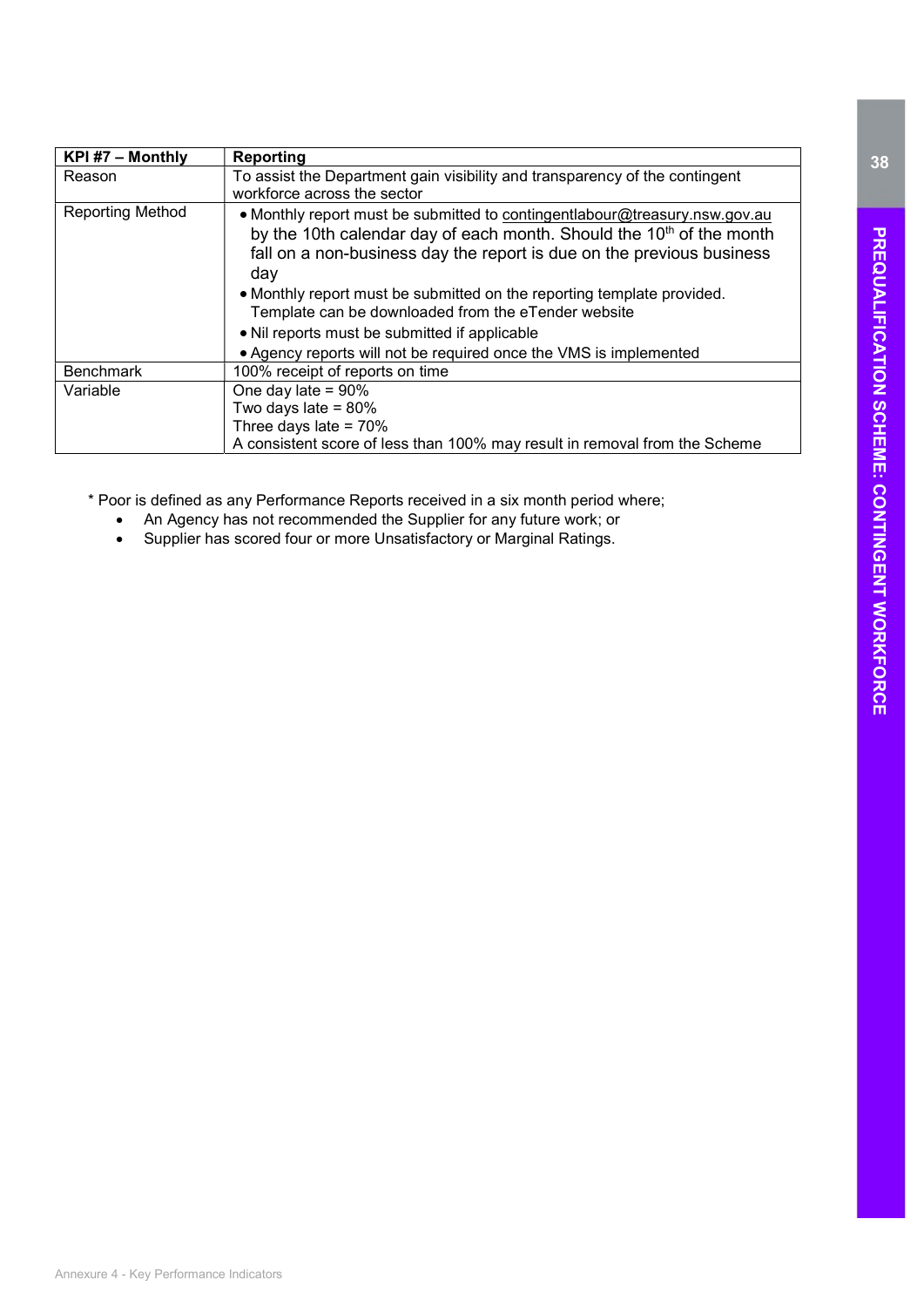# Annexure 5 - Code of Conduct including Transition/Acquisition

### Transition/Acquisition arrangements

- 1. Suppliers acknowledge that circumstances may arise when a Customer wishes to change Supplier. Where one Supplier seeks to transition Contingent Worker(s) from a Supplier currently providing the Contingent Worker(s) (original Supplier) in response to Customer requirements, the transition-seeking Supplier should give written notice to the original Supplier, the Customer and Treasury requesting to effect a transition of Contingent worker(s) from the original Supplier in response to Customer requirements.
- 2. Suppliers acknowledge that circumstances may arise where another Supplier wishes to acquire/sell their business or part thereof, including the employment relationship with the Contingent Workers. Both prequalified Suppliers are obliged to provide 30 days written notice to the Principal prior to the date of transition/acquisition.
- 3. In making transition/acquisition arrangements, Suppliers must give due consideration to the interests of the Customer, the Contingent Worker(s), the other Supplier and DFS.
- 4. Once the relevant notifications have been made, Suppliers must act expeditiously and will ensure that the transition/acquisition occurs within one calendar month.
- 5. The Suppliers must use reasonable endeavours to ensure that transition/acquisition arrangements are managed in a professional manner and are designed to minimise disruption to the Customer, the Contingent Worker(s), the other Supplier and the Department. It is expected that the transition/acquisition arrangements would include:
	- 5.1. Arrangements necessary for the orderly continuation of business;
	- 5.2. Both Suppliers will ensure that each identifies and give effect to any relevant contractual or other legal obligations contained in the Scheme;
	- 5.3. Ensure that the transition/acquisition of Contingent Worker(s) is orderly: the original Supplier to be first to inform its Contingent Worker(s) of the circumstances that have led to the transition/acquisition request; the original Supplier should notify its Contingent Worker(s) promptly upon receipt of a transition/acquisition request of circumstances that may be likely to result in change, termination or redundancy in the workplace;
	- 5.4. Acting promptly and in accordance with good commercial and industrial practice;
	- 5.5. Taking steps to ensure that Contingent Worker(s) are properly informed of matters relevant to their decision to transition or not.
- 6. Supplier Fee for Contingent Worker(s) who have been transitioned/acquired are fixed at 5.14% of Normal Time Pay Rate.

### Principles to observe

The Suppliers will make the transition/acquisition arrangements in accordance with the following principles:

### Honest dealings

- 1. Suppliers must not knowingly:
	- 1.1. make false statement of material fact;
	- 1.2. fail to disclose a material fact;
	- 1.3. make representation as to future matters without having reasonable grounds for making it;
	- 1.4. Suppliers who place job advertisements must take care that the advertisements accurately describe what, if any, jobs are available and that all information given about a job before or at an interview with Contingent Worker(s) is accurate and not misleading; and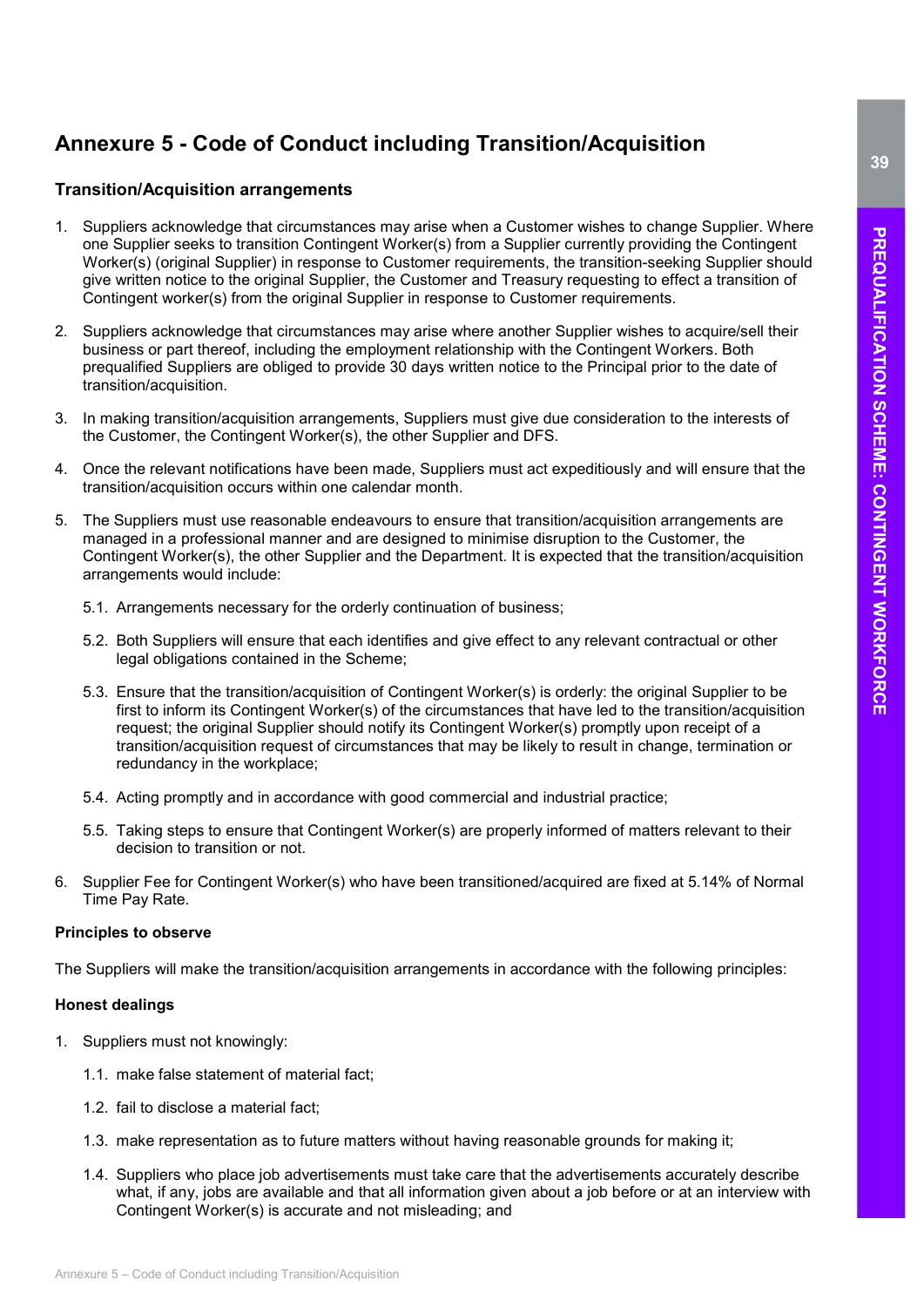1.5. All fees, charges and Services provided must be explicitly and fully disclosed to Customers prior to the acceptance of an assignment, or prior to any work being undertaken for a Customer.

#### **Privacy**

- 1. Suppliers must take reasonable steps to maintain the confidentiality and privacy of information obtained in the course of their professional practice.
- 2. Suppliers must take reasonable steps to ascertain the extent to which any information they collect may be confidential.

#### Respect for Laws

- 1. Suppliers must comply with all legal, statutory and government requirements.
- 2. Suppliers will not engage in any form of collusive practices.
- 3. Suppliers shall take reasonable steps to ensure, so far as practicable, that all new employees, Contractors, Supplier Representatives and Contingent Worker(s) honour their legal obligations to their previous employers and principles.

#### Respect for Safety

- 1. Suppliers must act diligently in assessing work, health and safety risks for which they are statutorily responsible.
- 2. Suppliers must not knowingly subject Contingent Worker(s), Customers, Supplier Representatives and other Suppliers, to any significant safety risk without their informed consent.
- 3. Suppliers shall inform their Contingent worker(s) whenever they have reason to believe that any particular assignment may pose a health and safety risk.
- 4. Suppliers shall provide their Contingent Worker with the necessary safe systems of work, instruction or training and equipment necessary to manage any health and safety risks identified with the assignment for which the Contingent Worker has been engaged to undertake.
- 5. The Supplier must ensure that the Contingent Workers being provided to the Customer comply with all relevant safety procedures, policies and requirements of the Customer, as amended from time to time, including any specific requirements of the Customer for working in a hazardous environment.

#### Respect for Certainty of Engagement

- 1. Suppliers must ensure that Contingent Worker(s) are given details of their work conditions, the nature of the work to be undertaken, rates of pay and pay arrangements.
- 2. Suppliers must take reasonable steps to ensure that any material variations to the engagement of Contingent Worker(s) only occur with prior agreement of the Contingent Worker(s), Customer and other Supplier as the case may be.
- 3. Suppliers must take reasonable steps to ensure the certainty of their engagement:
	- 3.1. by a Customer to provide a Service extending to such matters as 3.1.1. position description and duties;
		- 3.1.2. inherent requirements of the position
		- 3.1.3. remuneration and conditions attaching to the position;
		- 3.1.4. any reference, background, or suitability check required by the Customer to be performed in respect of the position;
		- 3.1.5. disclosure of Customer;
		- 3.1.6. disclosure of Customer information, assessment or valuation;
		- 3.1.7. agreement regarding all relevant terms of business including any guarantee;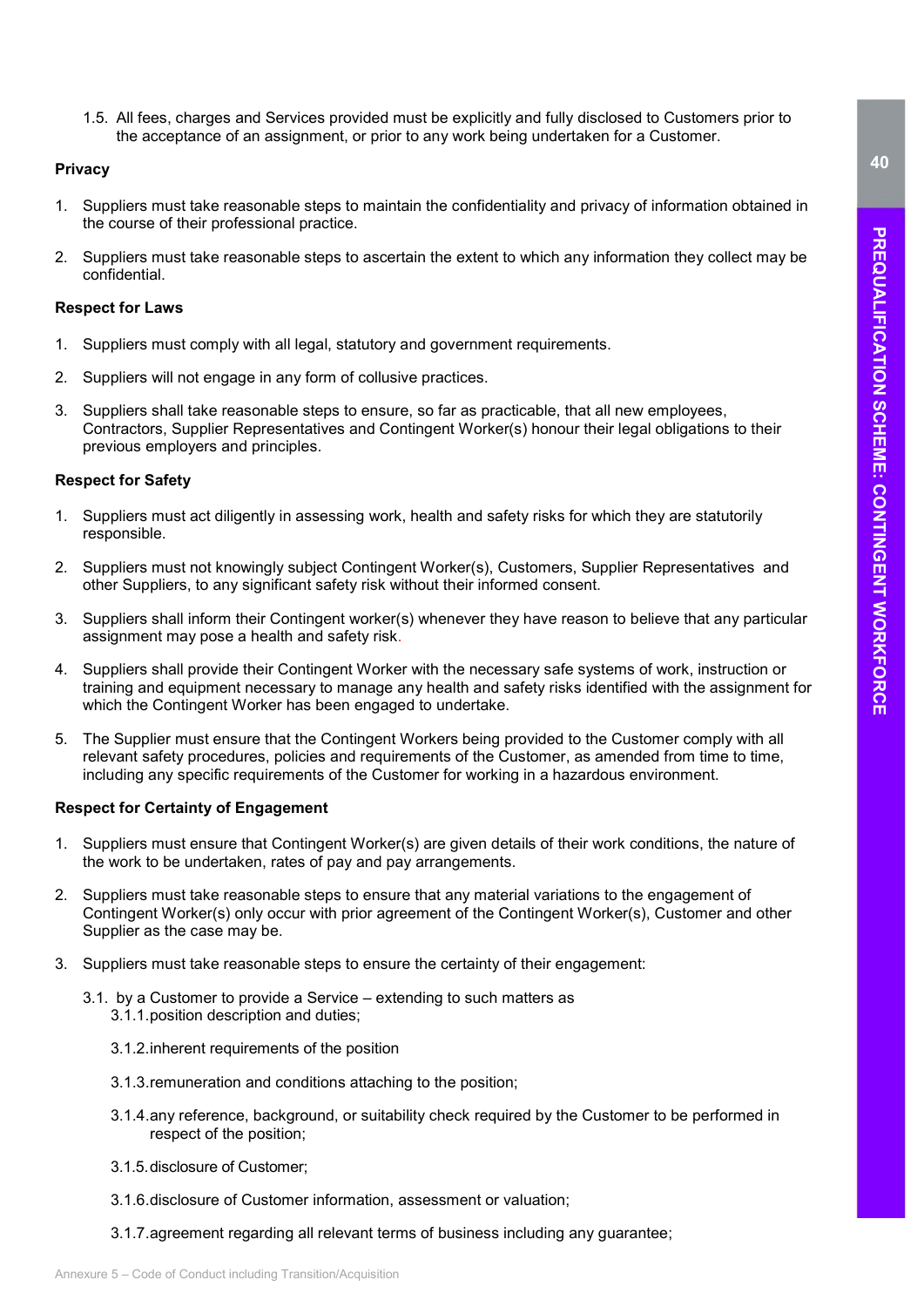3.2. by a Customer – extending to agreement regarding all matters relevant to the Supplier's representation of the Contingent Worker(s).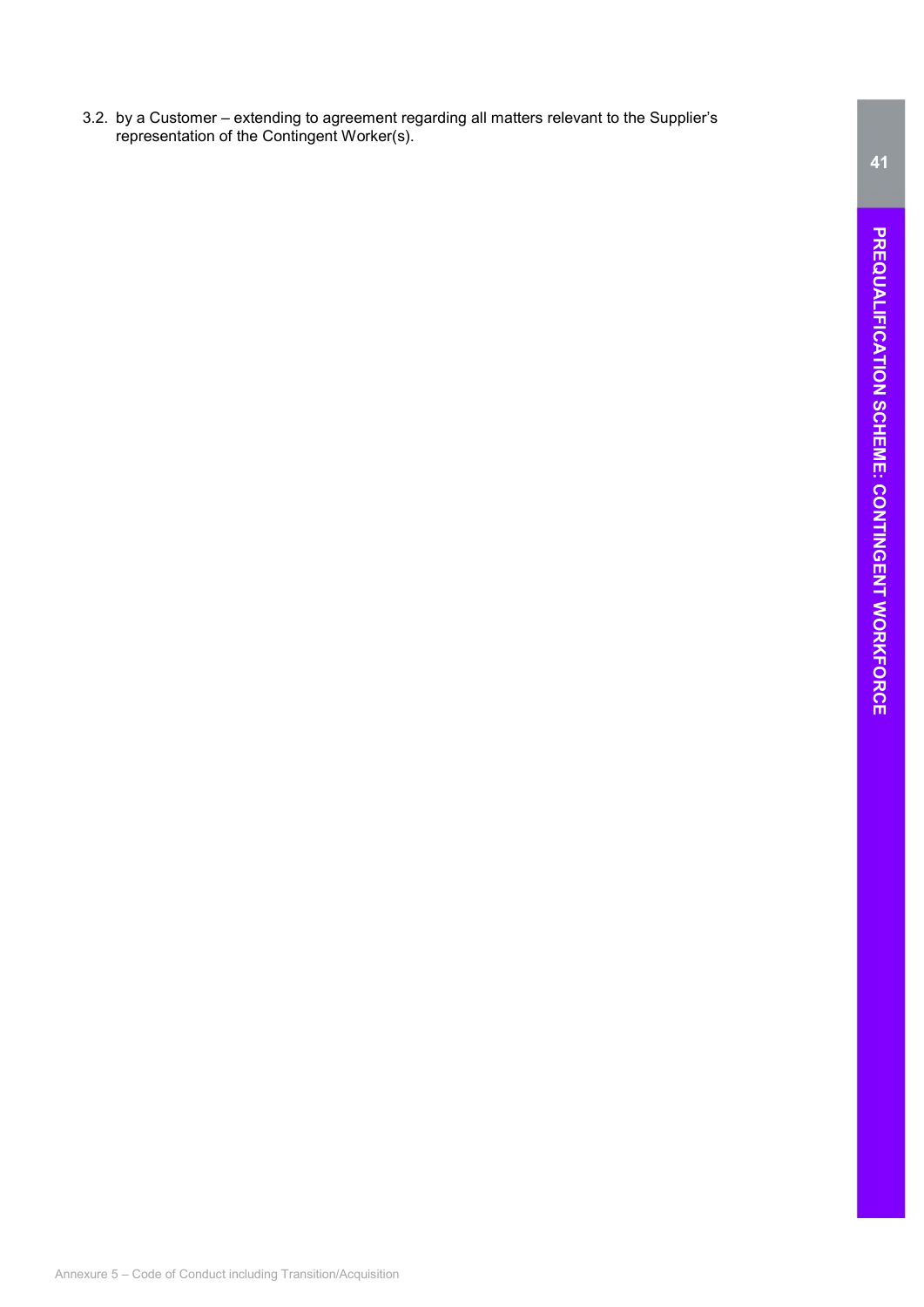# Annexure 6 - Role Types within Categories

The NSW Government intends using the ANZSCO/ABS-based Categories and role types where possible to ensure that data recording and reporting is consistent with the data collected for NSW public sector employees.

As a minimum, and to assist with classification and reporting of placements, the Scheme includes the Categories listed below:

- Category A Administration
- Category B Finance
- Category C Specialist
- Category D Industrial
- Category E Professional
- Category F Technical
- Category G ICT Network and Equipment
- Category H ICT Management, Implementation and Support
- Category I ICT Applications, Databases and Systems
- Category J Transport
- Category K Education
- Category L Other
- Category M State Emergency Services
- Category N Home Care Service of NSW

The list of role types within each Category is not exhaustive.

Additional Categories that may be added during the period of the Scheme will also be subject to the same terms and conditions of this Scheme.

Suppliers must use the role types as listed below, without any variation.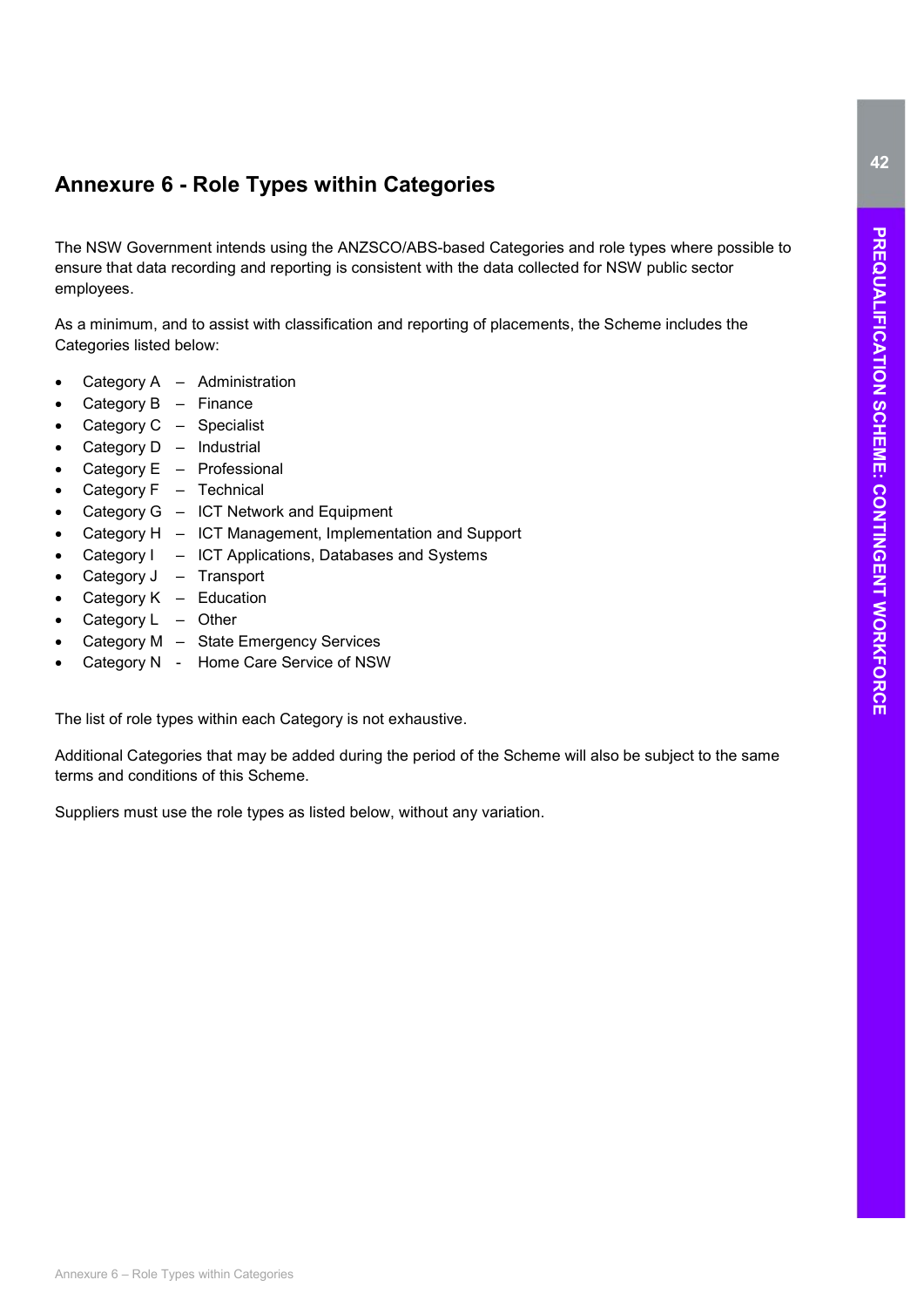## Category A – Administration

Administration Assistant Call or Contact Centre Team Leader Customer Service Officer Data Entry Operator Executive Assistant Office Support Receptionist / Switchboard Operator

## Category B – Finance

Accountant / Management Accountant /Senior Accountant Auditor / Audit Manager / Auditor (Senior) / IT Auditor Business Analyst / Financial Analyst Credit Officer/Manager Finance Officer / Accounts Clerk / Bookkeeper Finance Specialist Financial Controller Financial Planner Investigator Payroll Officer / Manager

# Category C – Specialist

Communications / Media / Promotion / Public Relations Contract / Procurement / Vendor (Officer or Manager) Distribution / Warehouse / Inventory (Officer or Manager) Field Officer Graphic Designer Human Resources / Training & Development / Trainers Lease (Administrator or Negotiator) Legal Support / Law Clerks / Paralegal Library / Archives / Record Management Logistics / Supply Chain (Officer or Manager) Marketing / Advertising (Officer, Manager or Specialist) Policy (Officer or Manager) Program (Officer, Manager or Director) Project (Officer, Manager or Analyst) Property Valuer / Conveyancer Security Specialist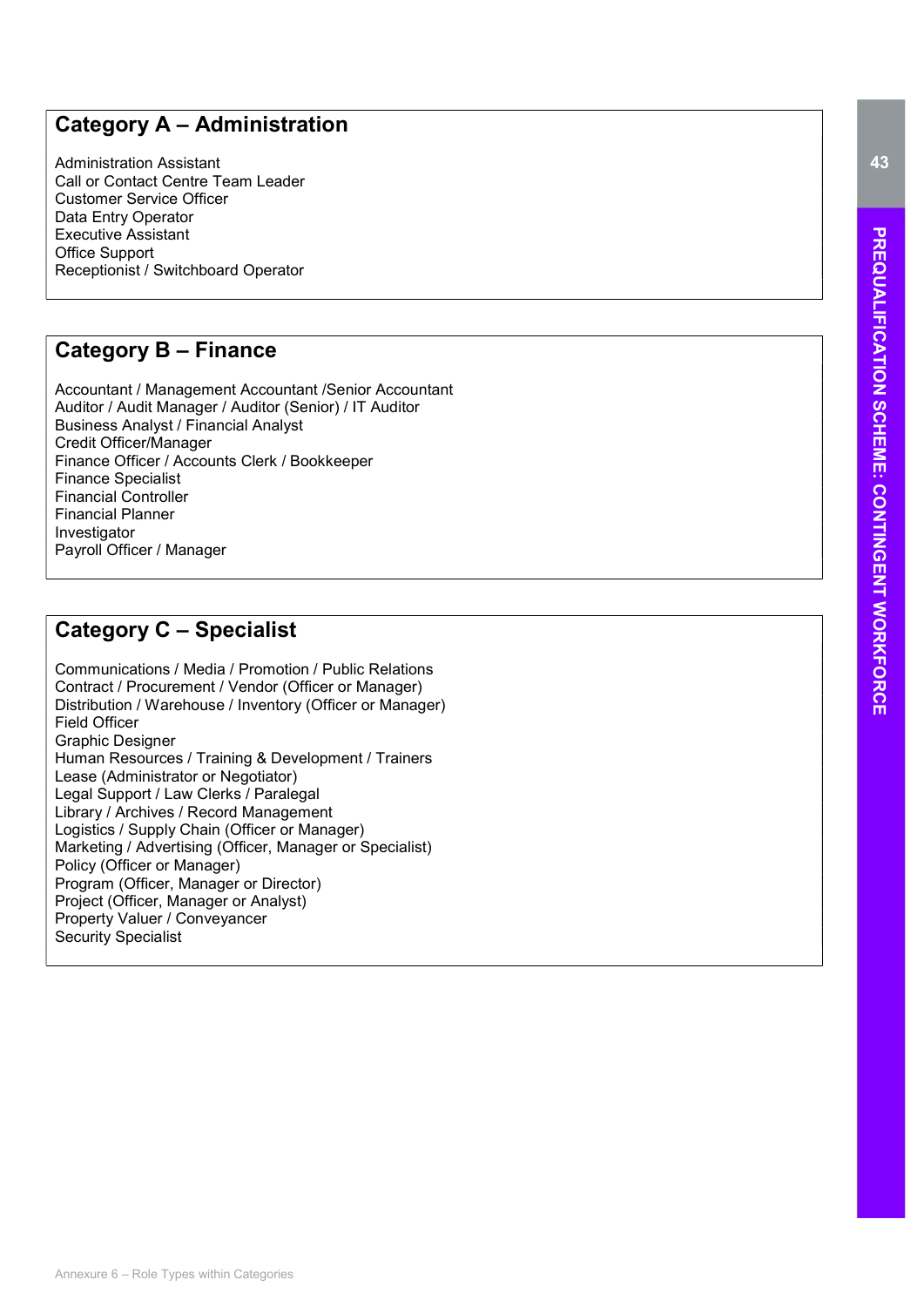# Category D – Industrial

Apprentice Arborist Battery Fitter Blacksmith/Boilermaker **Bricklaver** Bridge Worker Building Inspector Building Services Employee **Carpenter** Chef Cleaner Concrete Inspector **Concreter** Crane, Hoist or Lift Operator Crossing Supervisor Driver /Truck Driver / Tow Truck Driver **Electrician** Fencer Fitter Gardener Kitchen hand Labourer - Various Landscape Gardener Leading Hand Line Marker Maintenance Handyman Maintenance Patrolman Maintenance Planner Mechanic Operators of Explosive-Powered Tools Painter Plant Operator **Plasterer** Plumber Production Worker **Rigger** Road / Bridge Performance Tester Road Traffic Controller Road Worker Roofer Security Officer **Signwriter Steersman Stonemason** Storeman and Packer Storeperson Survey Field Hand Team Leader **Timberperson** Track Worker / Labourer Tradesperson's / Technician's Assistant Transport Facility Worker **Waiter** Welder Yardman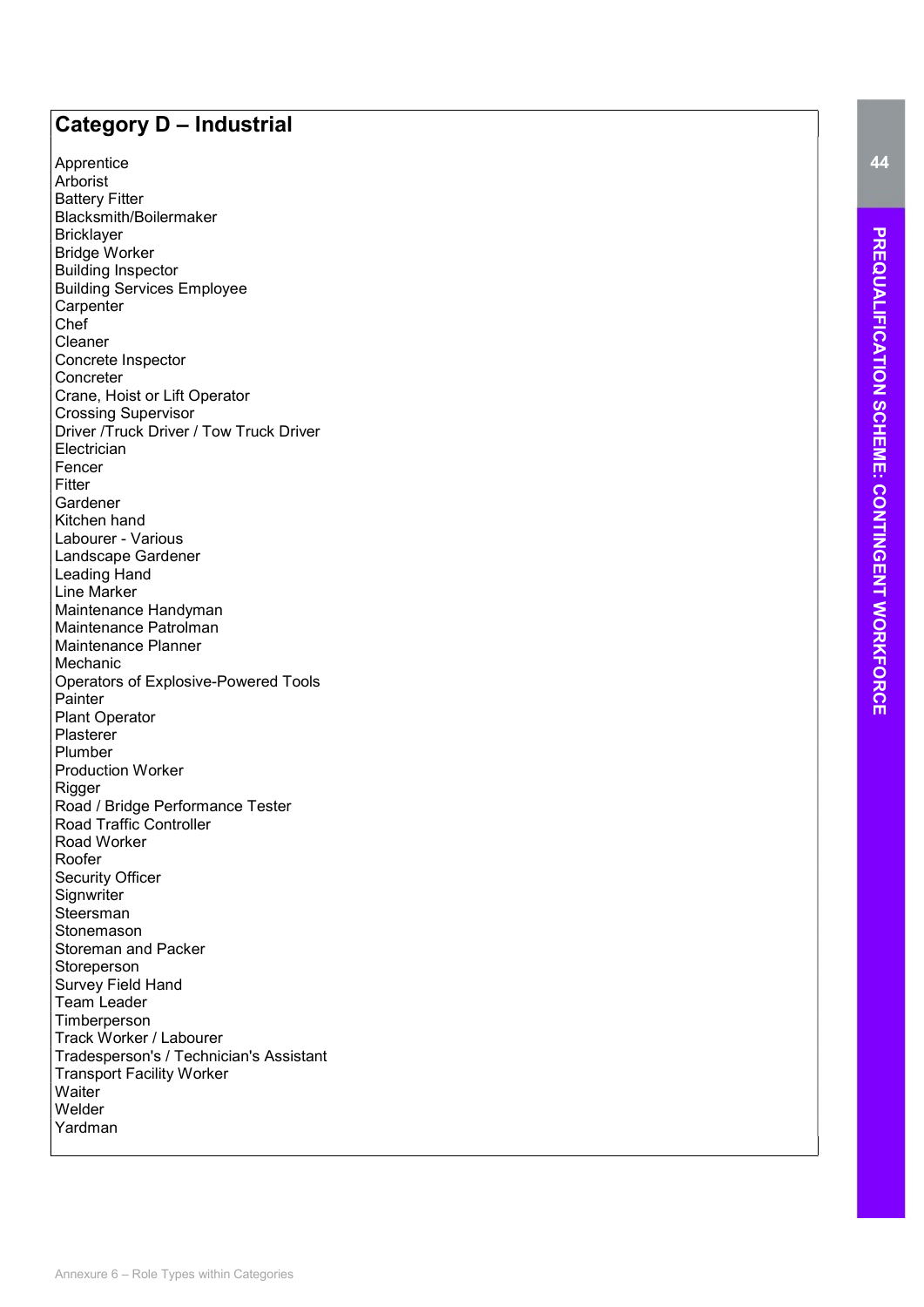## Category E - Professional

Archaeology and Heritage Advisor **Architect** Camera Enforcement Officer Chemist Engineer - Bridge /Chemical /Civil /Construction /Electrical /Electronic /Industrial /Mechanical /Maintenance /Traffic etc. Environmental Officer/Scientist Food Technologist Geographic Information Specialist Geologist Geophysicist Hydrologist Metallurgist OHS&R / Safety Compliance Officer/Manager Project Engineer Project Manager/Officer Project Planner/Cost Engineer Quality Assurance /Quality Control Manager **Scientist** Surveyor / Engineering Surveyor Town Planner Traffic and Transport Planner Urban and Regional Planner

## Category F – Technical

Asset Officer/Manager Clerk of Works Control Room Supervisor Designer - Construction / Industrial Development Officer/Manager Documentation Officer **Drafter** Engineering Associate/Technician **Estimator** Facilities or Property Officer/Manager Inspector Installation & Maintenance Supervisor Interior Designer Property Acquisition Officer Signal Technician Site Supervisor Site/Works Supervisor Surveillance Officer / Steel Inspection - Bridges Surveyor's Assistant Technical Officer Technician - Engineering / Science / Laboratory / Processing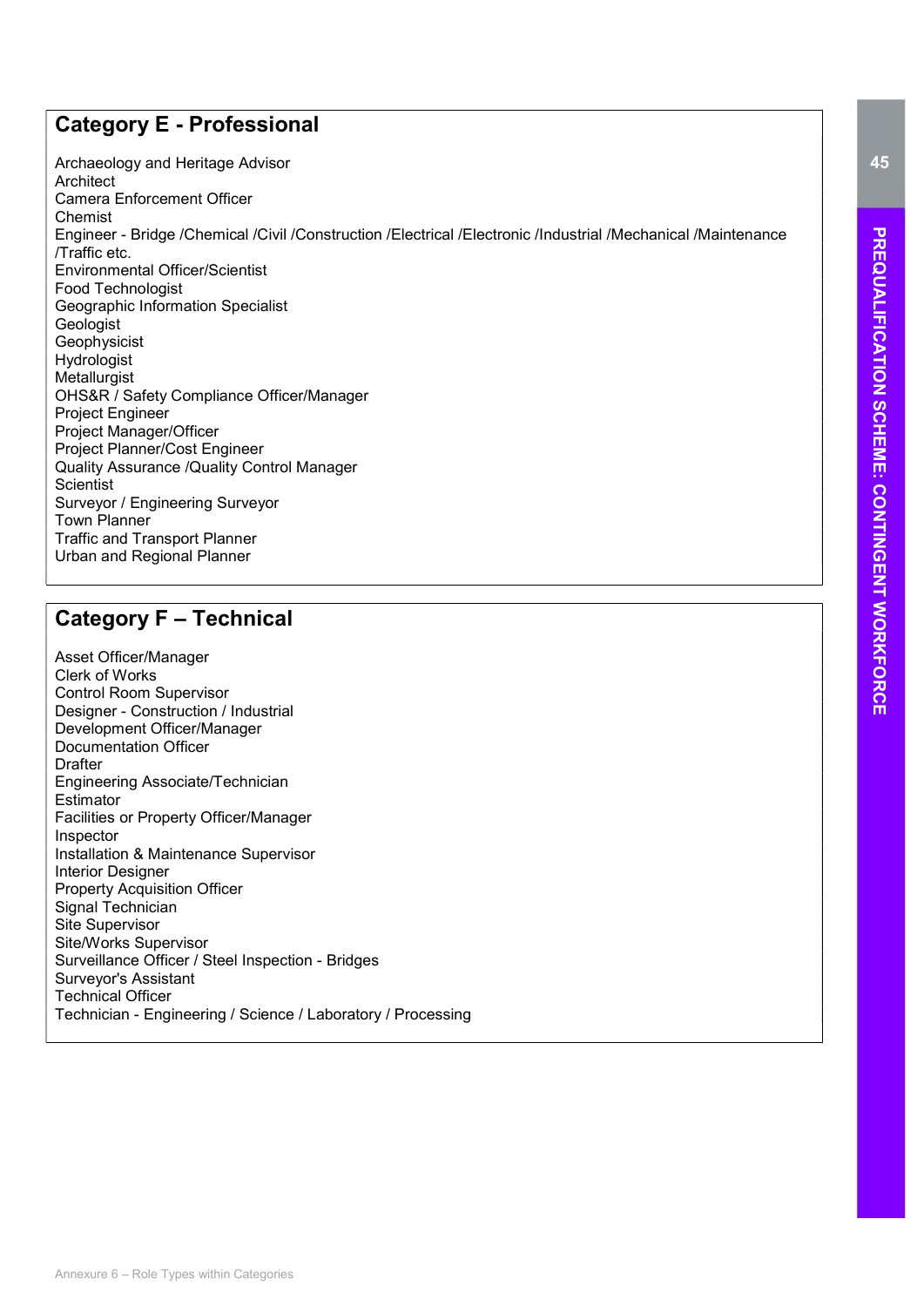## Category G – ICT Network and Equipment

Computer Network and Systems Engineer Data Network Engineer Hardware Technician Network Administrator Network Designer / Architect Network Security Consultant Network Support Network Technical Consultant Network/Operations Manager Novell Engineer / Specialist PABX Systems Technician Radio communications Technician Server Engineer Support and Test Engineers Support Technicians Telco / Voice / Communications Analyst Telecommunications Engineer / Field Engineer Telecommunications Network Engineer Telecommunications Technician VoIP Consultant WAN Specialist

## Category H – ICT Management, Implementation and Support

Business Continuity Manager Business to Business Integration Specialist Change Management Specialist CIO Data Centre Facilities Supervisor Data Centre Support Analyst Desktop Support Documentation Specialist Help Desk Support / Manager ICT Business Analyst ICT Operations Manager ICT Strategy Planner / Consultant ICT Trainer IT Manager IT Specialist / ICT Consultant Project Coordinator / Project Manager / Program Manager Security Consultant/Specialist Technical Manager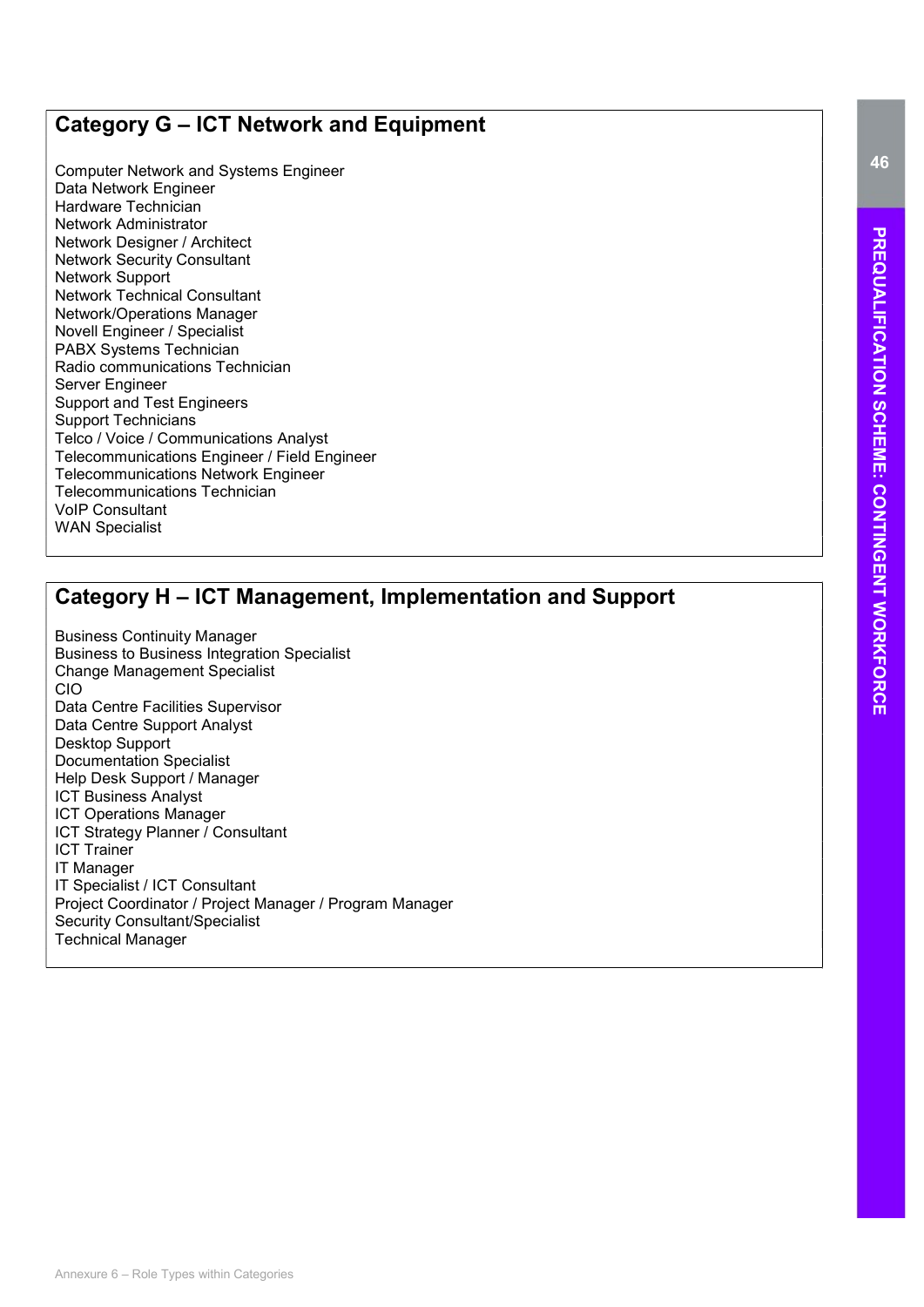## Category I – ICT Applications, Databases and Systems

.Net Specialist Analyst Programmer / Applications Developer C# Specialist Computer Operator Data Modeler / Architect Data Warehouse Technologist / Specialist / Developer Database Administrator / Designer / Analyst Email Technical Specialist ERP/CRM Functional / Technical Consultant Mercury Specialist Microsoft Consultant Multimedia Designer / Specialist SAP Professionals Siebel Specialist Software Engineer Solaris / Unix Administrator Solution Architects /Designers System Tester Systems Administrator Systems Analyst Systems Architect/Designer Technical Writer Test Manager/Leader/Analyst TSM Specialist Web Site Content Manager Web Site Designer/Consultant/Developer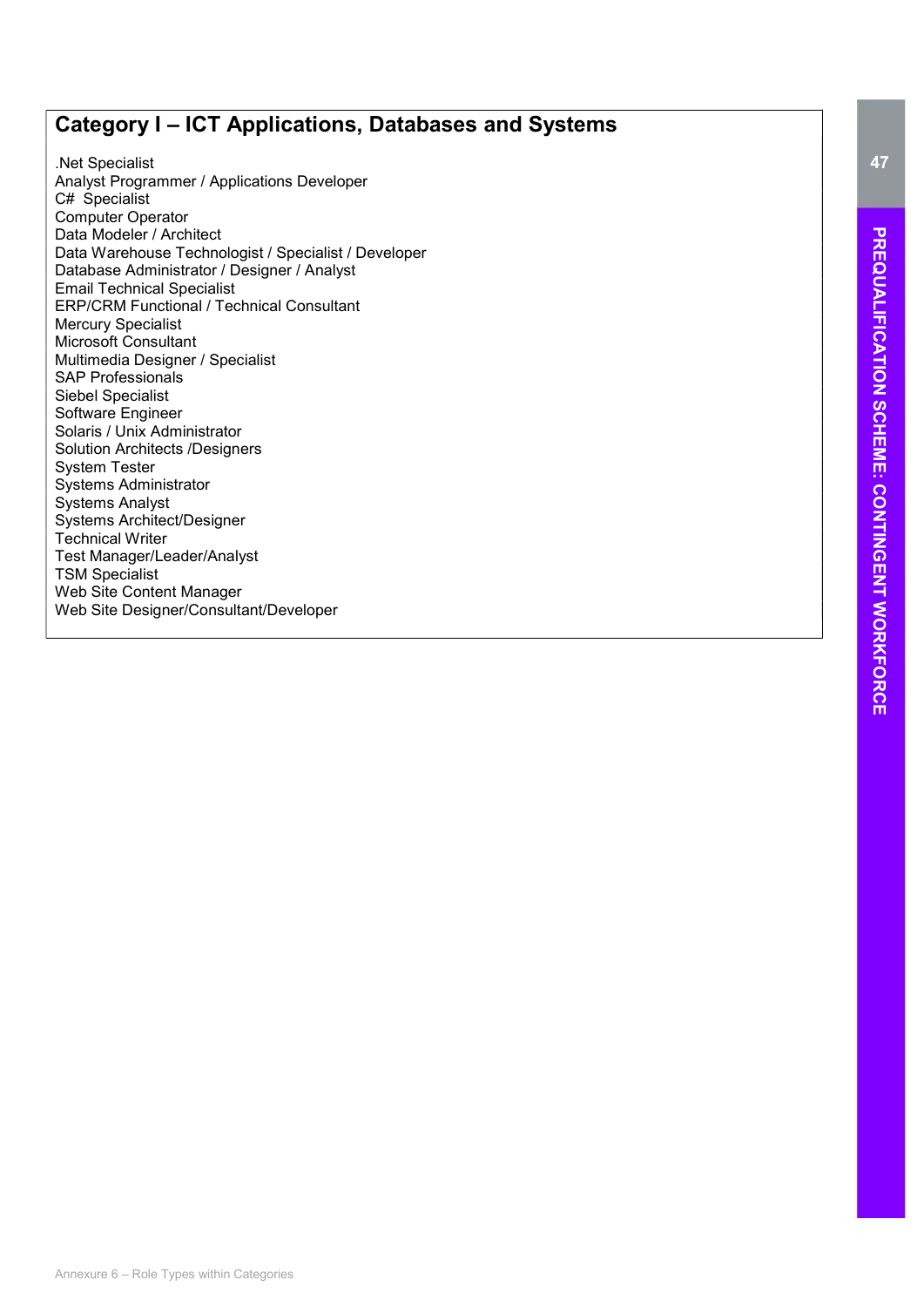## Category J – Transport: note that increased insurance levels apply

## Rail Specific and Technical – Rail Technical Project Management

Construction Manager Contract Officer Rail Infrastructure & Rollingstock Design Engineer Maintenance Planning Engineer Project Co-Ordinator Project Director Rail Infrastructure Project Director Rollingstock Project Engineer Rail Infrastructure Project Engineer Rollingstock Project Manager Rail Infrastructure Project Manager Rollingstock Project Officer Rail Infrastructure & Rollingstock Project Surveyor Site Manager Site Supervisor Technical Specialist Technical Support Officer Rail Specific and Technical – Engineering CAD Drafter Civil Engineer Design Engineer Engineer Engineering Advisor Engineering Manager Geospatial Officer Geotechnical Advisor Mechanical Engineer Project Design Engineer Project Engineer Quality Engineer Quality Surveyor Reliability Engineer Senior Engineer Consultant Signalling Engineer Systems Engineer Rail Specific and Technical – Design and Architecture Architect Designer **Estimator** Senior Architect Surveyor Town Planner Rail Specific and Technical – Rail Infrastructure Logistics Manager Maintenance Manager Operations Manager Process Engineer Quality Engineer Signalling Designer Signalling Engineer Signalling Supervisor Site Supervisor Safety – Legal Compliance Manager General Counsel Lawyer Legal Secretary Paralegal **Solicitor**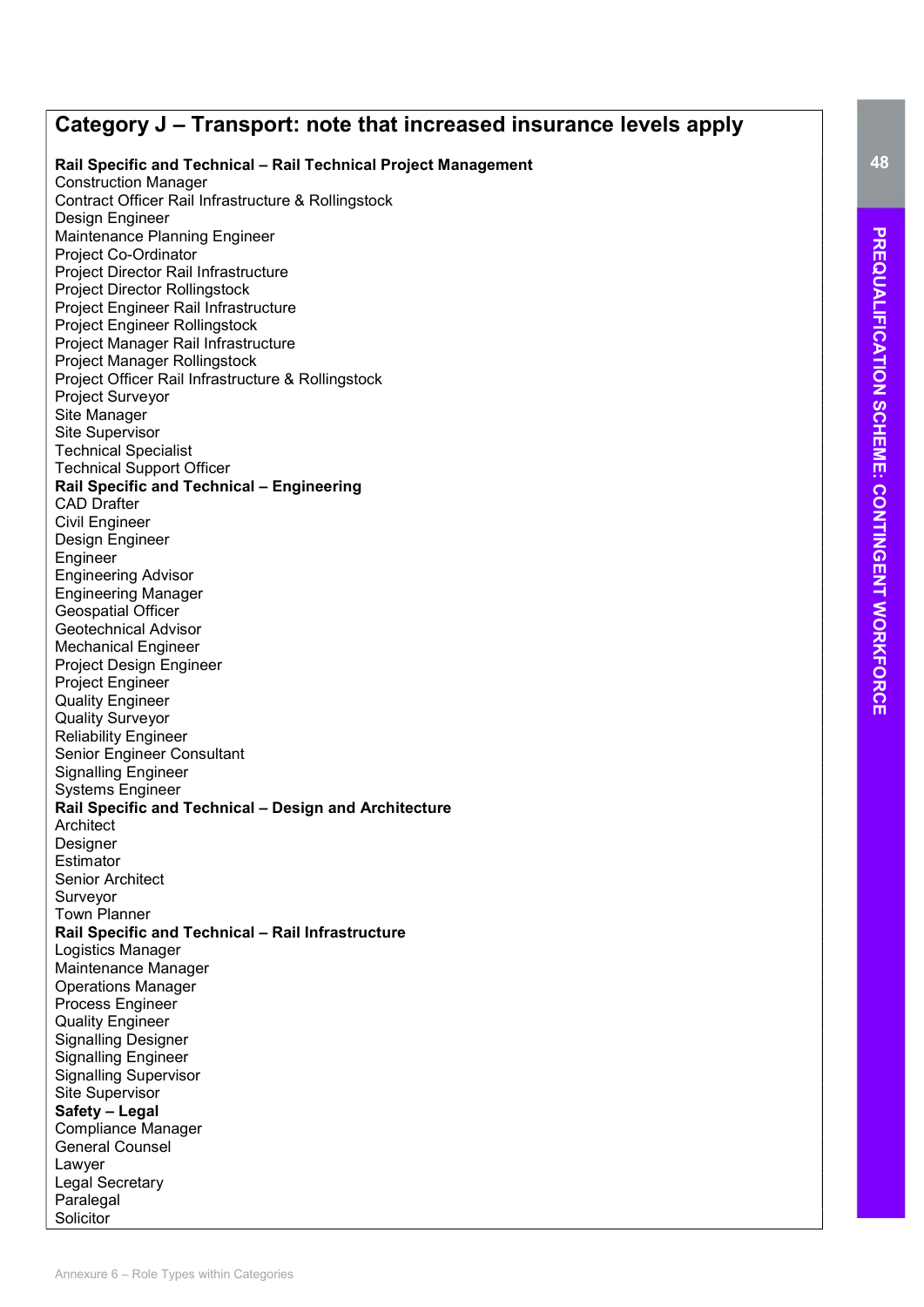## Category K– Education

Canteen Assistant Child Care Assistant Examination Supervisor Lecturer Sports Coach – all sports Teacher Support – all disciplines Tutor – Academic / Music

## Category L – Other

Access control Car park attendant Corporate host Disability Care Workers Event staff / manager Queue management Ticket seller / box office Traffic controller Turnstile operator Usher

## Category M –State Emergency Services

Arborist Debris removal Elevated Work Platform Contractor Mulching of vegetation Stump grinding Tree lopping service Tree removal

# Category N – Home Care Service of NSW

Care Worker for Domestic Assistance - standard Care Worker for Domestic Assistance - specialised Care Worker for Personal Care - standard Care Worker for Personal Care - specialised Care Worker for In home respite - standard Care Worker for In home respite - specialised Care Worker for Social Support - standard Care Worker for Social Support – specialised

49

Annexure 6 – Role Types within Categories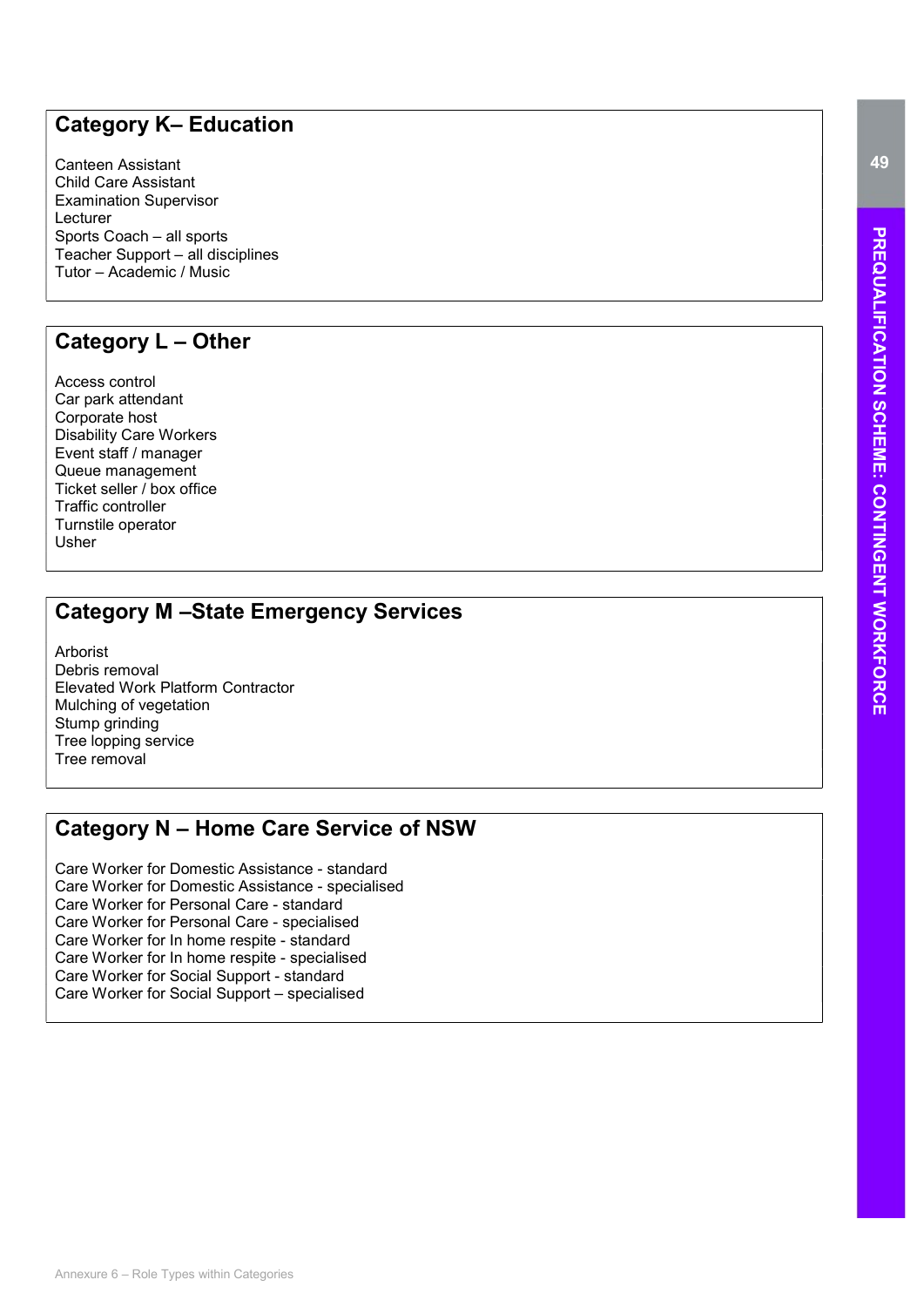# Annexure 7 - Additional Conditions (Transport Cluster)

### AC.1. Operation of Additional Conditions

AC1.1 The conditions provided below set out additional conditions to the Scheme. The Customer and the Supplier agree to comply with these additional conditions. For the purpose of this Annexure 7 only, Customer means NSW Trains, Rail Corporation New South Wales (Railcorp), Roads and Maritime Services (RMS), State Transit Authority (STA), Sydney Trains, Transport Cleaning Services (TCS), Transport for NSW (TfNSW), and such other Public Transport Agencies or subsidiary corporations of a Transport Authority, nominated in a Customer Order.

### AC.2 Quality and Qualifications of Contingent Workers

- AC2.1 Any Contingent Worker to be provided to the Customer must be authorised by the Customer in writing prior to the Contingent Worker commencing any work for the Customer.
- AC2.2 The Customer may specify the relevant licences or certificates of competency it requires Contingent Workers to hold in accordance with clauses 7.1.5, 28.5.1 and 28.5.2 of the Scheme.
- AC2.3 The Supplier must ensure that the Contingent Workers being provided to the Customer comply with all relevant safety procedures, policies and requirements of the Customer, as amended from time to time, including any specific requirements of the Customer for working in a hazardous environment. A copy of the relevant policies and procedures are available at Attachment 1 to this Annexure.
- AC2.4 The Supplier must ensure that the Contingent Workers comply with the Customer's Code of Conduct, as amended from time to time. A current version of this code of conduct is available at Attachment 1 to this Annexure
- AC.2.5 The Supplier must ensure that the Contingent Workers comply with the ICT Service Access and Usage Policy, as amended from time to time. A current version of this code of conduct is available at Attachment 1 to this Annexure.
- AC.2.6 The Customer may require the Contingent Workers to submit to a pre-employment medical screening. If required, the Supplier must ensure that the Contingent Workers submit to such testing.
- AC.2.7 The Supplier must ensure that the Contingent Workers:
	- (a) comply with any policies or procedures of the Customer (including its Code of Conduct), as amended from time to time, regarding an alcohol and drug free workplace;
	- (b) be drug and alcohol free; and
	- (c) submit to a drug and alcohol test, as may be required by the Customer from time to time.

 A link to the current version of the drug and alcohol policy is available at Attachment 1 to this Annexure

- AC.2.8 Where appropriate, Suppliers must provide appropriate protective equipment
- AC.2.9 If a Contingent Worker fails to comply with any of clauses AC.2.3, AC.2.4, AC.2.5, AC2.6 or AC.2.7 above, the Customer may, in addition to any other rights it may have under the Scheme:
	- (a) terminate the Customer Order by written notice without compensation of any kind to the Supplier; and /or
	- (b) require that the Supplier immediately replace the relevant Contingent Worker with another Contingent Worker of equivalent skill and experience and for the same or lower cost to the Customer for the duration of the relevant Customer Order.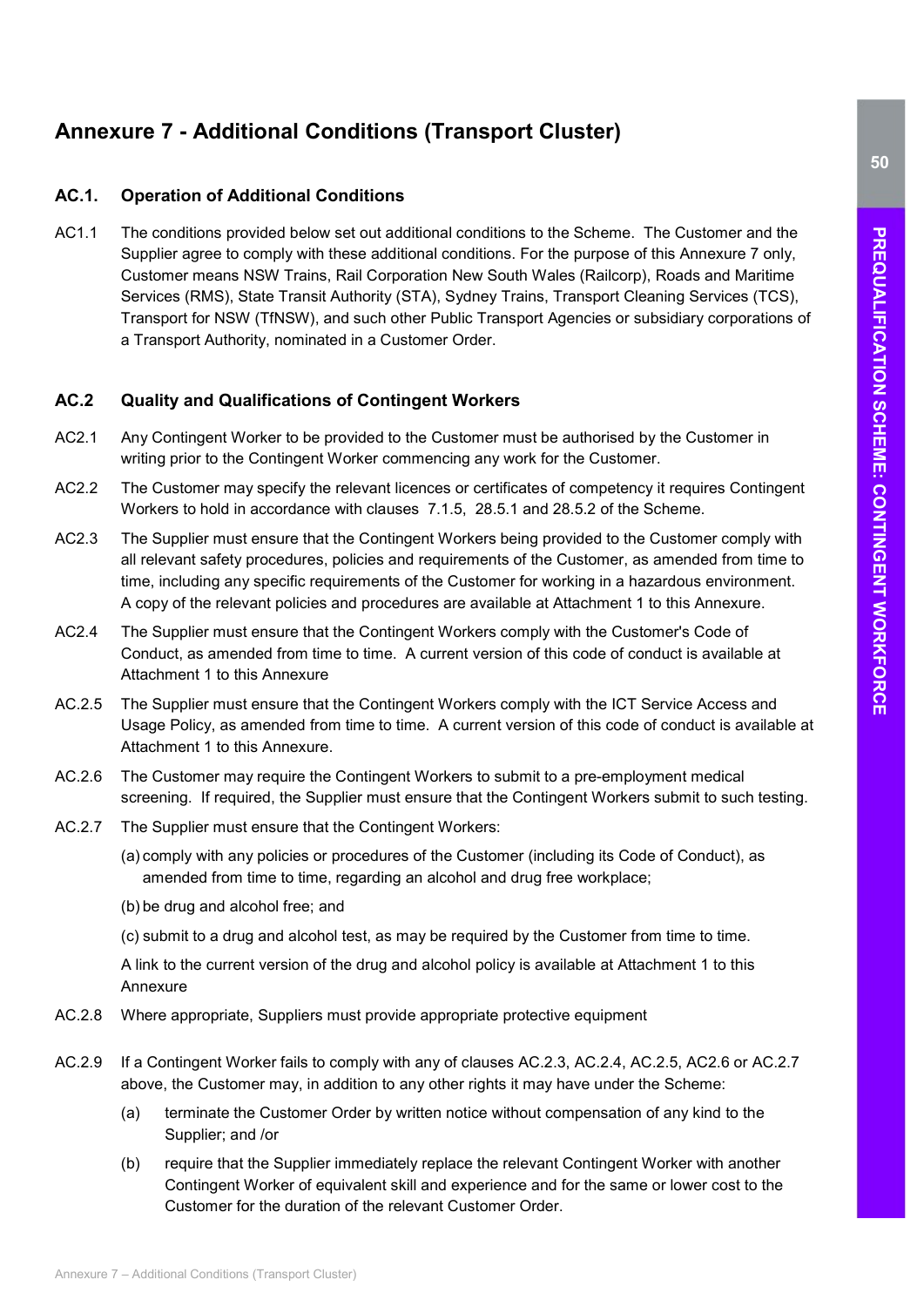The Supplier agrees that the Contingent Worker/s in question will not be supplied to the Customer for any future Customer Orders unless otherwise agreed by the Customer in writing.

#### AC.2.10 If the Customer:

- (a) considers a Contingent Worker's performance to be unsatisfactory,
- (b) a Contingent Worker engages in any misconduct or fraudulent activity,
- (c) a check (as described in clause AC10) is found to have an unsatisfactory result,
- (d) any undertakings by the Supplier in relation to any required licences or checks (as described in clause AC10) are found to be invalid

#### then

- (a) the Customer may in addition to any other rights it may have under the Scheme:
	- (i) terminate the Customer Order by written notice without compensation of any kind to the Supplier; and /or
	- (ii) require that the Supplier immediately replace the relevant Contingent Worker with another Contingent Worker of equivalent skill and experience and for the same or lower cost to the Customer for the duration of the relevant Customer Order.

### AC.3 Unavailability of Contingent Workers

- AC.3.1 If the Supplier is unable to provide Contingent Workers for any reason, the Supplier must, as soon as possible:
	- (a) arrange, at its own cost, for the supply of alternative Contingent Workers equally as qualified and appropriate; and
	- (b) obtain the Customer's authorisation for the replacement Contingent Workers.

Any additional cost in arranging the alternative Contingent Workers is to be borne by the Supplier and in no event will the Customer be required to pay any rate for alternative Contingent Workers that exceeds the rate specified for the Contingent Workers in SCHEDULE 2 – CUSTOMER ORDER of the Scheme.

### AC.4 Payment

- AC.4.1 Further to clauses 6.1.4 and 6.1.5 of the Scheme, the Customer will also not be required to pay the Supplier any additional amounts in respect of:
	- (a) break periods, including lunch breaks;
	- (b) travelling time;
	- (c) time not spent providing the Services;
	- (d) leave of any kind;
	- (e) amount not specified in a Customer Order;
	- (f) overtime, penalty, weekend or any other rates of a similar nature; or
	- (g) any other allowances, loadings or penalties that may be payable under an award, if any are applicable.
- AC.4.2 All claims for payment made by the Supplier shall be in the form of a tax invoice. A claim for payment must be lodged with the Customer every month (depending on supplier system requirements this may be the same date each month or a particular day in the month), in respect of Services provided for the previous month, and shall be substantiated by an itemised account. The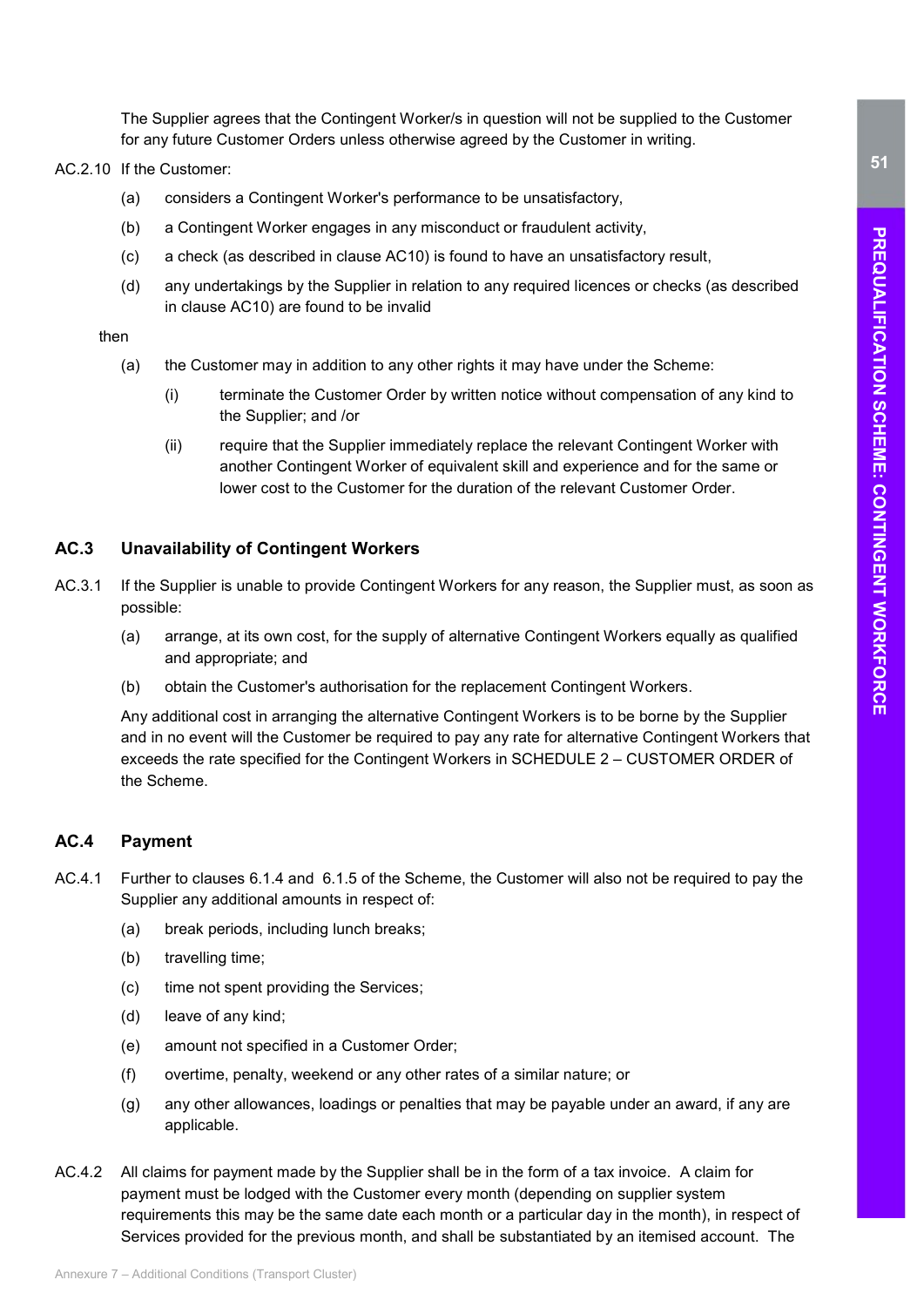Supplier shall provide any further details in regard to the account that are reasonably requested by the Customer, including consolidated monthly invoicing on behalf of its branches/business units. Only one invoice per Customer Order may be submitted to the Customer per month.

- AC.4.3 The Supplier must at the end of each week submit a copy of all timesheets to the Customer. The timesheets must be in such format as the Customer may require, be certified by the Supplier regarding the Services claimed to have been performed including provision for daily entries, and contain the following:
	- (a) the Customer Order number and description of Service;
	- (b) name of Contingent Worker/s;
	- (c) start and finish times worked by the Contingent Worker/s;
	- (d) days absent by the Contingent Worker/s and reasons for the absence; and
	- (e) the Customer's supervisor's name and signature.

### AC.5 Insurance (Sydney Trains only)

- AC.5.1 The Supplier must obtain and thereafter maintain at its own cost the following insurances for the duration of its membership of the Scheme:
	- (a) professional indemnity insurance in accordance with clause 4.1.2(a) of the Scheme and continue to maintain such insurance for a period of 7 years after the end of its membership of the Scheme.
- AC.5.2 All insurances which the Supplier is required to effect under this Customer Order:
	- (a) must be effected with insurers with a rating of no less than A– (Standard and Poors)/A3 (Moodys)/A – (Fitch) or as otherwise approved by the Customer in writing; and
	- (b) must contain a term which requires the insurer to give the Customer 30 Business Days written notice prior to:
		- (i) the insurer giving the Supplier a notice of cancellation;
		- (ii) the insurer cancelling the relevant policy at the request of the Supplier; or
		- (iii) the Supplier allowing the relevant policy to expire.
- AC.5.3 The obligation set out in clause 4.1.3 of the Scheme also applies to the insurances required under this clause AC5 and, upon written request by the Customer at any other time, the Supplier must provide to the Customer:
	- (a) certificates of currency in respect of each insurance policy required by this Customer Order; and
	- (b) such other details as to each insurance policy as the Customer may reasonably require.
- AC.5.4 If any default is made by the Supplier in effecting or maintaining an insurance policy required by this Customer Order or if any such insurance policy becomes void or voidable, the Customer may (but is not obliged to) effect or maintain said insurance policy and pay the premium. The reasonable costs incurred by the Customer in connection with taking such action will be recoverable from the Supplier by any means at the Customer's discretion including as a reduction in, or setoff against, payments otherwise payable by the Customer to the Supplier.
- AC.5.5 The Supplier must:
	- (a) make and diligently prosecute any claim it may have under any insurance policy required by this Customer Order, including providing all documents, evidence and other information requested by the relevant insurer(s);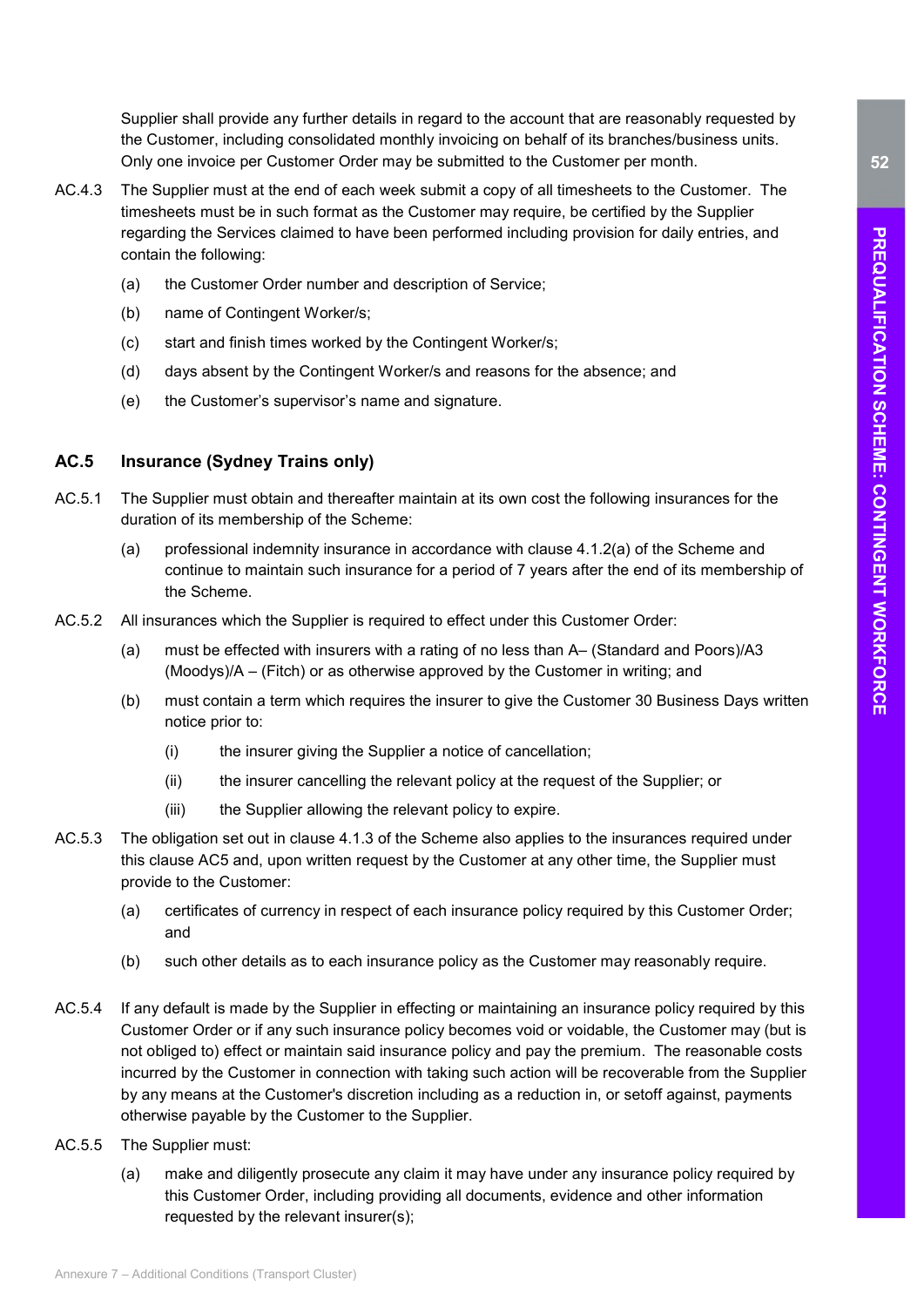- (b) not do or permit or omit to do, anything which prejudices the insurances required by this Customer Order;
- (c) rectify anything which might, if not rectified, prejudice any insurance policy required by this Customer Order;
- (d) reinstate any insurance policy required by this Customer Order if it lapses;
- (e) not cancel, vary or allow any insurance policy required by this Customer Order to lapse;
- (f) immediately notify the Customer of any fact or circumstance or change in circumstances which may prejudice any insurance policy required by this Customer Order;
- (g) comply at all times with the terms of each insurance policy required by this Customer Order; and
- (h) ensure that all insurances required under this Customer Order do not include exclusions in relation to rail or rail related activities.

### AC.6 Variations

- AC.6.1 The Customer may direct a variation to a Customer Order at any time and the Supplier must comply with a direction made by the Customer in accordance with this clause AC6.1.
- AC.6.2 Before directing a variation to the Customer Order, the Customer may request the Supplier to provide a written estimate of the time, cost and any other material implications of a proposed variation. The Supplier must provide this written estimate within a reasonable time nominated by the Customer.
- AC.6.3 The Customer shall reasonably determine the value of the variation to the Customer Order. The parties acknowledge and agree that in no event will any rates in a Customer Order for a variation involving the substitution of personnel exceed the rates specified in SCHEDULE 2 – CUSTOMER ORDER of the Scheme.
- AC.6.4 The Supplier shall have no entitlement to claim and shall not be paid for the subject of a variation direction made by the Customer unless the Customer directs the variation in writing in accordance with clause AC6.1.

### AC.7 Termination

#### Termination for breach

- AC.7.1 The Customer may terminate a Customer Order, by written notice to the Supplier effective immediately:
	- (a) where proceedings or investigations are commenced or threatened by the Independent Commission Against Corruption or similar public body against the Supplier including, but not limited to, corrupt conduct or collusive pricing;
	- (b) where the Supplier has been involved with any fraudulent activity;
	- (c) where the Supplier commits a substantial breach of the Customer Order that is not capable of remedy;
	- (d) where the Supplier commits a substantial breach of the Customer Order in a manner that is capable of remedy and does not remedy the breach within 7 days of receiving a notice from the Customer requiring it to do so, or such further time as the Customer may reasonably allow;
	- (e) where the Supplier assigns its rights and/or obligations, or subcontracts the Customer Order otherwise than in accordance with the Customer Order;
	- $(f)$  in the case of the Supplier's insolvency;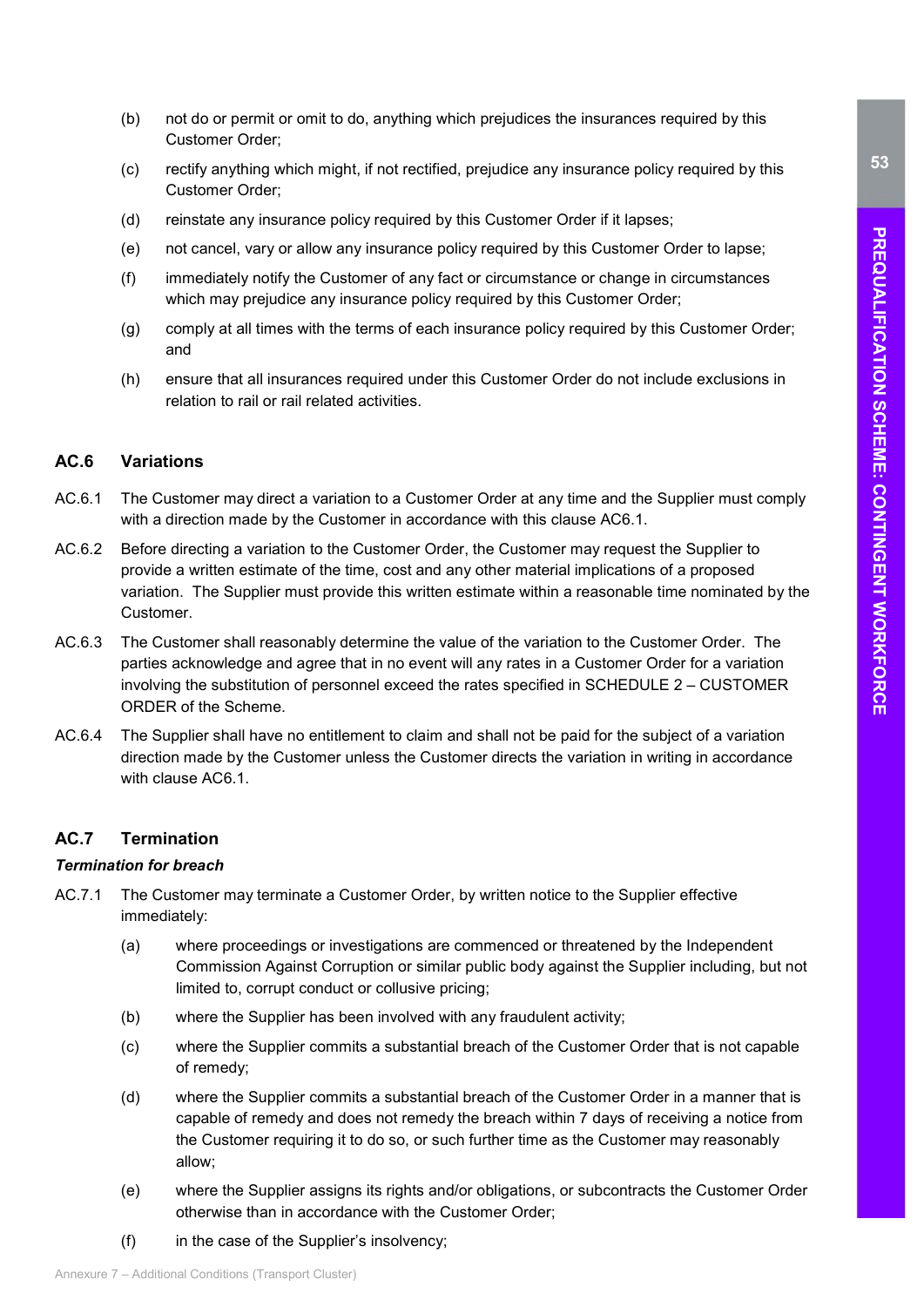- (g) where the Supplier has been temporarily suspended from the Scheme in accordance with clause 18 or clause 19 or removed from the Scheme in accordance with clause 20; or
- (h) where the Supplier, or any Contingent Workers, has breached the Customer's Code of Conduct;
- (i) where the Supplier, or any Contingent Workers, has breached the Customer's Drug and Alcohol Policy;
- (j) Where, in TfNSW's opinion (acting reasonably) that the Contingent Worker's performance is unsatisfactory.
- AC.7.2 If the Customer terminates a Customer Order in accordance with clause AC7.1 above, the Customer:
	- (a) may procure from any other source a reasonably similar alternative to the Services suitable to the Customer and the Supplier shall be liable to the Customer for any reasonable extra expense incurred together with any loss sustained by the Customer;
	- (b) shall be liable under the Customer Order to pay only for the Services delivered and accepted by the Customer or performed to the satisfaction of the Customer, in accordance with the Customer Order;
	- (c) may recover from the Supplier the amount of any loss or damage suffered by the Customer as a result of the termination; and /or
	- (d) will be entitled to recover from the Supplier any costs associated with transitioning to another supplier in accordance with Annexure 5 - Code of Conduct including .

#### Termination for Convenience

- AC.7.3 The Customer may terminate any Customer Order in whole or in part for its convenience by giving 7 days' written notice ("Notice") with effect from the date stated in the Notice, and without the need to provide reasons.
- AC.7.4 If the Customer terminates a Customer Order in accordance with clause AC7.3, the Customer:
	- (a) shall be liable under the Customer Order to pay only for the Services delivered and accepted by the Customer or performed to the satisfaction of the Customer, in accordance with the Customer Order up to the date of termination; and
	- (b) will not be liable to the Supplier for any other claim or amount suffered by the Supplier in respect of termination of the Customer Order, including in respect of any consequential loss or loss of profits.

#### Recovery from Supplier

- AC.7.5 If the Customer terminates this Customer Order for any reason the Customer may recover from the Supplier in an appropriate court the balance of any monies remaining unpaid as a debt due and payable by the Supplier to the Customer. This clause will survive the termination of the Customer Order.
- AC.7.6 Any termination by the Customer is without prejudice to any accrued rights or remedies of the Customer under the Customer Order or the Scheme.

### Effect of termination

- AC.7.7 If the Customer terminates a Customer Order for any reason, the Supplier agrees that it will, if requested:
	- (a) arrange, as soon as possible after the request, for the transition of its Contingent Workers to another Supplier;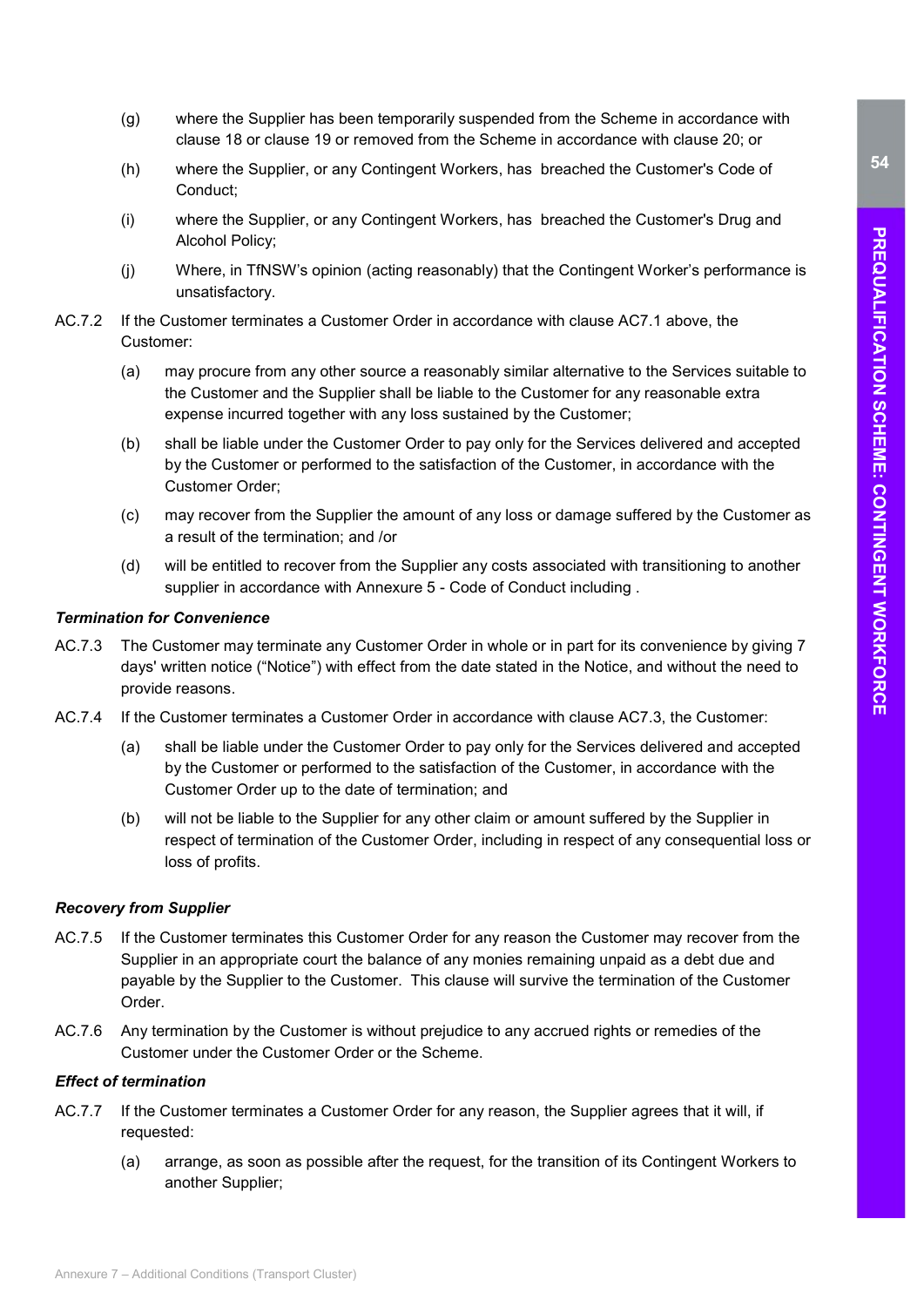- (b) otherwise comply with Annexure 5 Code of Conduct including of the Scheme (except, in relation to paragraph 3 of Annexure 5 - Code of Conduct including , the Supplier agrees that it will ensure the transition occurs as soon as possible after the request for a transition); and
- (c) not enforce any provisions, or pursue any action, restraining the Contingent Workers from working for the Customer, either directly or indirectly, after the termination of the Customer Order.

#### AC.8 ICAC named persons

AC.8.1 The Supplier warrants that that no person listed at http://www.icac.nsw.gov.au/investigations/pastinvestigations will do anything in connection with the works or services, whether as a Contingent Worker or otherwise.

### AC.9 Ariba Supplier Network (Sydney and NSW Trains only)

- AC.9.1 The Supplier acknowledges that:
	- (a) where required, the Customer may conduct business with Suppliers electronically, including exchanging data to create purchase orders, purchase order acknowledgments and invoices;
	- (b) as at the date of this Scheme, the Customer uses the Ariba Spend Management ™ platform for data exchange with its Suppliers; and
	- (c) if the Supplier is requested by the Customer to register as a Supplier on the Ariba Supplier Network ™ it will do so and that any costs incurred are not recoverable from the Customer.

#### AC.10 Employment Checks and Clearances Required by Law

- AC.10.1 Employment checks, including Nationally Coordinated Criminal History Checks (NCCHC), working with children checks or any other checks and clearances required by law (Checks) may be required by the Customer.
- AC.10.2 These Checks are to be confirmed as part of the provision of candidates details to the Customer.
- AC.10.3 Nationally Coordinated Criminal History Check:
	- (a) if a Contingent Worker has commenced to provide services under a Customer Order before the Supplier has confirmed the results of a NCCHC to the Customer in respect of that Contingent Worker then the Contingent Worker is deemed to be "recommended only" to the assignment under the Customer Order (Assignment).
- AC.10.4 If, in the opinion of the Customer (acting reasonably), the result of the NCCHC is adverse then:-
	- (a) the Customer may elect to request the Supplier to immediately replace the relevant Contingent Worker and AC 2.9 shall apply; and
	- (b) the Customer may direct the relevant Contingent Worker to immediately cease performing the Assignment and leave the Customer's premises.

#### AC.11 Code of Conduct compliance

AC.11.1 Suppliers agree to actively manage Contingent Worker compliance awareness of, and adherence to, the cluster Code of Conduct and other relevant cluster / agency policies that relate to the role performed

### AC.12 Employee/Employer relationship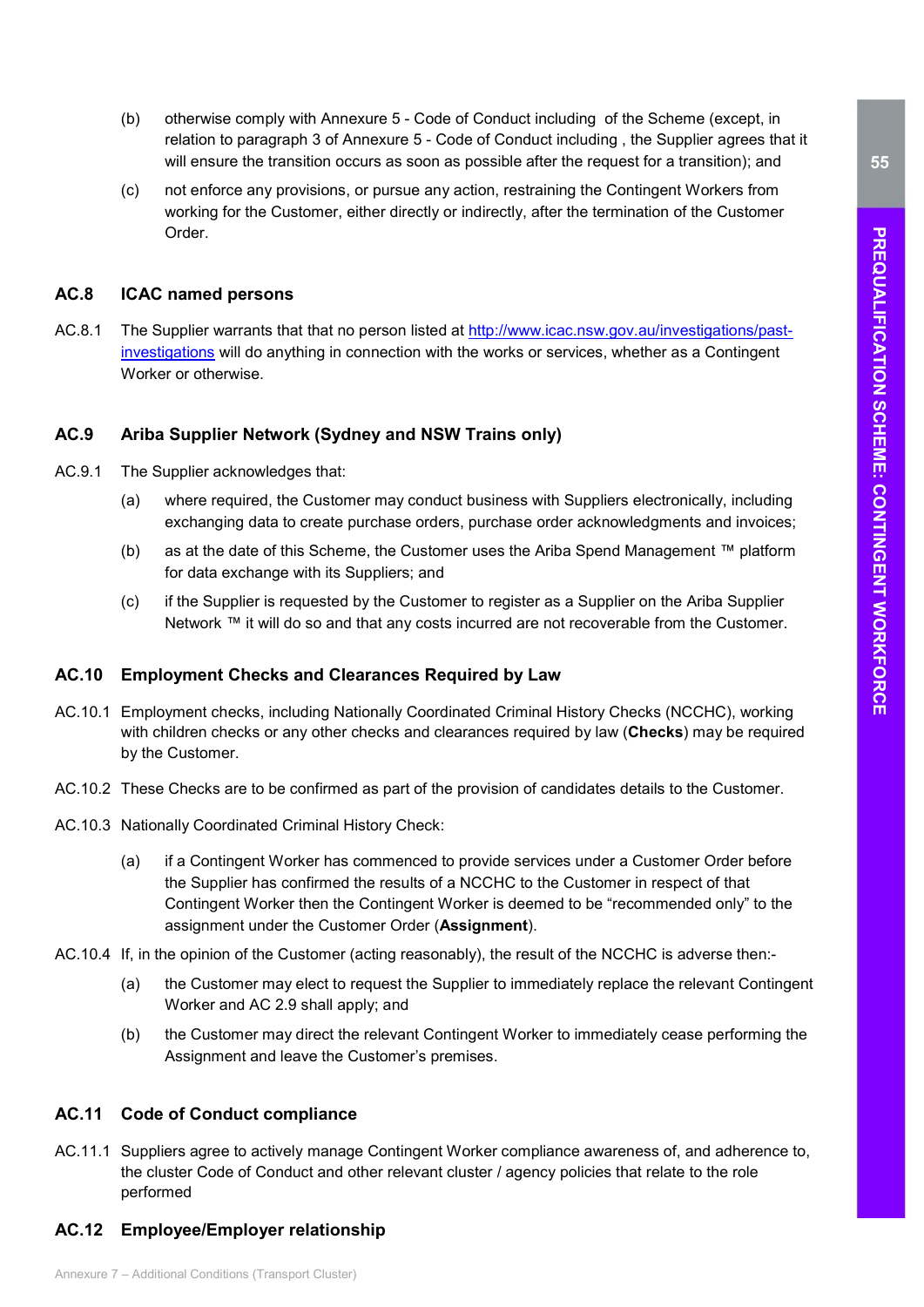- AC.12.1 The Supplier acknowledges and agrees, unless expressly provided for in these Additional Conditions, that:-
	- (a) The Supplier remains at all times the employer of the Contingent Worker; and
	- (b) No relationship of employer and employee is created, or intended to be created, when a Customer places a Customer Order in respect of a Contingent Worker and the Contingent Worker provides services under that order, and undertakes any training related to either role or the Agency.
- AC.12.2 The supplier acknowledges that feedback on Contingent Worker performance is to be made directly to the Supplier for their action.

#### AC.13 SAP ERP implementation

- AC.13.1 The Supplier acknowledges that the Customer is progressively implementing SAP ERP across the transport cluster. This means that:
	- (a) where required, the Customer may conduct business with Suppliers electronically, including exchanging data to create purchase orders, purchase order acknowledgments and invoices;
	- (b) the Customer will commence use of the SAP ERP platform for data exchange with its **Suppliers**
	- (c) Suppliers may be required to accept recipient created tax invoice (RCTI) and use a SAP based Cross-Application Time sheet System (CATS) for contractor timesheet entry and approval in preference to the Supplier's timesheet system.

#### AC.14 Data

AC14.1 Suppliers will be asked to provide contractor personal data in a prescribed format that will include but not limited to Name, Address and evidence of qualifications, licences etc.

#### AC.15 Transfer between the Transport Cluster Agencies

AC.15.1 Supplier fees for Contingent Worker(s) who have been transferred between the cluster agencies are to be fixed at 5.14%.

#### AC.16 Selection of Candidates

AC.16.1 As much as practical, Suppliers are to review candidate's history to determine suitability for the work. For example, if a candidate has been removed from a transport cluster position, then they should not be recommended without also outlining the history.

### AC.17 Additional Reporting

AC.17.1 Suppliers may be asked to provide additional reports such as benchmarking the top cluster roles against other government agencies and similar size organisations

### AC.18 Policy Changes

- AC18.1 In line with current procurement practice and in line with NSW Procurement rules, the following practices for labour hire engagements will apply:
	- (a) Below 150k or where a role will last greater than 3 months but less than 6 months, one supplier can be approached but a minimum of three candidates resumes to be sought
	- (b) Below 150k or where a role will last greater than 6 months, three suppliers to be approached with three candidates resumes to be sought by the suppliers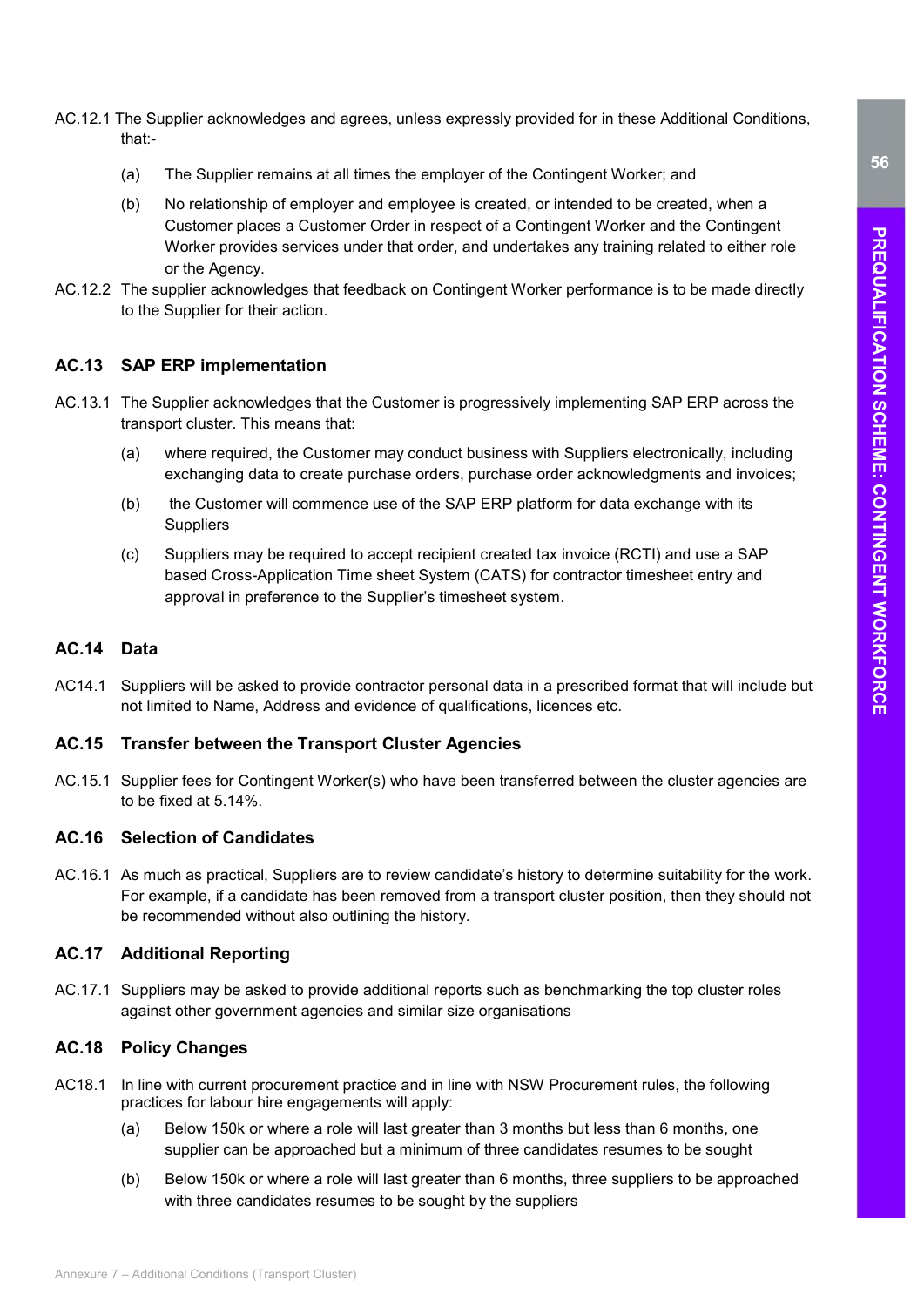- (c) Above 150k three suppliers to be approached with three candidates resumes to be sought by each supplier
- AC 18.2 A labour hire engagement may result in the need for related 'flow-on' work. Transport agencies should anticipate the potential for further engagements prior to seeking initial quotations.

Whether or not advance notice is given, a service provider who has initially provided a labour hire contractor may have their contract extended for further work provided the following criteria are met:

- (a) Satisfactory performance.
- (b) Demonstrated knowledge and expertise developed during the first engagement.
- (c) Value for money for additional related engagements.

The total value of the first and related flow-on engagements must not exceed \$500,000 (excluding GST) or three (3) times the original approved budget, whichever is the lesser.

Where flow-on engagements are likely to exceed \$500,000 (including GST) or need to be extended more than three (3) times the original budget; three (3) service providers must be approached with three (3) candidate resumes to be sought by each service provider unless exceptional circumstances can be demonstrated.

Where there are exceptional circumstances, these must be approved by an authorised person at the relevant Transport agency in line with the relevant delegations.

### AC.19 SAP ERP Vendor Master Data

AC.19.1 Vendor Master Data is used to facilitate the sourcing events and payment process within ERP. It is important that Suppliers ensure their Vendor Master Data is current and therefore required to provide updated vendor information to tss.vendors@transport.nsw.gov.au

### AC.20 Training

AC.20.1 Contractors may be required from time to time to undertake training specific to their role or agency.

Policy Links

#### **Transport**

http://www.transport.nsw.gov.au/about-us

http://www.transport.nsw.gov.au/content/policy-documents

#### Sydney Trains

www.transport.nsw.gov.au/sydneytrains/commercial/contractors.

#### RMS

http://www.rms.nsw.gov.au/business-industry/partners-suppliers/tenders-contracts/contractor-healthsafety-information/whs-policies.html

#### State Transit Authority

http://www.statetransit.info/tenders-and-contracts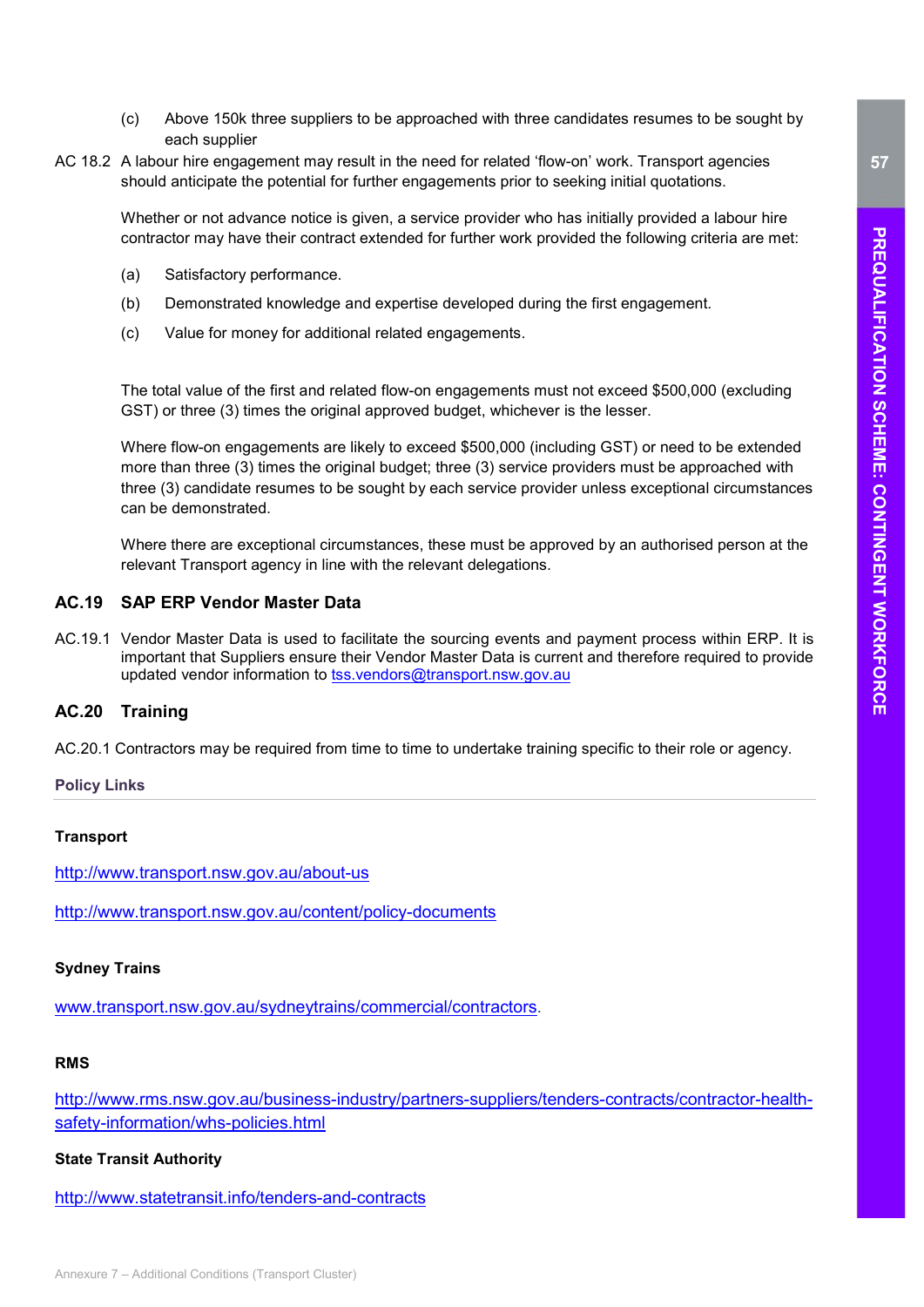## Annexure 8 – State Emergency Services

### 1. Definitions

### 1.1 Arborist

 1.1.1 An arborist is a professional in the practice of arboriculture - the cultivation, management and study of individual trees. This practice includes the pruning, felling and removal of trees. For the purpose of this definition, professional means possessing the appropriate training and qualifications in the practice of all arborist activities, including all relevant equipment including but not limited to chainsaws, ladders, and elevated work platforms.

### 1.2 Tree Operations

 1.2.1 Any work performed or required to be performed in the operational response to the NSW State Emergency Service (NSW SES) core combat role of rendering safe any tree that, due to the effects of storm are affecting or threatening to affect, people or property in the state of NSW

#### 1.3 Services to be offered

- 1.3.1 Services may include:
	- Felling dangerous trees
	- Tree removal
	- Tree work in the vicinity of power lines
	- Wood chipping
	- Stump grinding
	- Arboriculture Reports and Consulting
	- Contract climbing and work at heights
	- Debris removal

### 1.4 Availability

- 24 hour/7 day call out provision
- Flexible working hours
- 1.5 Training and qualifications
	- AHC20510 Certificate II in Arboriculture and
	- AHC30810 Certificate III in Arboriculture

### 1.6 Equipment

- 1.6.1 Suppliers must have their own:
	- Current Procedure/Register for undertaking daily equipment safety checks.
	- Current equipment inspection, maintenance and repair schedule.
	- Current induction training procedure and records for all equipment.
	- First Aid kit meeting Work Cover requirements fully stocked and available in each vehicle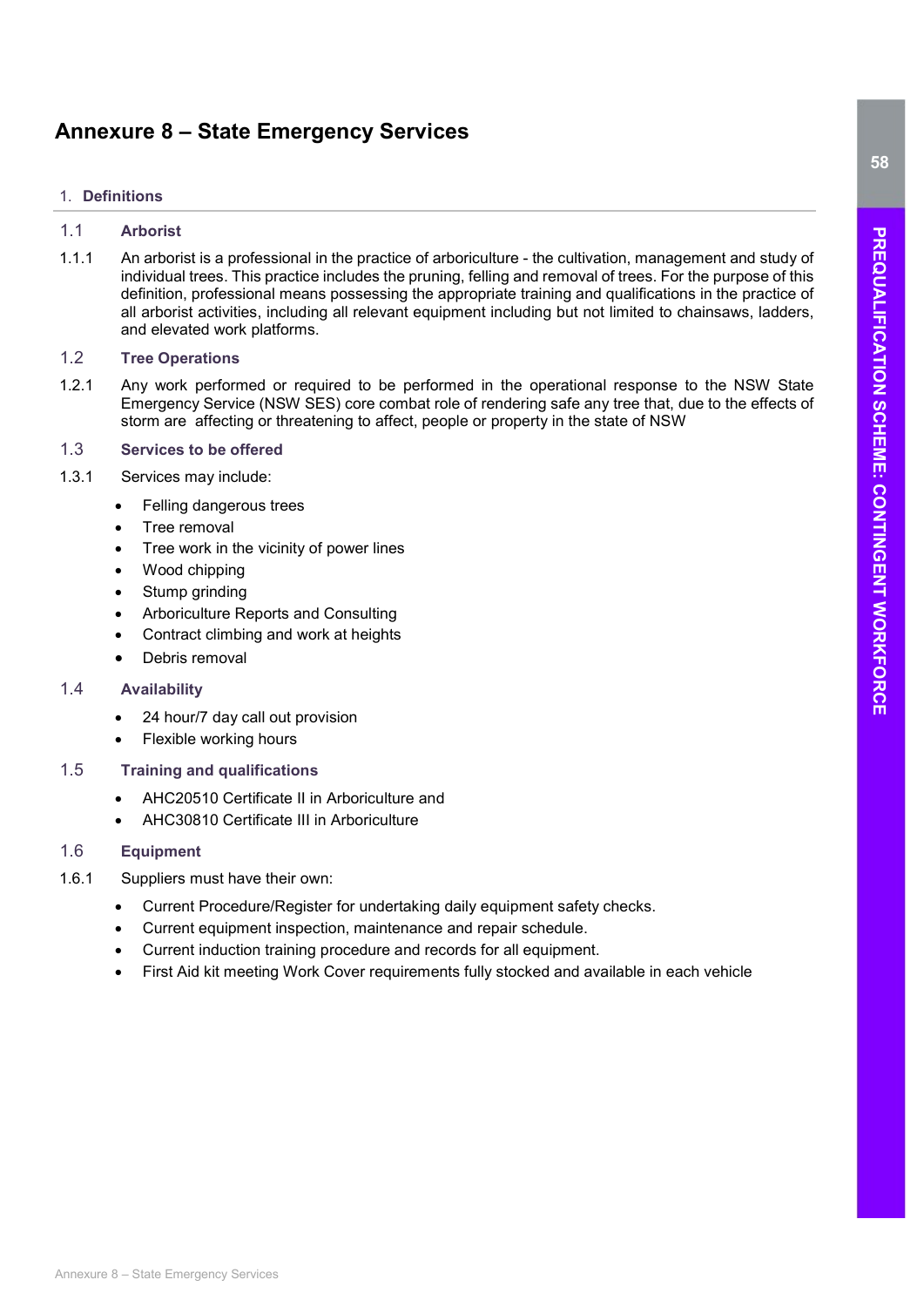### 1.7 Liability

- 1.7.1 The Supplier agrees to indemnify the Principal from and against any liability including:
	- liability for personal injuries, incurred by us
	- loss of or damage to property
	- loss or expense incurred by the Principal in dealing with any claim against the Principal including legal costs and expenses on a solicitor/own client basis and the cost of time spent, resources used or disbursements paid by us

arising from:

- a) any act or omission by the Supplier, the Supplier's officers, employees, agents or subcontractors in connection with this Scheme where there was fault on the part of the person whose conduct gave rise to that liability, loss or damage, or loss or expense
- b) any breach by the Supplier of the Supplier's obligations or warranties under this Scheme
- c) any use or disclosure by the Supplier, the Supplier's officers, employees, agents or subcontractors of personal information held or controlled in connection with this Scheme
- d) any use by the Principal of Intellectual Property, including any claims by third parties about the ownership or right to use the Intellectual Property or
- e) any failure by the Supplier to pay remuneration payable to relevant employees.

In this clause "fault" includes negligent, unlawful or wilful conduct

- 1.7.2 The Supplier's liability to indemnify the Principal under clause 1.7.1 will be reduced proportionately to the extent that any negligent act or omission by the Principal contributed to the relevant liability, loss or damage, or loss or expense.
- 1.7.3 The Principal's right to be indemnified under this clause 1.7 is in addition to, and not exclusive of, any other right, power or remedy provided by law, but the Principal are not entitled to be compensated in excess of the amount of the relevant liability, loss or damage, or loss or expense.
- 1.7.4 This clause survives expiration or termination of this Scheme.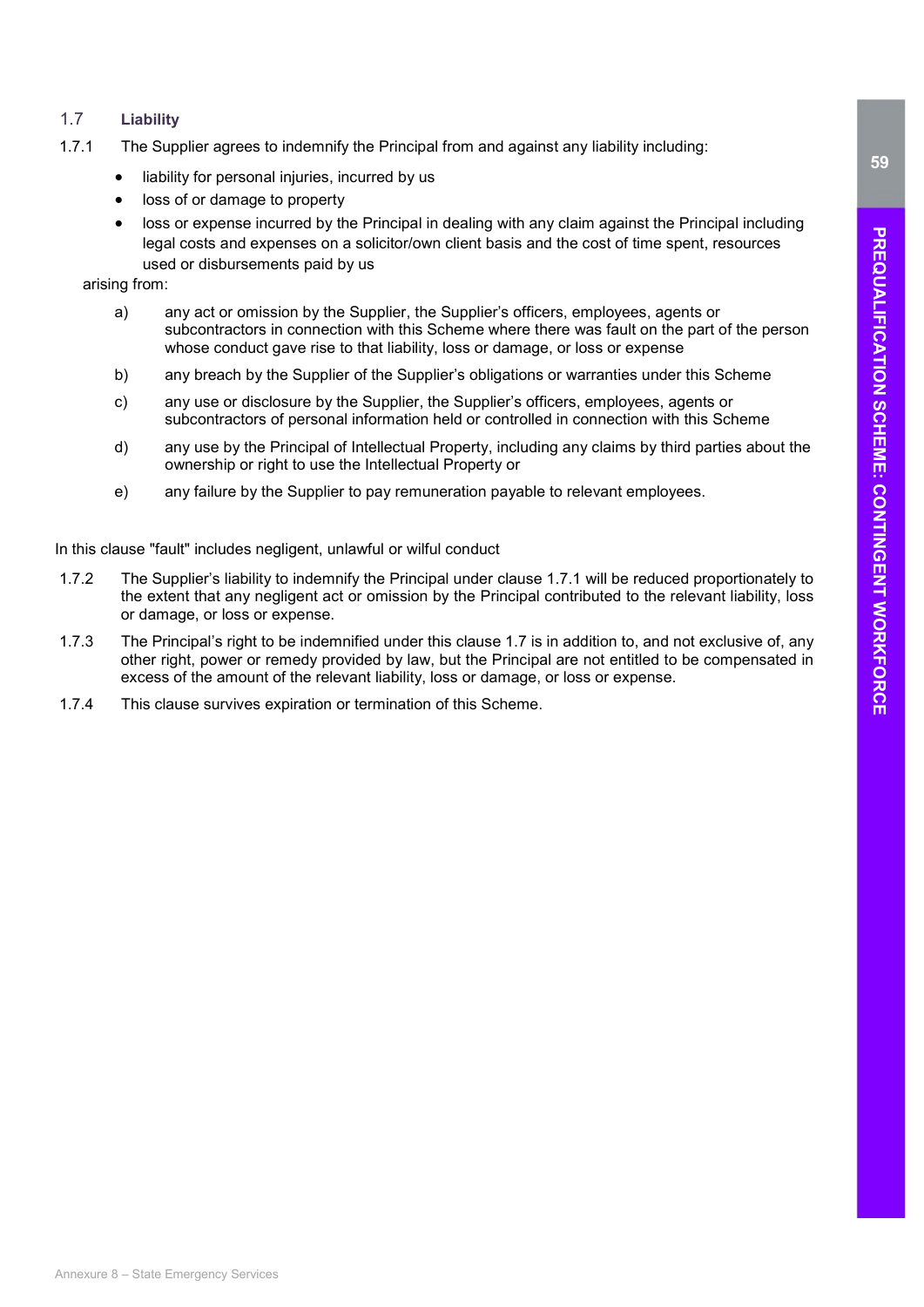# Annexure 9 – Re-engagement of Public Sector Employees

### Employment in Public Service and other government sector agencies

### Division 1 General provisions

Repayment of severance or redundancy payments for non-executives on re-employment in public sector: section 88 (3)

- (1) A government sector employee who receives a severance or redundancy payment because of a cessation of employment is not to be employed in the public sector during the period to which the payment relates unless arrangements have been made for a refund of the proportionate amount of the payment.
- (2) The proportionate amount of a payment to be refunded is to be calculated on the basis of the number of weeks (if any) that remain as part of the period to which the payment relates.
- (3) In this clause:
	- a. employment of a former government sector employee in the public sector includes:
		- (i) engagement of the former employee as a consultant or contractor to the employer, and
		- (ii) engagement of the former employee through a labour hire arrangement with the employer, and
		- (ii) engagement of a company or partnership that provides the Services of the former employee to the employer.
	- b. **public sector** means the government sector, the service of a State owned corporation (or a subsidiary), any service excluded by section 5 of the Act or a statutory office.
- (4) This clause does not apply to Public Service senior executives.

Note. See section 41 (3) of the Act and clause 39 of its Regulation.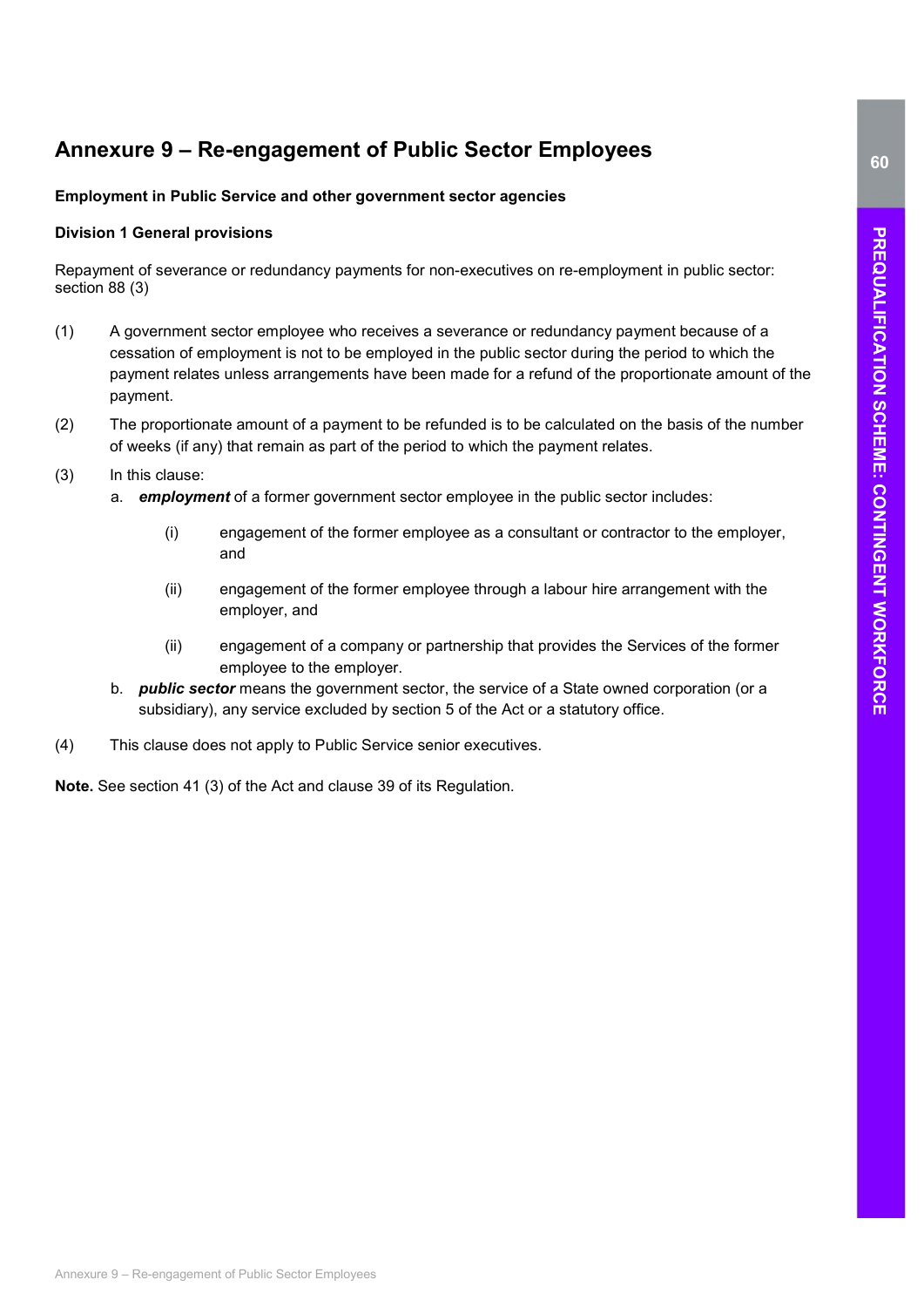## Annexure 10 – Home Care Service of NSW

### 1. Supplier's Obligations

- 1.1. The Supplier must perform the Services expeditiously and in a diligent and professional manner in accordance with the Scheme.
- 1.2. The Supplier must notify the Principal immediately in writing of any problems or issues which prevent or have an impact on the performance of Service under this Scheme which may include matters relating to workplace health and safety and environmental management or industrial relations.
- 1.3. Upon reasonable notice, the Supplier agrees to consult with and/or meet with the Principal to enable the Principal to inspect, discuss or assess the provision of the Services or the Supplier's compliance with this Scheme.
- 1.4. The Supplier must obtain all approvals, licenses and permits which are necessary to enable the Supplier to provide the Services.
- 1.5. The Supplier warrants that all personnel engaged in the performance of the Services are appropriately qualified, competent and experienced.
- 1.6. The Supplier or the Supplier's employees must not accept any payment or other benefit in money or in kind from any person for work done on the Principal's behalf.
- 1.7. The Supplier must not incur any additional cost to provide the Services without the Principal's prior written approval. Any additional cost incurred without the Principal's consent will be the Supplier's responsibility.
- 1.8. If the Supplier is responsible for damage to the Principal's property or the property of a client, then the Supplier must pay the costs of repairing and making good such damage, together with any consequential losses, costs or expenses incurred due to the damage.
- 1.9. If there are Contingent workers listed and they are unable to perform the Services due to illness, other incapacity or resignation from employment, the Supplier must notify the Principal immediately. If requested by us, the Supplier must provide replacement Contingent Workers at the earliest opportunity, and the Principal must approve these Contingent Workers in writing.
- 1.10. The Supplier must provide:
	- 1.10.1. all necessary training, including training in the use of equipment, for workers to safely carry out the work for which they are engaged and
	- 1.10.2. all tools or equipment, including personal protective equipment such as gloves, goggles and face masks required by workers to safely undertake the work for which they are engaged.
- 1.11. Both the Supplier and the Principal must give 7 calendar days' notice when transferring a client's Services under a Service Order Form back to us.
- 1.12. The Supplier must report to the NSW Ombudsman all serious incidents involving abuse or neglect of people with disability in supported group accommodation including boarding houses and centre based respite centres. The Supplier must notify the Ombudsman within 30 days of becoming aware of the incident.

### 2. The Principal's Materials

- 2.1. The Principal's Materials means any document, information or material the Principal provide to the Supplier, which may or may not include Confidential Information.
- 2.2. The Supplier accepts all responsibility for securing and protecting all of The Principal's Materials
- 2.3. The Supplier must ensure The Principal's Materials are used, copied, supplied or reproduced only for the purposes of this Scheme unless the Supplier have the Principal's prior written approval to do otherwise.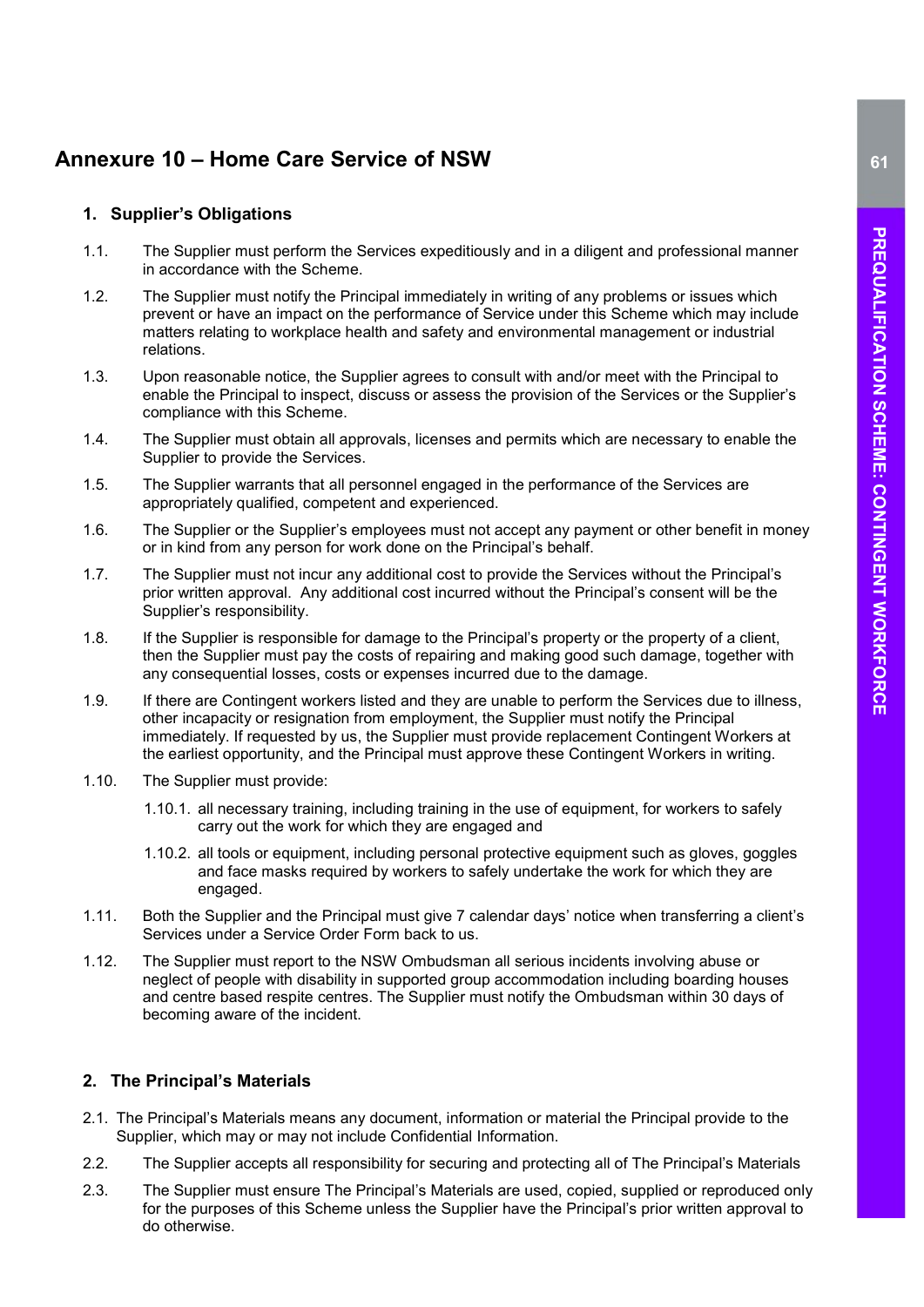- 2.4. Upon expiration or termination of this Scheme the Supplier must return to the Principal any of The Principal's Materials in the Supplier's possession or control as soon as practicable.
- 2.5. Any new material created by the Supplier in the performance of the Services under this Scheme is the property of the State of New South Wales.

#### 3. Protection Of Personal Information

This clause applies only where the Supplier deals with personal information for the purpose of providing the Services.

In respect of the provision of the Services, the Supplier agrees:

- 3.1. to only use or disclose personal information obtained during the course of providing the Services for the purposes of this Scheme
- 3.2. not to do any act or engage in any practice that would breach an Information Protection Principle (IPP) contained in Part 2 of the Privacy and Personal Information Protection Act 1998, which if done or engaged in by an Agency, would be a breach of that IPP
- 3.3. to carry out and discharge the obligations contained in the IPPs as if the Supplier were a public sector Agency under that Act
- 3.4. to notify individuals whose personal information the Supplier holds that complaints about the Supplier's acts or practices may be investigated by the Privacy Commissioner who has power to award compensation in appropriate circumstances
- 3.5. to immediately notify the Principal if the Supplier becomes aware of a breach or possible breach of any of the obligations in this clause 3
- 3.6. to comply with any directions issued by the Principal or the Privacy Commissioner with respect to privacy
- 3.7. to comply with any other relevant law regarding privacy of personal or health information and
- 3.8. to ensure any employee who is required to deal with personal information for the purposes of this Scheme is made aware of the Supplier's obligations set out in this clause.

The provisions of this clause 3 survive termination or expiration of this Scheme.

### 4. Conflict Of Interest

- 4.1. The Supplier warrants that no conflict of interest exists or is likely to arise in the performance of the Services.
- 4.2. The Supplier must notify the Principal in writing immediately if the Supplier becomes aware of the existence, or possibility, of a conflict of interest. If the conflict of interest is not resolved to the Principal's reasonable satisfaction the Principal may terminate this Scheme immediately by written notice to the Supplier without prejudice to any accrued rights or remedies otherwise available to us.

#### 5. Indemnity

- 5.1. The Supplier agrees to indemnify the Principal from and against any liability including:
	- 5.1.1. liability for personal injuries, incurred by us
	- 5.1.2. loss of or damage to property
	- 5.1.3. loss or expense incurred by the Principal in dealing with any claim against the Principal including legal costs and expenses on a solicitor/own client basis and the cost of time spent, resources used or disbursements paid by us

arising from:

- f) any act or omission by the Supplier, the Supplier's officers, employees, agents or subcontractors in connection with this Scheme where there was fault on the part of the person whose conduct gave rise to that liability, loss or damage, or loss or expense
- g) any breach by the Supplier of the Supplier's obligations or warranties under this Scheme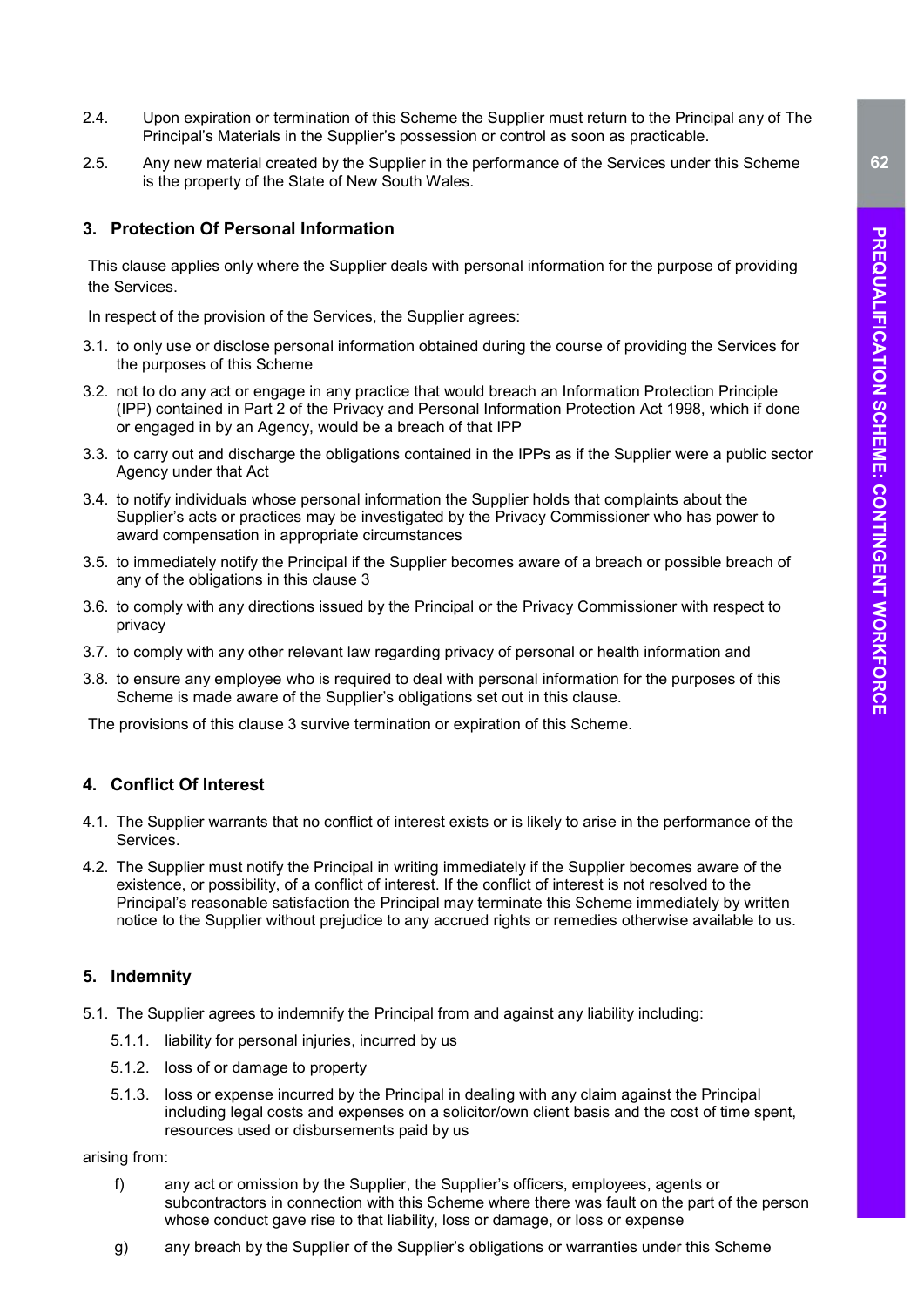- h) any use or disclosure by the Supplier, the Supplier's officers, employees, agents or subcontractors of personal information held or controlled in connection with this Scheme
- i) any use by the Principal of Intellectual Property, including any claims by third parties about the ownership or right to use the Intellectual Property or
- j) any failure by the Supplier to pay remuneration payable to relevant employees.

In this clause "fault" includes negligent, unlawful or wilful conduct

- 5.2. Where the Services are provided by the Supplier as the Principal's sub-contractor under a funding agreement with the Commonwealth of Australia, then the indemnity in clause 5.1 extends to the Commonwealth of Australia in addition to us.
- 5.3. The Supplier's liability to indemnify the Principal under clause 5.1 will be reduced proportionately to the extent that any negligent act or omission by the Principal contributed to the relevant liability, loss or damage, or loss or expense.
- 5.4. The Principal's right to be indemnified under this clause 5 is in addition to, and not exclusive of, any other right, power or remedy provided by law, but the Principal are not entitled to be compensated in excess of the amount of the relevant liability, loss or damage, or loss or expense.
- 5.5. This clause survives expiration or termination of this Scheme.

### 6. Pricing

- 6.1. Service description, geographical coverage and associated pricing as per http://www.adhc.nsw.gov.au/sp/tenders\_and\_contracts
- 6.2. Any and all activity occurring under Category N must refer to the Rates, Coverage and Invoicing information sheet and the Rates and Coverage form at http://www.adhc.nsw.gov.au/sp/tenders\_and\_contracts

### 7. Keeping Of Records

- 7.1. The Supplier must maintain accurate records of Services delivered and proof of Service delivery. The evidence should be independent of information provided by the staff members who delivered the Services. Where the proof is by client signature, the client signature is required against each instance of Service delivered.
- 7.2. The Supplier must keep proper accounts, records and time sheets in accordance with the accounting principles generally applied in commercial practice in respect of the Supplier's charges, fees and billing payable pursuant to this Scheme.
- 7.3. The Supplier must give the Principal access to, or copies of, any information which may be reasonably required to enable any claim to be substantiated and verified, within a reasonable time of the Principal's request.

#### 8. Emergency protocol

- 8.1. If a service provider's staff member arrives to deliver an ordered service in office hours and the client is not home or appears to be home but does not answer the phone or door or allow the worker in, the staff member must immediately contact their Agency to report the issue. The Agency is required to contact the Home Care client's branch to report the failed service delivery attempt as soon as possible during normal business hours (8.30am - 4.30pm Mon-Fri)
- 8.2. If the ordered service is to be delivered outside of Home Care office hours and the client does not answer the door, the service provider should:
	- a) Consult the clients' care plan and follow any individualised emergency plan listed
	- b) Follow the Supplier's emergency protocol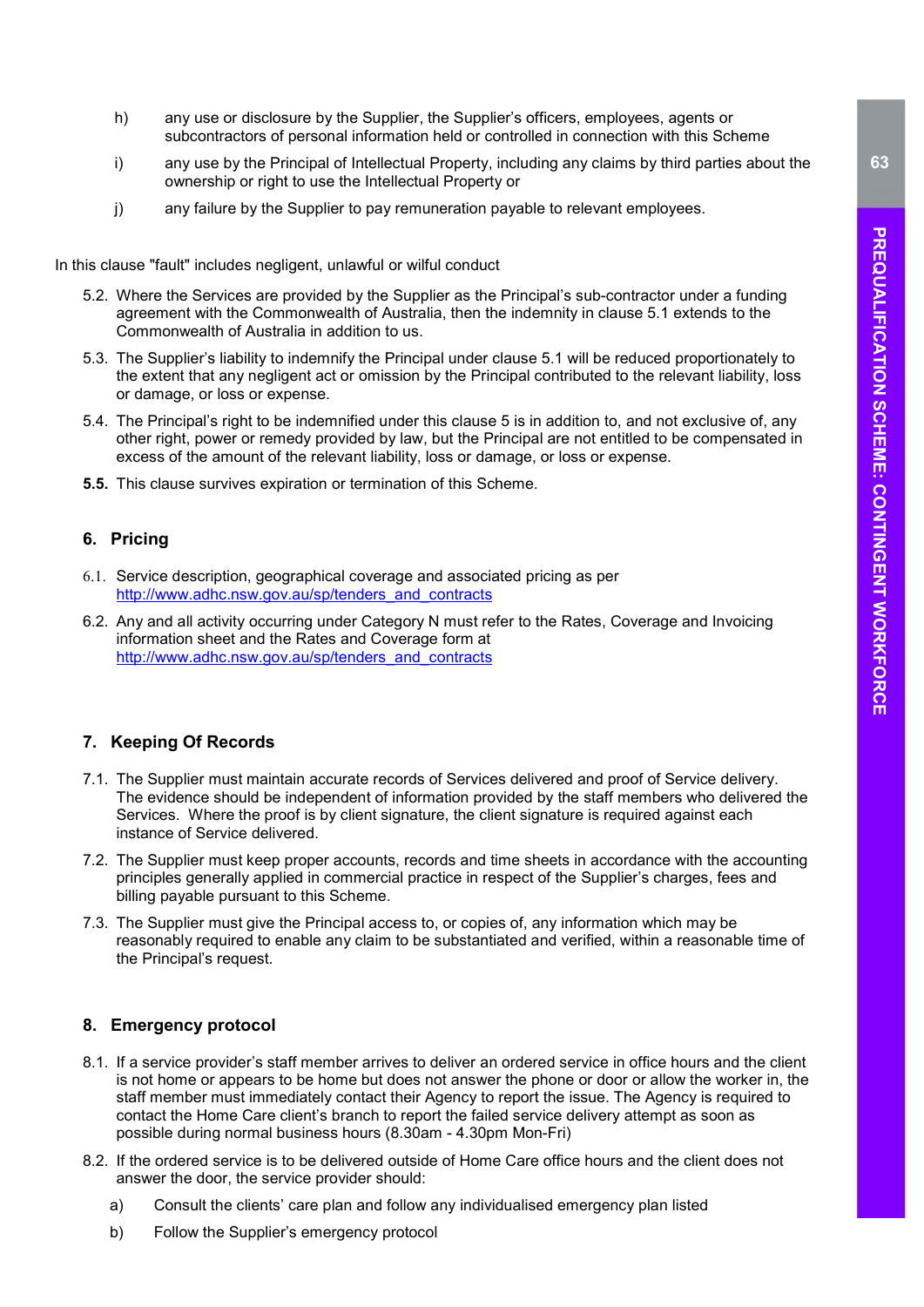- c) Refer to procedures listed in the Home Care Service of NSW Emergency Procedures Fact Sheet found at http://www.adhc.nsw.gov.au/sp/tenders\_and\_contracts
- 9.3. Service provider contact number for clients
	- a) When an ordered service is to be delivered out of office hours, on weekends or public holidays, the Supplier is to give the client a contact telephone number. This purpose of this number is to enable the client to contact the Supplier in the event that a worker does not turn up to deliver the service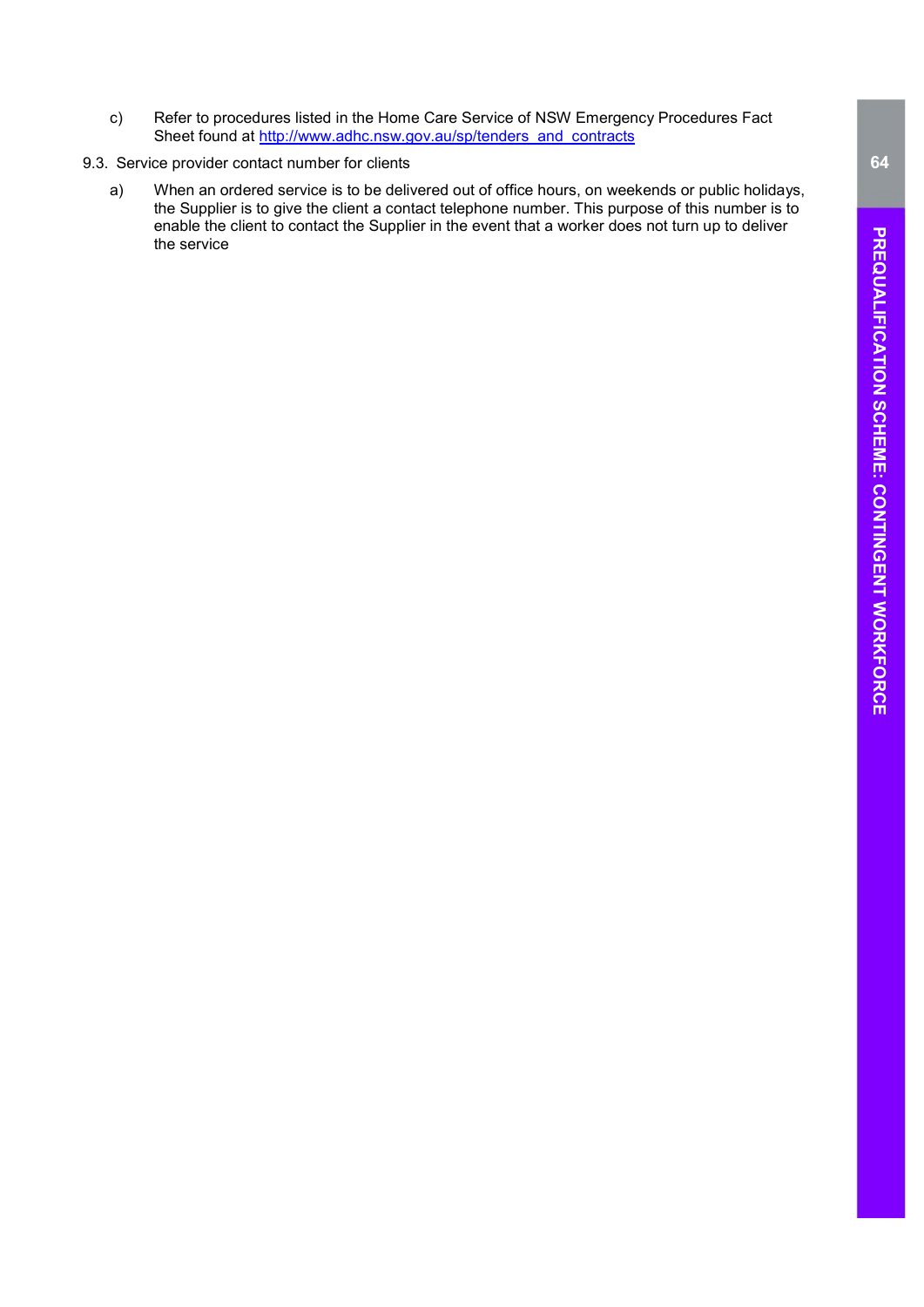# Annexure 11 – ACT Government

### 1. Operation of Additional Conditions

1.1. The following conditions set out additional obligations to be imposed upon Suppliers where the Scheme operates in the Australian Capital Territory. For the purposes of this Annexure 11 only, Customer means the Australian Capital Territory, the body politic established by section 7 of the Australian Capital Territory (Self-Government) Act 1988 (Cth) represented by the Chief Minister, Treasury and Economic Development Directorate. The Customer and each Supplier providing Services under the ACT Cluster agree to comply with these additional conditions.

### 2. Supplier Pre-employment Obligations

### Working permissions

2.1. Suppliers should ensure that Contingent Workers have the necessary Australian immigration permissions to work in the Australian Capital Territory to perform the hours and Category of work they are being recruited for. Suppliers sponsoring Contingent Workers for placement with the Customer should note the requirements and procedures for sponsoring a temporary employee, for periods up to four years.

### Employment checks

2.2. Some directorates of the Customer may require employment checks of Contingent Worker(s) for all or some of their roles. These checks will be requested from Australian Federal Police (AFP) by the Customer's Shared Services Human Resources. The Supplier will need to advise Contingent Worker(s) that they may be subject to an AFP National Police Check and provide basic information for the check. The cost of these checks, if any, should be passed through at no cost to the Customer. The Supplier must confirm the result of the AFP National Police Check to the Customer. Further information is available from:

https://www.afp.gov.au/what-we-do/services/criminal-records/national-police-checks

### Working with Children Checks

2.3. Some directorates of the Customer may require a Working with Vulnerable People (WWVP) registration for Contingent Worker(s) proposed to be appointed. The Supplier, if requested, will be required to arrange WWVP registration prior to placing the Contingent Worker(s) into the assignment. These checks are to be made through Access Canberra at no cost to the Customer. The Supplier must confirm the result of the WWVP registration to the Customer. Further information is available from:

https://www.accesscanberra.act.gov.au/app/answers/detail/a\_id/1804/~/working-with-vulnerablepeople-(wwvp)-registration

### 3. Privacy

- 3.1. For the purposes of this clause 3, the following definitions apply:
	- (a) Personal Information means information or an opinion about an individual or an individual who is reasonably identifiable:
		- (iii) whether the information is true or not; and
		- (iv) whether the information or opinion is recording in a material form or not;
	- (b) TPPs means the Territory Privacy Principles provided for in section 13 and Schedule 1 of the Information Privacy Act 2014 (ACT); and
	- (c) TPP Code means a code of practice about information privacy which, having regard to sections 21(1) and (3) of the *Information Privacy Act 2014* (ACT), binds an agency that engages with the Supplier for provision of the Scheme.
- 3.2. In respect of any Personal Information held in connection with the Scheme, the Supplier must:
	- (d) comply with the TPPs and any applicable TPP Code as if it were a public sector agency under the *Information Privacy Act 2014* (ACT) and must not (and ensure that any worker engaged by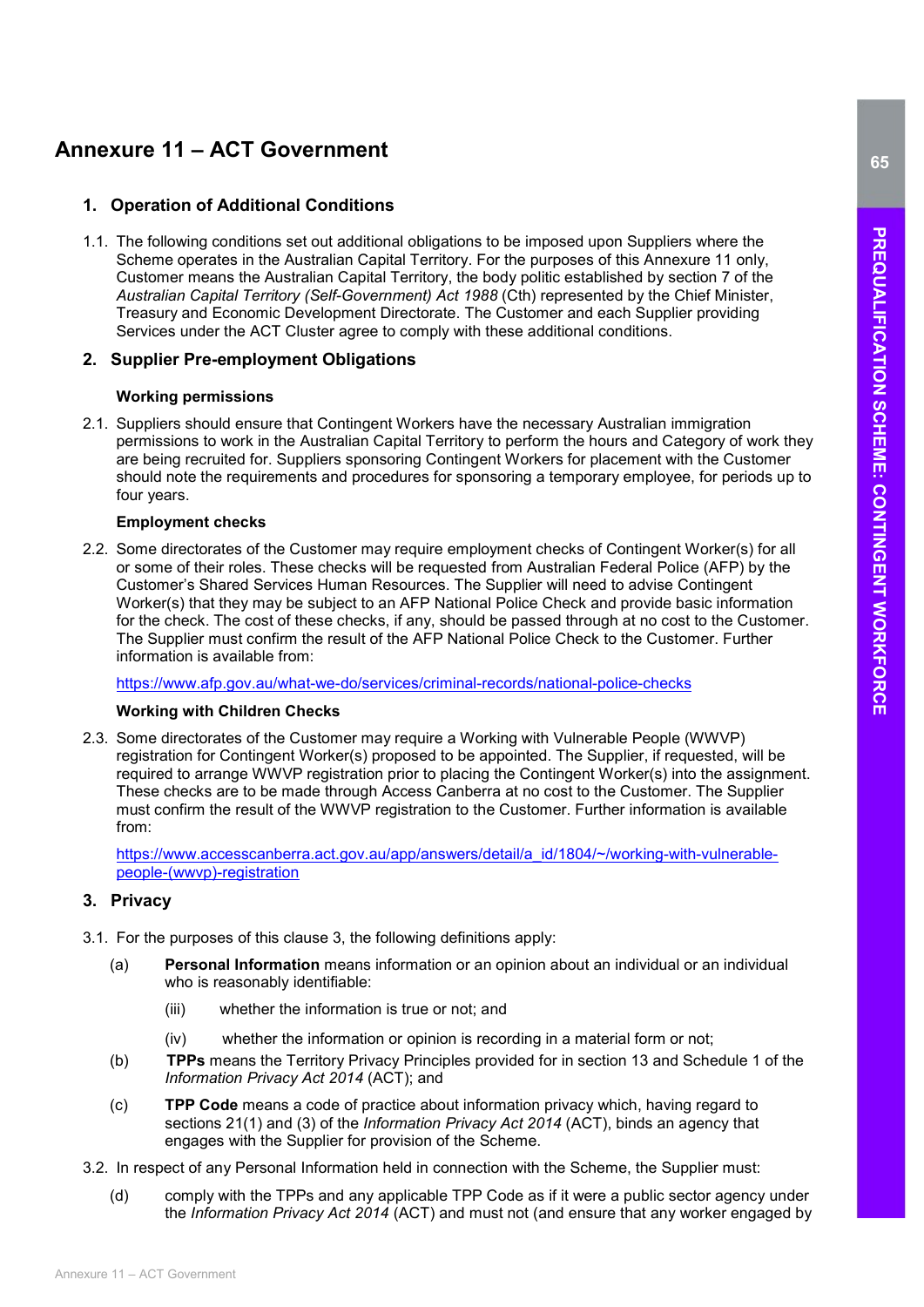the Contractor under the Scheme does not) act or engage in a practice that breaches a TPP or a TPP Code;

- (e) not act in any way or engage in any practice that would cause the Customer to be in breach of the Information Privacy Act 2014 (ACT), the TPPs or any applicable TPP Code; and
- (f) co-operate with any reasonable requests or directions of the Customer arising directly from, or in connection with, the exercise of the functions of the information privacy commissioner under the Information Privacy Act 2014 (ACT).
- 3.3. A complaint alleging an interference with the privacy of an individual in respect of any Services performed by the Supplier (Complaint) will be handled by the Customer in accordance with the following procedures, unless otherwise provided for in a TPP privacy policy made under TPP 1.3 which applies to a Customer agency as relevant to the Scheme:
	- (g) if the Customer receives a Complaint it will immediately notify the Supplier of only those details of the Complaint necessary to minimise any breach or prevent further breaches of this clause 3;
	- (h) if the Supplier receives a Complaint it must immediately notify the Customer of the nature of the Complaint but will only release Personal Information to the Customer concerning the complainant with that person's consent; and
	- (i) after the Customer has given or been given notice under paragraphs (a) or (b), it will keep the Supplier informed of all progress with the Complaint concerning the actions of the Supplier.
- 3.4. This clause 3 survives the expiration or earlier termination of the Supplier's relationship with the Customer under the Scheme.

### 4. Freedom of information

- 4.1. The Customer may disclose certain information in connection with the Scheme in accordance with the Freedom of Information Act 2015 (ACT).
- 4.2. Where the Customer has received a request for access to a document created by, or in the possession of, the Supplier or any contingent worker that relates to the performance of the Scheme, the Customer may at any time by written notice require the Supplier to provide the document to the Customer and the Supplier must, at no additional cost to the Supplier, promptly comply with the notice.
- 4.3. 4.

### 5. Confidential Text

- 5.1 In this clause 5, Confidential Text means any text of the Scheme that, for the purposes of the Government Procurement Act 2001 (ACT), either the Customer or the Supplier proposes should not be published and which is specified below in the Customer Order.
- 5.2 In giving effect to the principles of open and accountable government, the Customer may disclose documents and information unless it has otherwise agreed, or is otherwise required under law, to keep the information confidential. In accordance with those principles, the Customer Order may be a notifiable contract under the Government Procurement Act 2001 (ACT) and, if so, the Customer will be required to make the text of the Customer Order available to the public, including by publication on a public contracts register.
- 5.3 If the Customer Order states that it is a notifiable contract under the Government Procurement Act 2001 (ACT) and specifies Confidential Text, the grounds on which the text is confidential will be specified in the Customer Order.
- 5.4 Except as provided in the Customer Order, the Customer must not disclose Confidential Text to any person without the written consent of the Supplier (which consent will not be unreasonably withheld) except to the extent that Confidential Text:
	- (j) is required or authorised to be disclosed under law;
	- $(k)$  is reasonably necessary for the enforcement of criminal law;
	- (l) is disclosed to the Customer's solicitors, auditors, insurers or advisers;
	- (m) is generally available to the public;